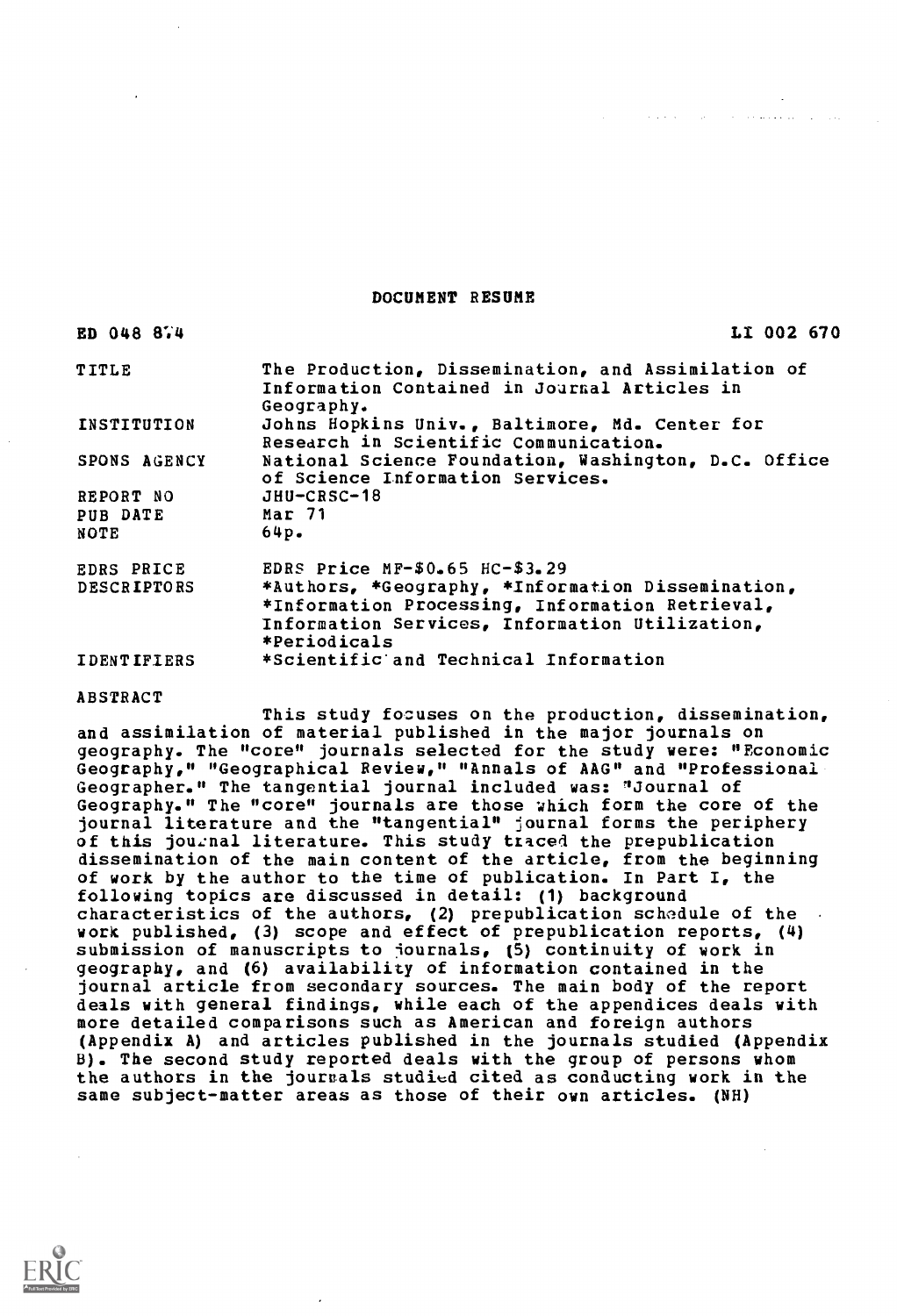U.S. DEPARTMENT OF HEALTH. EDUCATION<br> **BULEARE**<br> **BULEARE**<br>THIS DOCUMENT HAS BEEN REPRODUCED<br>EXACTLY AS RECEIVED FROM THE PERSON OR<br>DECANIZATION ORIGINATING IT PONTS OF<br>
DIEW OR OPINIONS STATED DO NOT NECES<br>SARILY REPRESEN

THE PRODUCTION, DISSEMINATION, AND ASSIMILATION OF INFOMRATION CONTAINED IN JOURNAL ARTICLES IN GEOGRAPHY

JHU-CRSC Report #18 March 1971

 $\bar{\psi}$ 

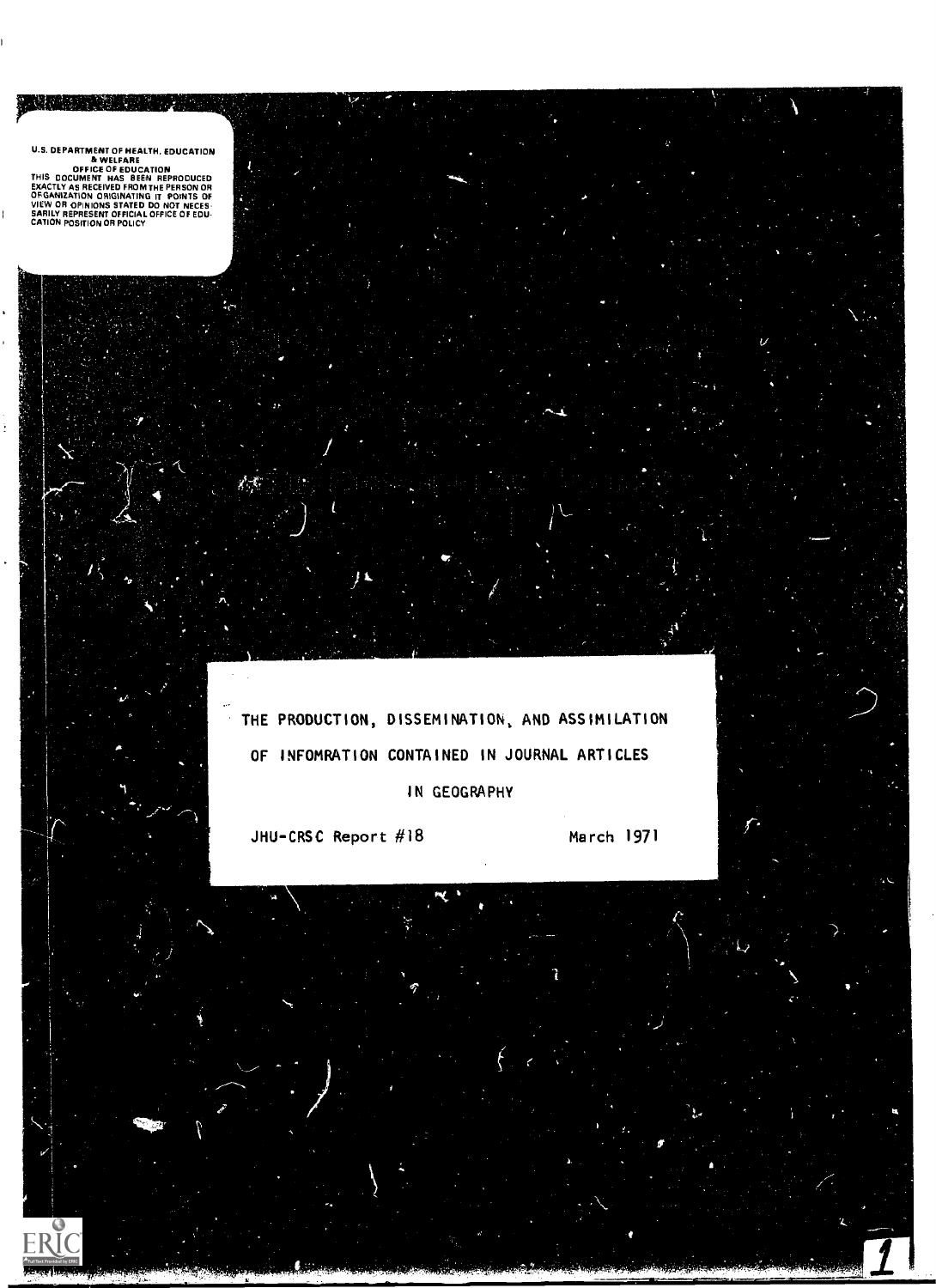$\sim$  $\infty$  and  $\infty$  $04$  $\infty$  $\blacksquare$ 

> OTHE PRODUCTION, DISSEMINATION, AND ASSIMILATION OF INFOMRATION CONTAINED IN JOURNAL ARTICLES

> > IN GEOGRAPHY

2

 $(1)$ 

SJHU-CRSC Report #18  $\bigcirc$  March 1971

670  $002$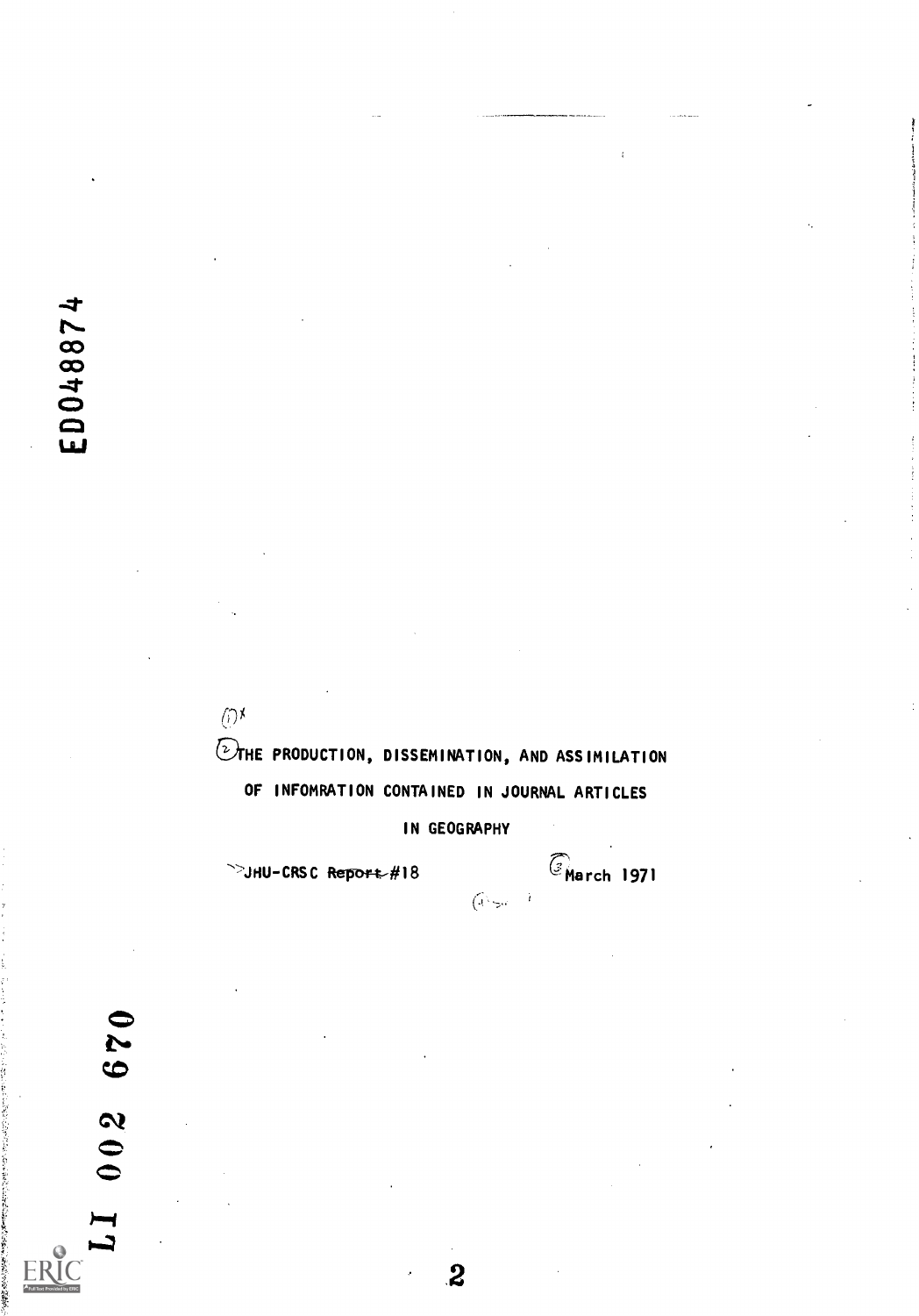# THE PRODUCTION, DISSEMINATION, AND ASSIMILATION OF INFORMATION CONTAINED IN JOURNAL ARTICLES IN GEOGRAPHY

Since 1966 The Johns Hopkins University Center for Research in Scientific Communication, with the cooperation of nine scientific and engineering societies, has been studying the scientific and technical communication behavior of scientists and engineers. This program has involved the tracing, in real time, of the dissemination and assimilation of scientific or technological information generated by work begun in 1965 until it could be retrieved from secondary sources such as abstracts or review journals. The Association of American Geographers (AAG) represents one such cooperative society.

The first series of studies dealt with scientific information exchange associated with the 1967 annual meeting of the AAG because the national meeting usually represents the first "public" dissemination of a large portion of work produced in the field. This series consisted of three separate studies. The first study dealt with scientific information exchange at the meeting,<sup>2</sup> the second and third studies dealt with journal dissemination of the meeting material after

 $E E E \frac{3!}{2!}$ 

3

 $\mathbf{L}$ 

<sup>&</sup>lt;sup>1</sup> The work reported here was supported by the Research and Studies - Section of the Office of Science Information Servicesof the Phational Section of the Office of Science Information Servicesof the Phational Section Science Foundation (NSF-GN 514). The members of the Center's Staff are William D. Garvey, Nan Lin, Carnot E. Nelson, Kazuo Tomita, and Molly Donker.

<sup>&</sup>lt;sup>2</sup>The Johns Hopkins University Center for Research in Scientific Communication. A Study of Information Exchange at the Sixty-Third Annual Meeting of the Association of American Geographers. JHU-CRSC Technical Report #7. Baltimore, Maryland: The Johns Hopkins University Center for Research in Scientific Communication, November, 1967.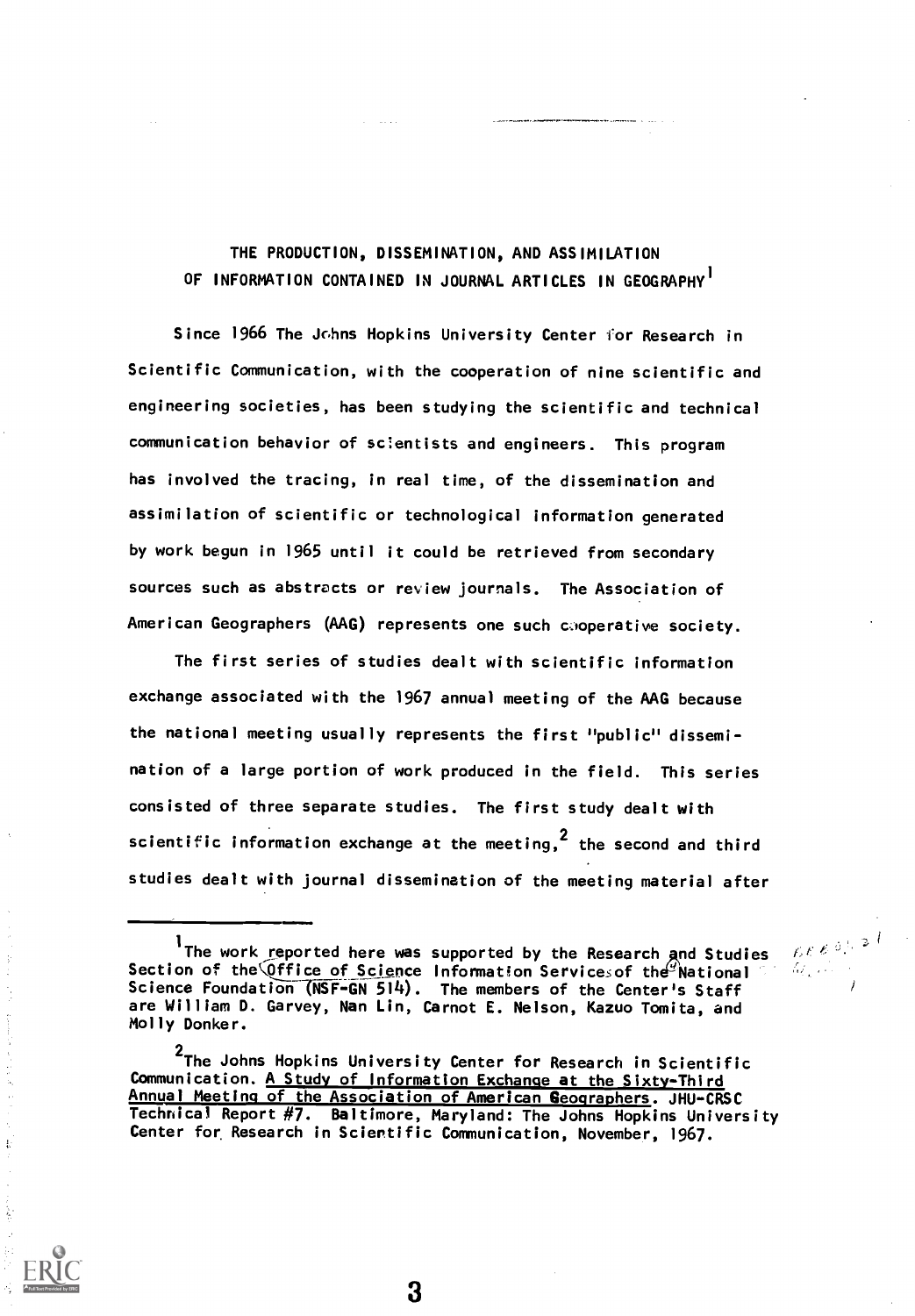the meeting.<sup>3</sup> These studies, which indicated a number of problems at the AAG national meeting, were instrumental in the institution of proceedings (a premeeting publication of the first full text of papers scheduled for meeting presentation) at the 1969 annual meeting. An additional study comparing scientific information exchange at the 1969 meeting with the 1967 meeting showed that the availability of the Proceedings improved the communication activities of the meeting participants. <sup>4</sup>

The present study focuses on the production, dissemination, and assimilation of material published in the major journal on geography. Seiection of journals for the present study began with those most frequently mentioned by the authors who made presentations to the 1967 AAG meeting, as being journals to which they planned to submit manuscripts, based on their meeting presentations. These journals, including those published by AAG, formed the basis of a citation analysis. We examined the references in the issues published during 1965 and 1966, adding to the sample journals often cited therein, analyzing their references in turn. This process continued until a point of diminishing returns had been reached, i.e., until the remaining journals no longer appeared in the mainstream of literature on geography.



-2-

<sup>3</sup>The Johns Hopkins University Center for Research in Scientific Communication. The Journal Publication of Material Presented at the 1967Annual Meeting of the Association of American Geographers. JHU-CRSC Technical Note #17. Baltimore, Maryland: The Johns Hopkins University Center for Research in Scientific Communication, June, 1969.

<sup>4&</sup>lt;br><sup>'</sup>Nelson, C. E. and Tomita, K. "Impact of the <u>Proceedings</u> on the annual meeting of the Association of American Geographers: A Comparison of Scientific Information Exchange at the 1967 and 1969 Annual Meetings. Professional Geographer, 1970, 22, 221-226.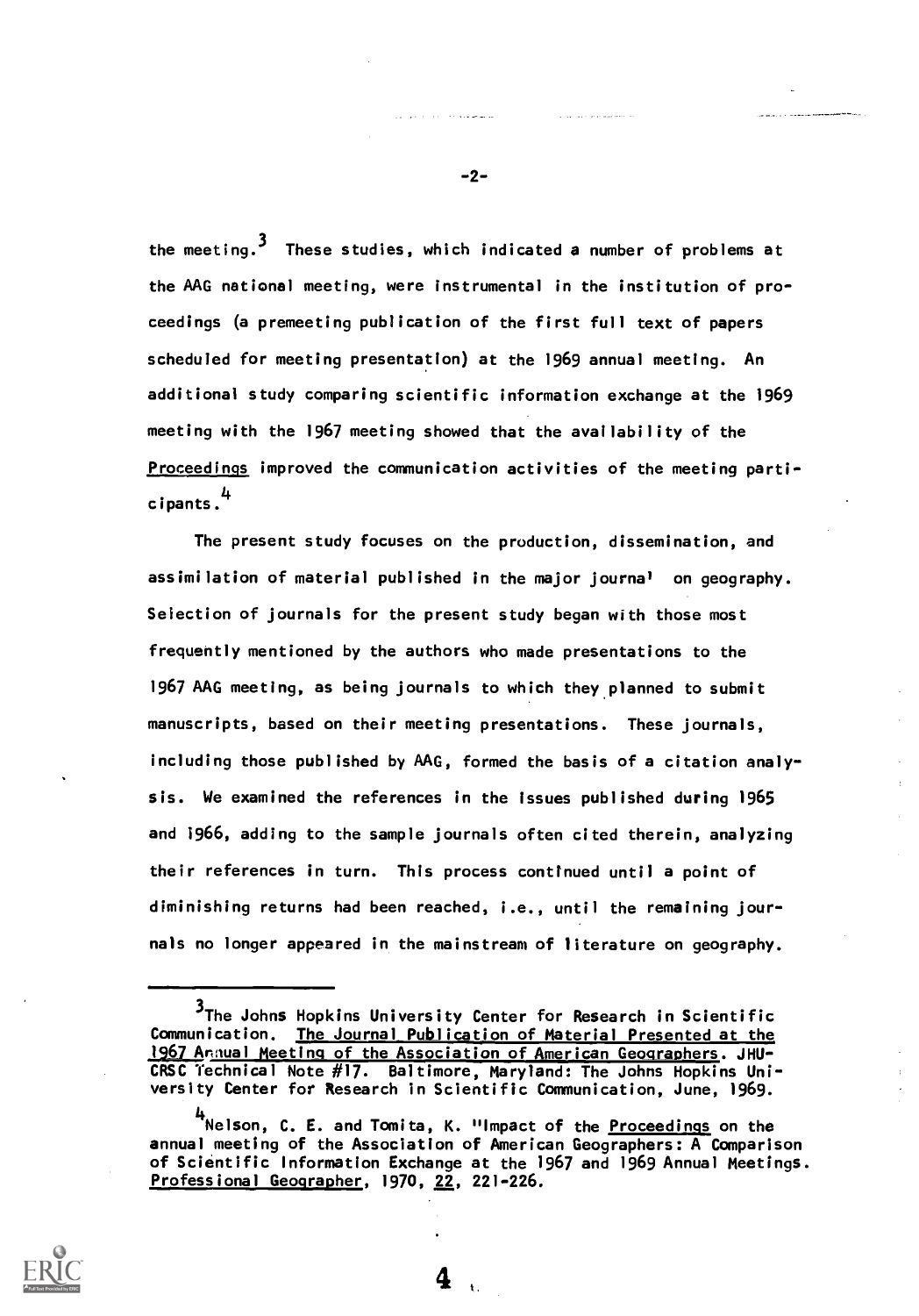Such analyses, conducted for the various disciplines in our program, have indicated in the case of most disciplines that, a small number of journals form the core of the journal literature; a larger number of journals form the periphery of this journal literature; and, a very large group of journals are loosely associated with the first two groups.

On the basis of the analysis for geography, we selected for study all the "core" journals together with the most relevant "tangential" journal:

Economic Geography (core) Geographical Review (core) Annals of AAG (core) Professional Geographer (core) Journal of Geography (tangential)

Beginning with the first issue published in 1968 and continuing throughout the next two years, as soon as possible after the publication of each issue of a "core" journal, each first author of an article in that issue received a questionnaire pertaining to the content of his article. (If someone was the first author of more than one article, only the earliest such article was used.) We proceeded similarly with the tangential journal, selecting for study, however, only those articles previously published in the "core" journals, or of whose citations a third were to articles in "core" journals, or whose authors held membership in  $AAG$ ,  $5$  A total of 256 questionnaires were mailed, and 231

-3-

The Geographical Journal and the Journal of Geology were also selected as tangential journals, however, since only a total of three articles from these two journals satisfied the criteria for inclusion in the sample, these two journals were eliminated.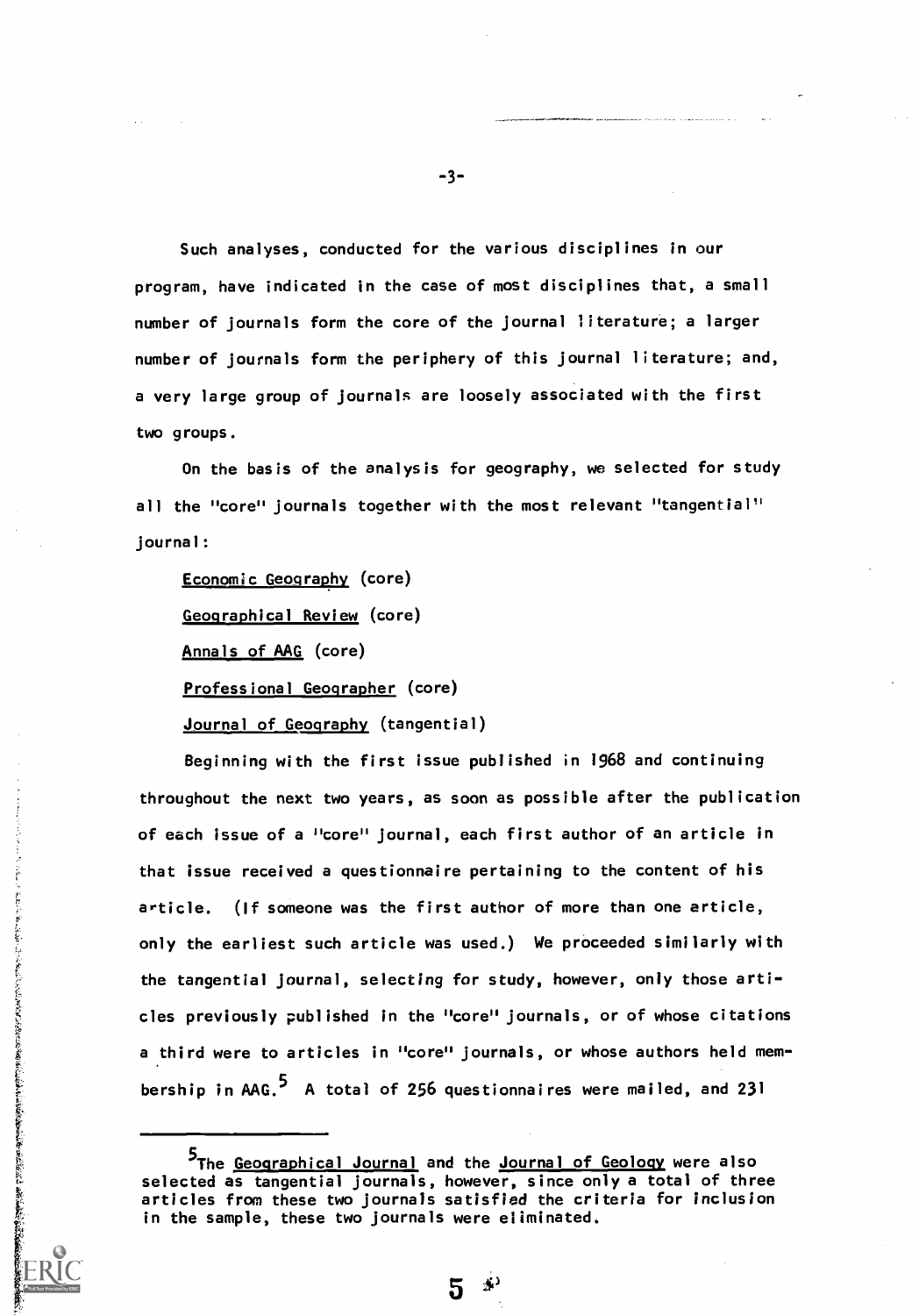usable ones were returned. Excluding six nondeliverabie questionnaires (because of incomplete address), the response rate for this study was 92%.

In this study we sought principally to trace the prepublication dissemination of the main content of the article, from the beginning of work by the author to the time of publication. Prepublication dissemination may include "preliminary" reports (reports of preliminary findings of work not yet completed), and later reports of completed work (the main content of the work described in the journal articles), e.g., technical and national meeting reports. We also tried to determine the extent to which authors of articles on geography participate directly in these report media and the effect of their participation on their own work as it is modified and revised before submission for publication.

We will discuss the following topics in detail in Part <sup>I</sup> of this report:

1) The background characteristics of the authors,

2) The prepublication schedule of the work published,

3) The scope and effect of prepublication reports,

4) The submission of manuscripts to journals,

5) The continuity of work in geography, i.e., the extent to which authors were involved in new work related to their articles at the time of its publication, and

6) The availability of information contained in the journal articles from secondary sources.

6 :

-4-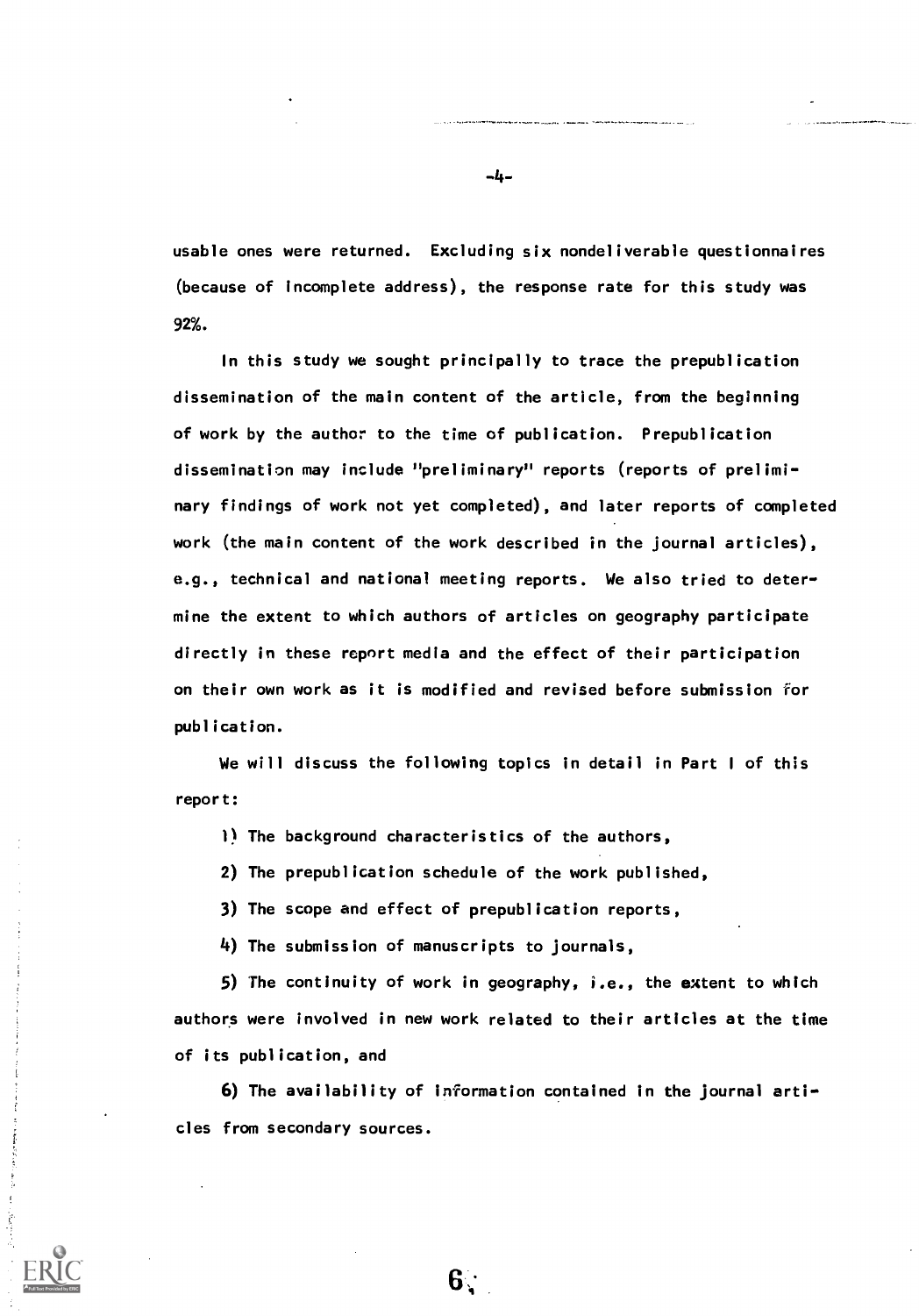The main body of the report deals with general findings, while each of the appendices deals with more detailed comparisons such as American and foreign authors (Appendix A) and articles published in the various journals studied (Appendix B).

The second study to be described in this report dealt with the group of persons whom the authors of articles in the journals' study cited as conducting work in the same subject-matter areas as those of their own articles (work which was derived from their findings, stemmed from the same conceptual or theoretical framework, attacked the same problem from a different point of view, stimulated their work, etc.). These persons received questionnaires pertaining to the articles of the authors who had cited them. The questionnaires were designed to determine the following:

1) The extent to which respondents were familiar, before publication of the journal articles, with the work described in the articles,

2) The extent to which respondents had assimilated useful information from authors' prepublication dissemination of the main content of their articles,

3) The extent to which respondents were aware that the articles had been published,

4) The extent to which respondents had examined the articles,

5) The extent to which respondents required useful information from the published articles, and

6) The names of other persons known by respondents to be con ducting work in the same subject-matter areas as those of the published articles.



-5-

7.1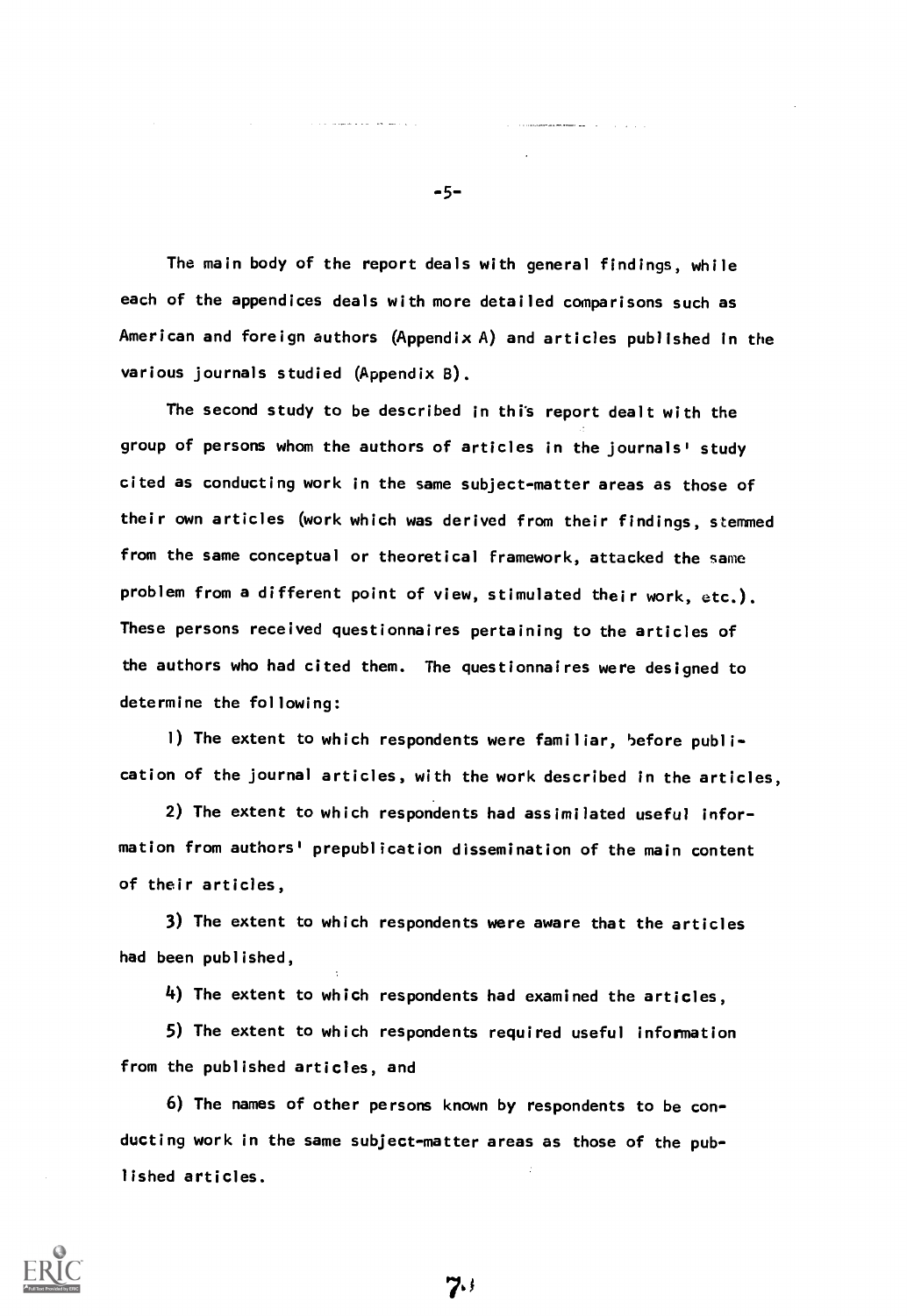Persons named in the last item above  $(H6)$  also received the same questionnaire.

# PART I: THE INFORMATION-DISSEMINATION PROCESS ASSOCIATED WITH THE PRODUCTION OF JOURNAL ARTICLES ON GEOGRAPHY

### Characteristics of Authors of Articles on Geography

While most of the Authors (81%) held doctorates, 17% held Master's, and 8% held Bachelor's, of the authors without doctorates, 64% were studying for advanced degrees. The median date when the Authors received their highest degree was 1963 or five to six years before the publication of .heir articles. (Considering estimates that the number of scientists doubles every 12-15 years, we might well have expected half the authors to have received their highest degree in the past 12-15 years.) Therefore, journal article Authors were a relatively young group of researchers.

The Authors named 82 different universities which had conferred their highest degrees. However, over half (53%) of the Authors had received their highest degrees from only 11 universities, and a third from only five institutions. <sup>6</sup> Each Author was asked to name the area within his discipline in which he had received his highest degree. A third of the respondents (31%) simply named "geography" as their area. Those specialties named by at least a tenth of the respondents were: historical geography (19%), economic geography (15%), and urban geography (11%).



-6-

<sup>6</sup>These institutions were: The University of Wisconsin (8.7%), Clark University (6.9%), The University of Chicago (5.6%), The University of Michigan (5.6%), and The University of California, Los Angeles (5.2%).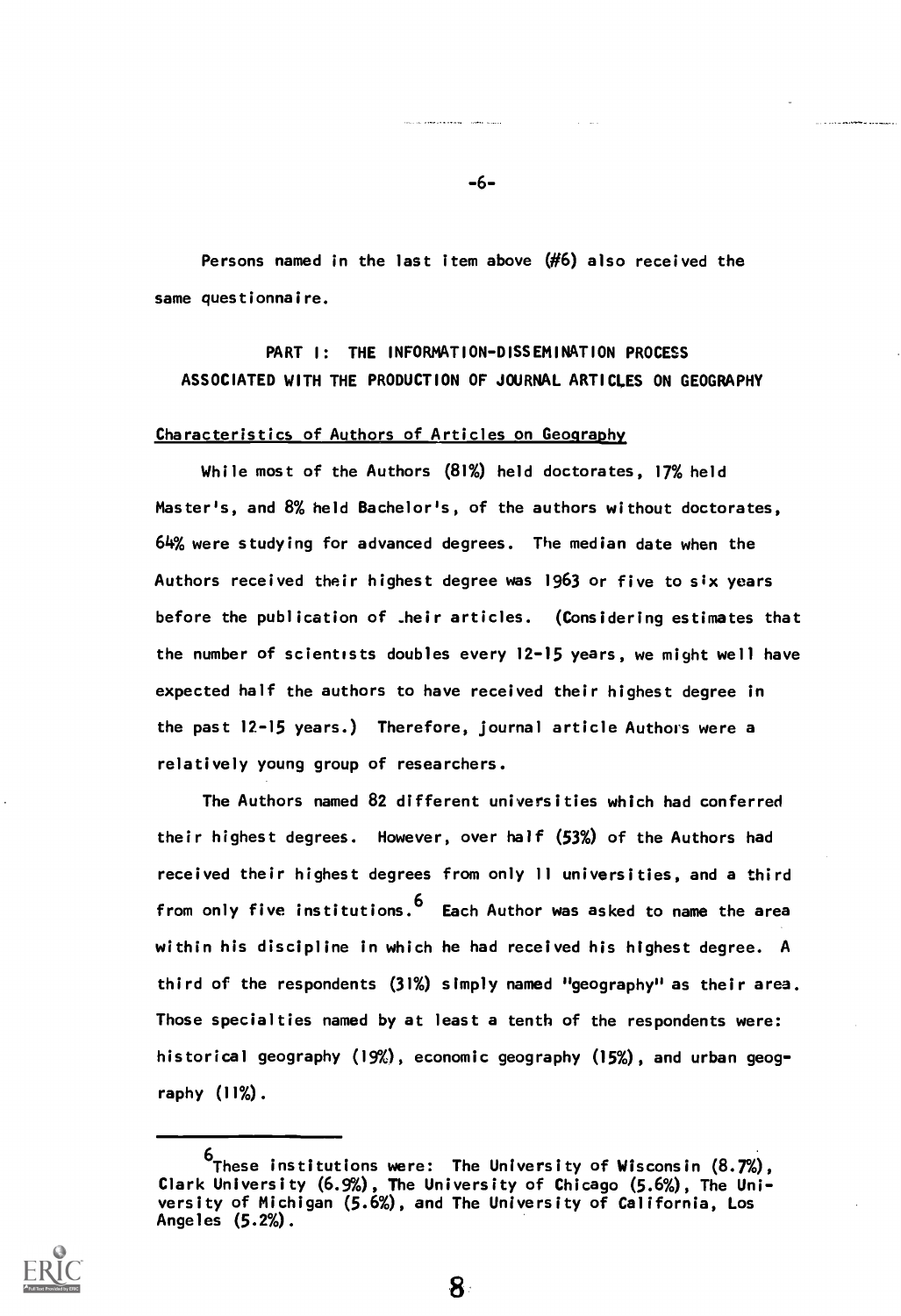Almost all (93%) of the Authors were working in academic institutions. These 212 Authors were working in 132 different institutions, one and a half times as many institutions as had conferred these Authors' highest degrees. Forty-three percent of the Authors were the only people at their institutions producing articles in the studied journals during 1968-1969. $^7$ 

The following data demonstrate the international character of the Authors studied: more than a fifth (22%) of the Authors had received their degrees from foreign institutions, and 27% were employed by foreign institutions. Two-fifths of the Authors receiving their highest degrees from foreign institutions had received them from British universities. However, of the Authors employed in foreign countries, only 18% were employed in Great Britain while 40% were employed in Canada. Eleven percent of those who had received their highest degrees from U.S. institutions were working in foreign countries, while 16% of the recipients of their highest degree from foreign institutions were working in the United States.

Authors were asked to rank various professional activities in terms of the amount of time they devoted to each. Most Authors participated to some extent in teaching (94X), in basic research (87%), and in research guidance  $(74%)$ . Teaching was indicated as the most timeconsuming activity by 62% of the Authors and basic research by 20%. Other activities, to which at least a third of the Authors devoted

 $9 \textcolor{black}{\land}$ 

-7-

<sup>7</sup>Twenty-five percent of those Authors working in academic institutions were working at the following 11 universities: The University of Georgia (3.3%), Syracuse University (2.8%), The University of Wisconsin (2.8%), Michigan State University (2.4%), Ohio State University (2.4%), Kansas State University (1.9%), The University of California, Davis (1.9%), The University of Illinois (1.9%), The University of Minnesota (1.9%), The University of Washington (1.9%), and The University of Toronto (1.9%).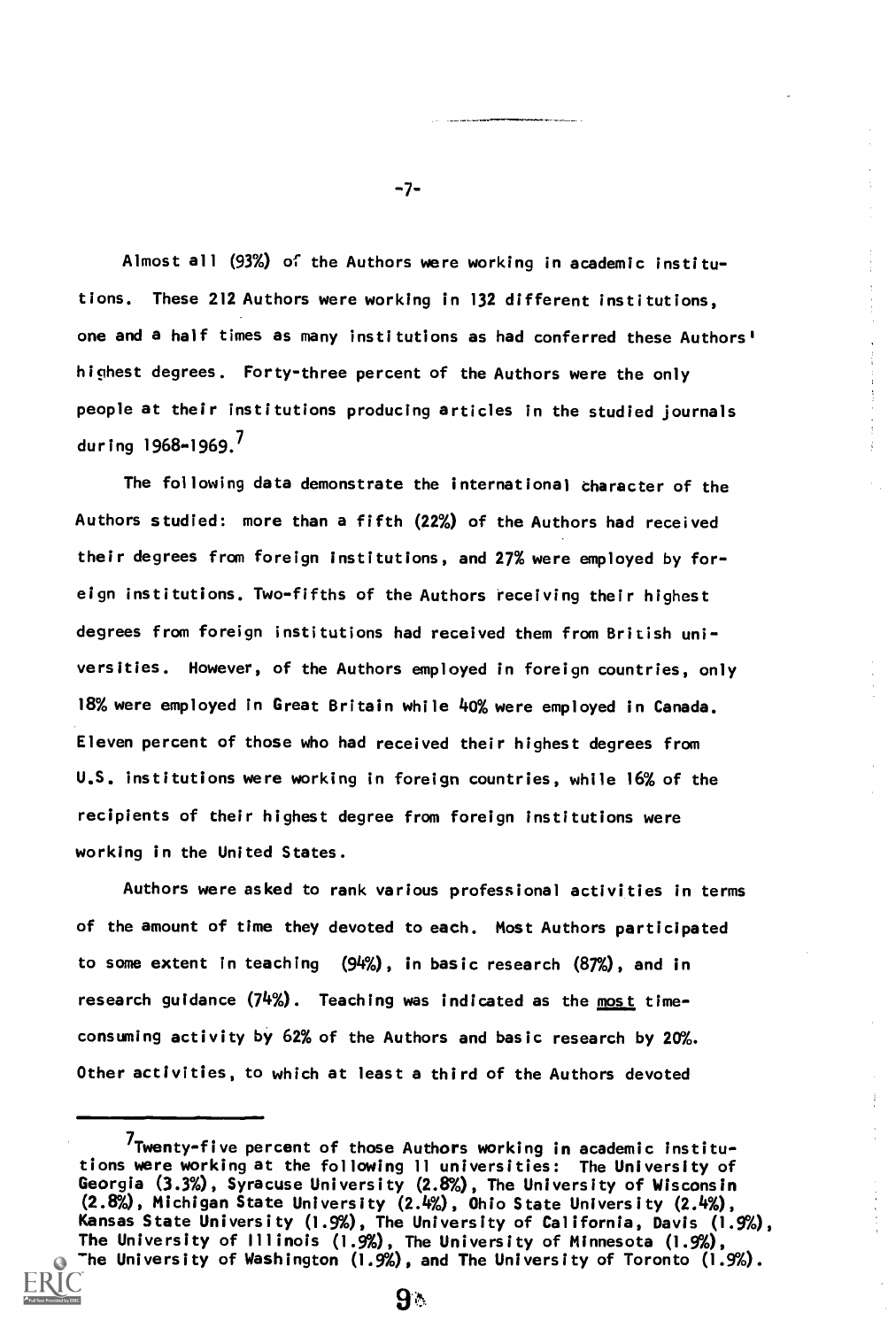some time, were management or administration (50%), applied research (44%) , and consulting (35%).

#### Nature of Work Reported in Articles

Authors characterized the bulk (70%) of the work reported in the articles as single field studies (45%), theoretical treatises (18%), or a combination of field study and theoretical treatise (6%). The remaining studies were series of studies (9%), methodological works (8%), or other types of reports (11%).

#### Prepublication Schedule of Work Reported in Articles

Respondents were asked to indicate, relative to the production of their article, 1) when the work had been initiated, 2) when the work had been completed, i.e., had first reached a stage at which a detailed report of the results and their interpretation was possible, 3) when the first rough draft of the manuscript had been started, and 4) when the manuscript had been submitted to the journal in which it was eventually published.

Figure <sup>1</sup> presents time distribution associated with these four events. Work published in journals on geography during 1968 and 1969 had been initiated on the average of 31 months before its publication--18% of the work having been initiated five or more years before its publication. Authors had spent on the average of less than one year (10 months) to complete the work, and had begun writing their manuscripts two months later (or 19 months before publication). Requiring about five months to complete, the typical manuscript had been submitted to the publishing journal 14 months before publication.

The major time lags in this process correspond with publication lags (14 months) and with the period necessary for completion of the work (10 months). Examination of the time distributions aszociated



-8-

101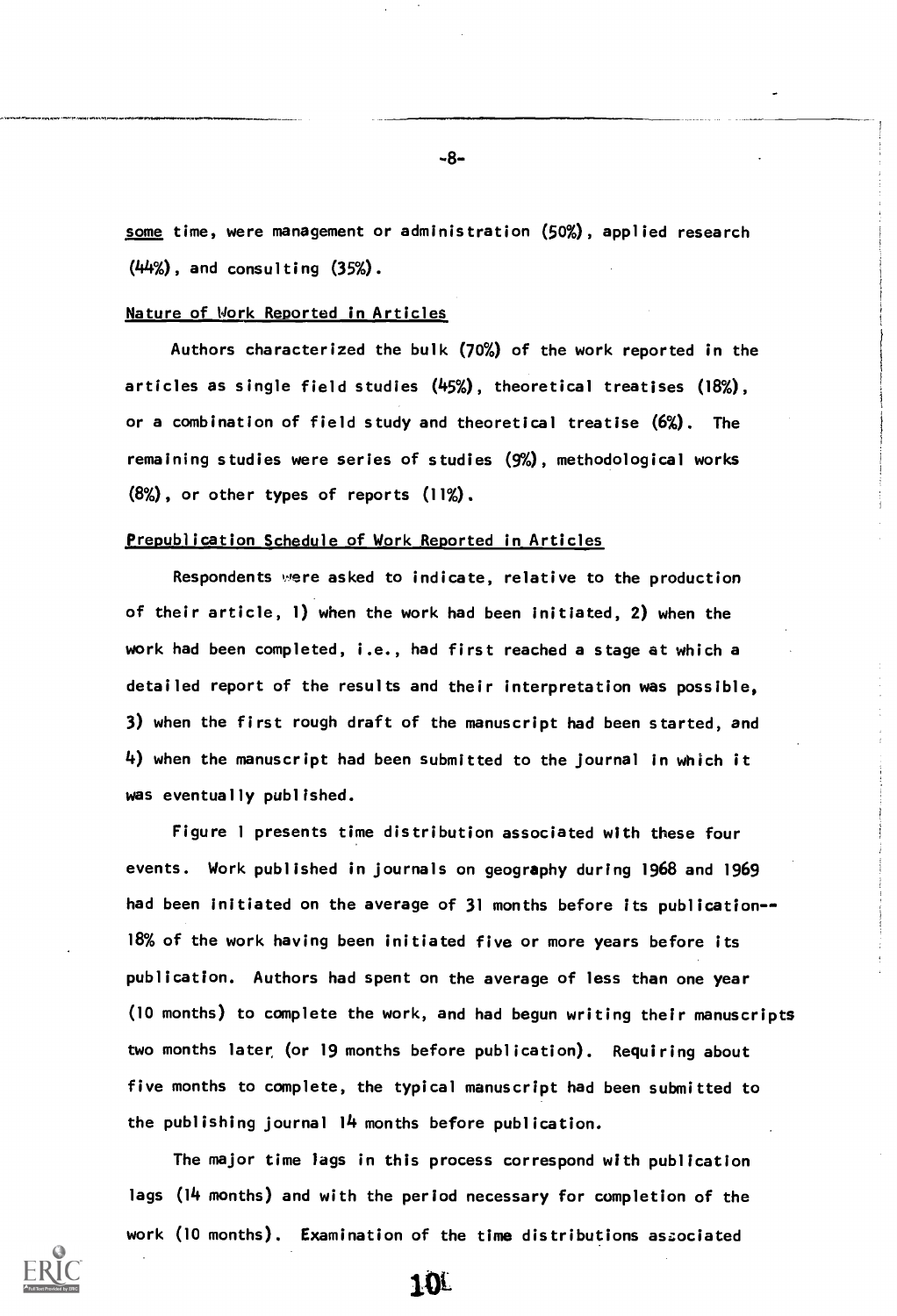

-6-

4 tf 4

 $\sum_{\mathbf{A}}\prod_{\mathbf{F}\in\mathbf{H}}\prod_{\mathbf{F}\in\mathbf{X}}\sum_{\mathbf{F}\in\mathbf{H}\cup\mathbf{H}}$ 

14

t EI ことに ついこう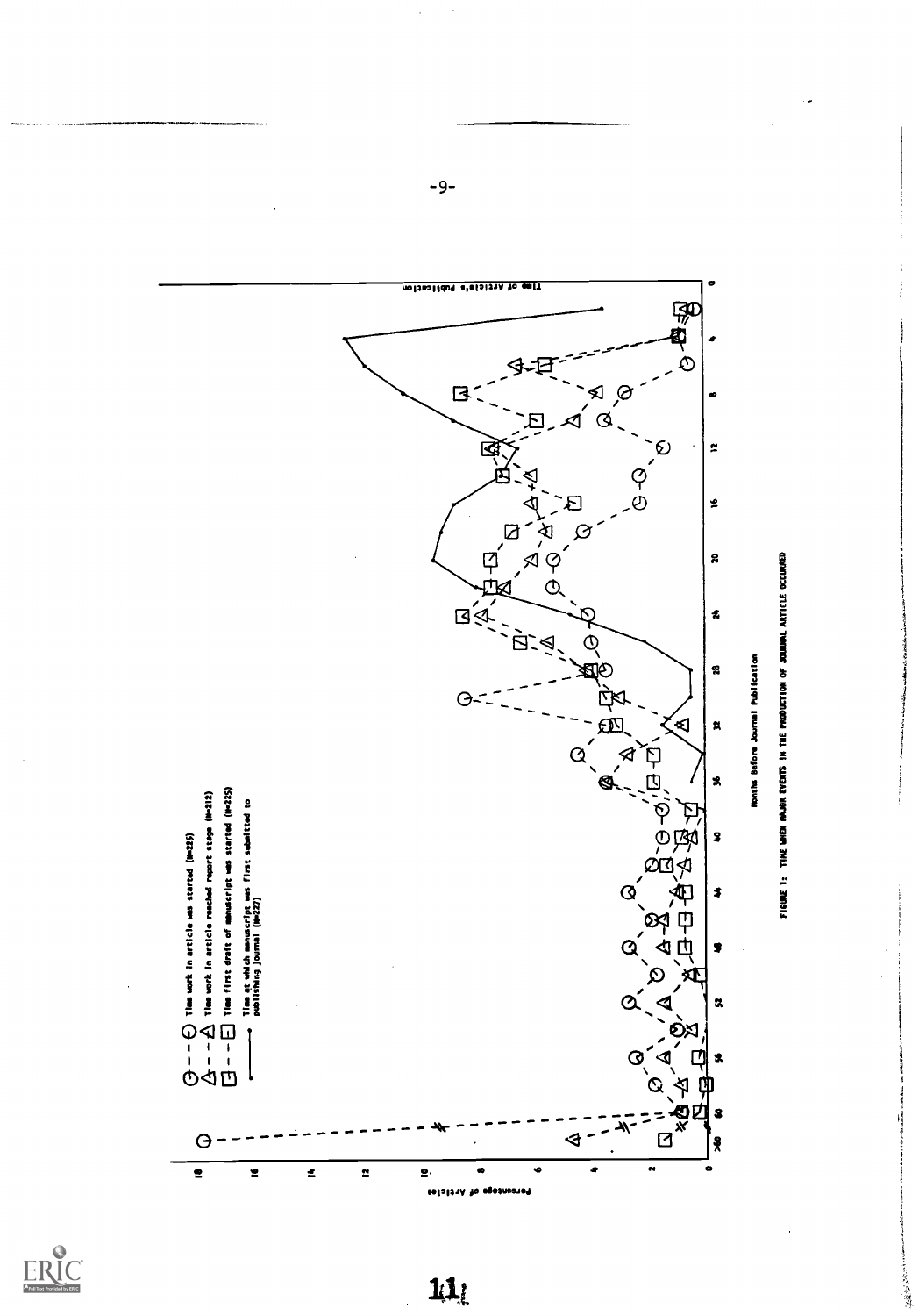with each of the major stages in Figure 1,'shows that the variability associated with a particular stage decreases as that stage approaches the time of publication. That is, the greatest time variability in the process refutes to the conducting of the work, and the least time variability with the editorial/publication process. However, the variability of each of these stages is greater for geography than for any other discipline studied.

# PREPUBLICATION REPORTS OF THE MAIN CONTENT OF JOURNAL ARTICLES

### Nature and Scope of Prepublication Reports

Two-thirds (67%) of the Authors had reported the main content of their articles before their publication. Oral reports had been made slightly more frequently (made by 52% of the Authors) than had written reports (47%); 31% of the Authors had made both oral and written reports.

In the following discussion we have divided these reports into two categories based on when they occurred in the work schedule. "Preliminary" reports were made before the work had been completed, and "prepublication" reports occurred after the work had been completed and the Author could report both its results and his interpretation of them.<sup>8</sup> Typically, preliminary reports were made to very small audiences. For example, 62% of all preliminary reports were given as colloquia, briefings, thesis committee reports, or written theses. Since only 30% of all prepublication reports were preliminary reports, and since most of these were disseminated to small audiences,

 $12^{k\ell}$ 

-10-

<sup>8</sup> In the section which follows, we shall refer to these two types of reports as preliminary or prepublication when appropriate.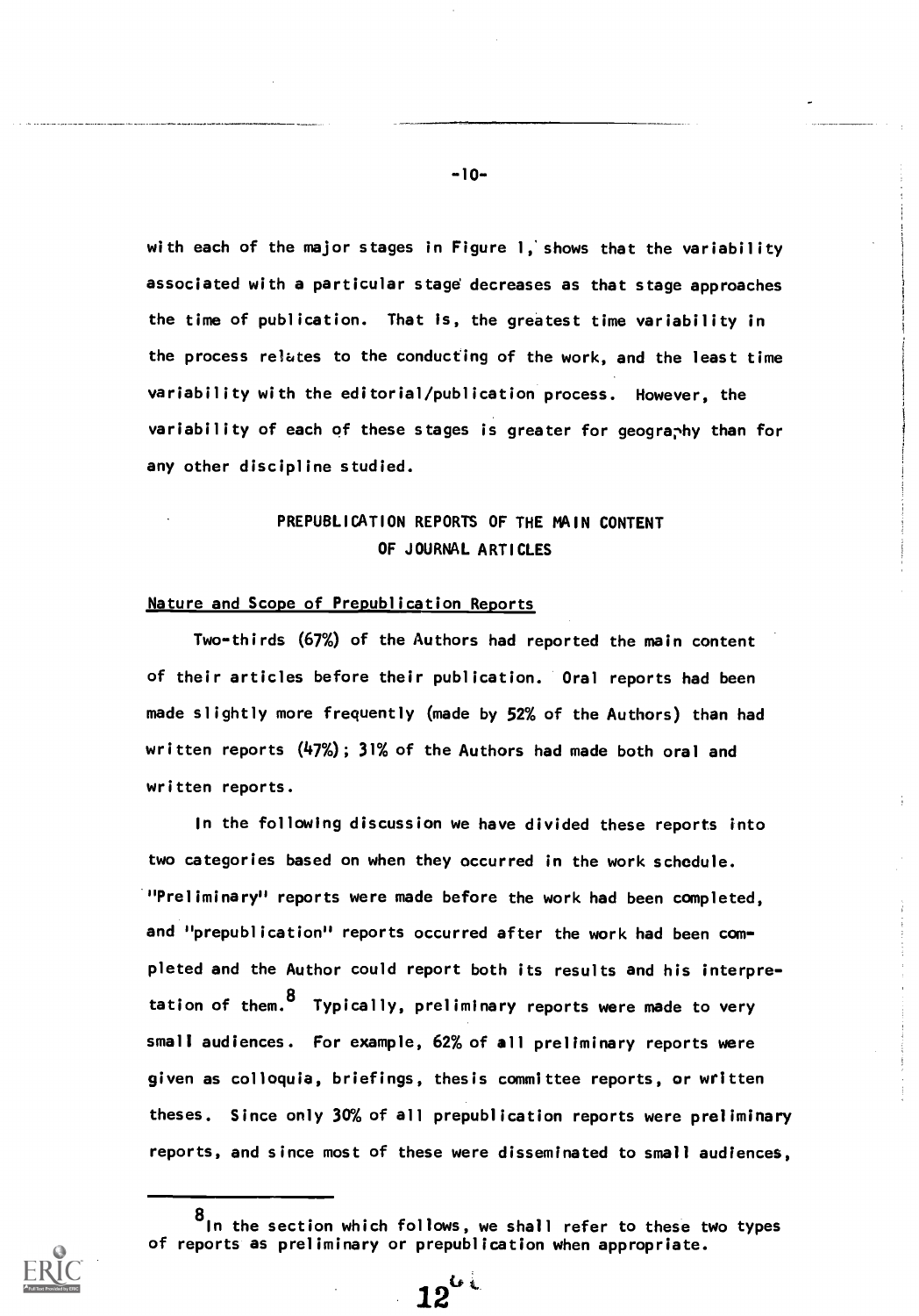there was little dissemination of the work before its completion. The average preliminary report was presented six months before the work had been completed.

Table <sup>1</sup> shows the percentage of Authors making prepublication or preliminary reports, as well as the kinds of reports made. A colloquium within the Author's own institution (made by 20% of the Authors) constituted the most frequently delivered oral report. Other kinds of oral reports given by at least a tenth of the Authors were presentations at national meetings (17%), presentations at local state or regional meetings (14%), and colloquia outside the Authors' own institutions (10%). Only two kinds of written reports were made by at least a tenth of the Authors; dissertations or theses, by 22%, and copies of oral presentations, by 10%.

Figure 2 shows the periods, relative to the time the work reported in the articles was completed, when Authors made preliminary and prepublication reports of this work. Preliminary reports, constituting 30% of all the reports, increased slightly in frequency as the work neared completion. Almost half (44%) of all the reports took place in the seven-month period between the completion of work and the submission of a manuscript to a journal. A typical Author began disseminating his work as soon as it was completed, a third (34%) of all reports being made within two months of completion of the work. Since 74% of all of the reports are presented before manuscript submission, once a manuscript had been submitted to a journal for publication, the information contained in it was effectively obscured from the scientific community.

 $13_{\epsilon}$ 

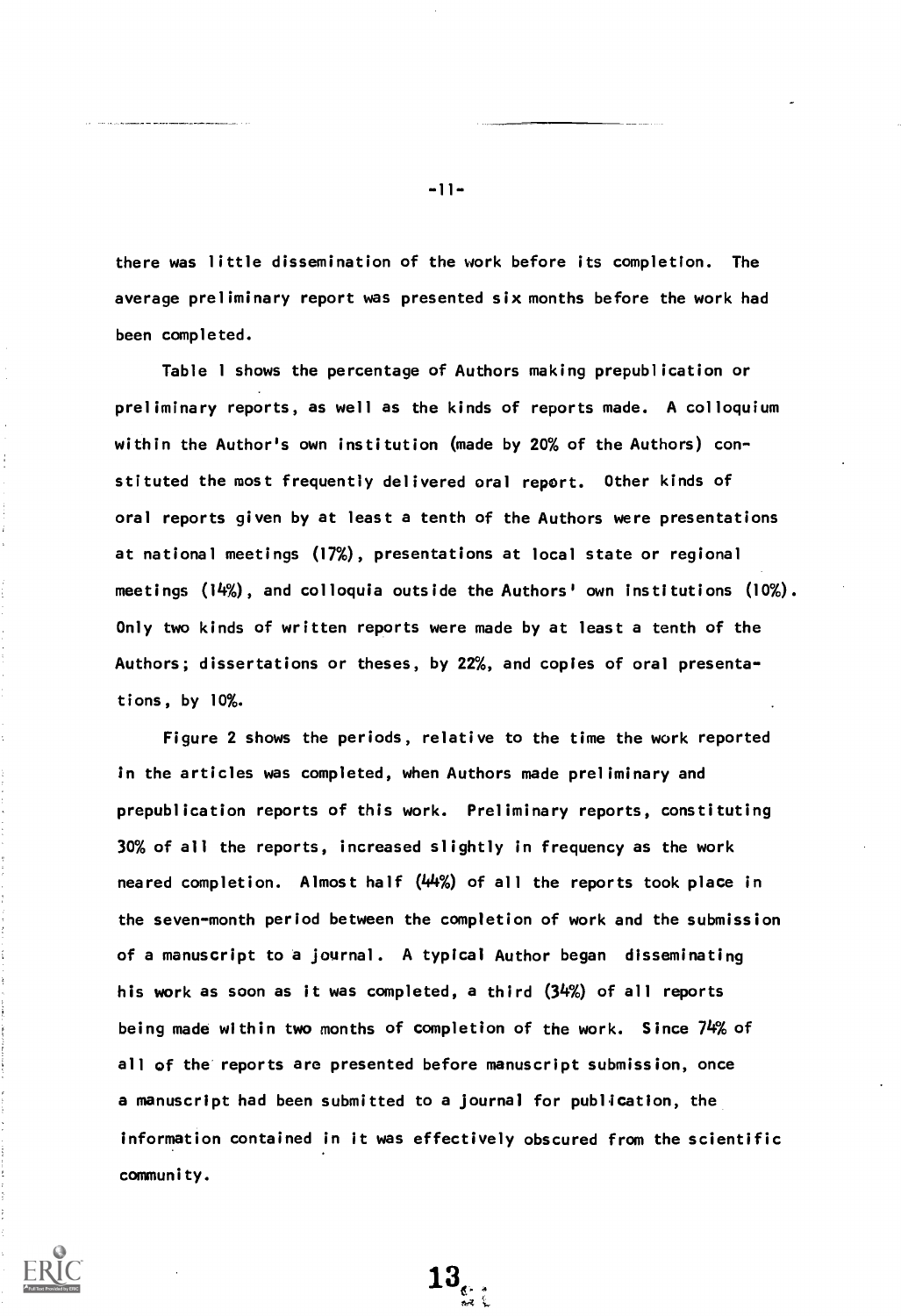# -12-

# Table 1

# PRELIMINARY AND PREPUBLICATION REPORTS AND MODIFICATIONS RESULTING FROM SUCH REPORTS

| Nature of Report                     | Percentage<br>Making Report<br>$(N=231)$ | Percentage<br>Modifying |  |  |
|--------------------------------------|------------------------------------------|-------------------------|--|--|
| <u>Any report</u>                    | 67.1%                                    | 56.8%<br>(155)          |  |  |
| Oral report                          | 51.5                                     | 42.8<br>(119)           |  |  |
| Colloquium within own institution    | 20.3                                     | (47)<br>31.9            |  |  |
| Colloquium outside own institution   | 10.0                                     | 30.4<br>(23)            |  |  |
| Local, state, or regional meeting    | 14.3                                     | 21.2<br>(33)            |  |  |
| National meeting                     | 16.9                                     | 41.0<br>(39)            |  |  |
| International meeting                | 3.9                                      | (9)<br>44.4             |  |  |
| Scientific or technical committee    | 1.3                                      | (3)<br>33.3             |  |  |
| Invited conference                   | 4.3                                      | (10)<br>10.0            |  |  |
| Thes is committee meeting            | 7.8                                      | (18)<br>33.3            |  |  |
| <b>Briefing</b>                      | 1.3                                      | 66.7<br>(3)             |  |  |
| Other oral                           | 0.9                                      | (2)<br>50.0             |  |  |
| Written report                       | 46.8                                     | (108)<br>43.5           |  |  |
| Technical report                     | 8.7                                      | 30.0<br>(20)            |  |  |
| In-house publication                 | 6.1                                      | (14)<br>50.0            |  |  |
| Thes is or dissertation              | 22.5                                     | 36.0<br>(50)            |  |  |
| Book or part of book                 | 0.9                                      | (2)<br>0.0              |  |  |
| Proceedings or symposium publication | 3.0                                      | 28.6<br>(7)             |  |  |
| Journal article                      | 3.0                                      | (7)<br>71.4             |  |  |
| Copy of oral presentation            | 10.4                                     | (24)<br>25.0            |  |  |
| Other written                        | 2.2                                      | 80.0<br>(5)             |  |  |

**a**Numbers in parantheses refer to the N on which the percentage is based, i.e.,  $\qquad \qquad \big\{$ the number of Authors making a specific type of report.

يتوفق



14 de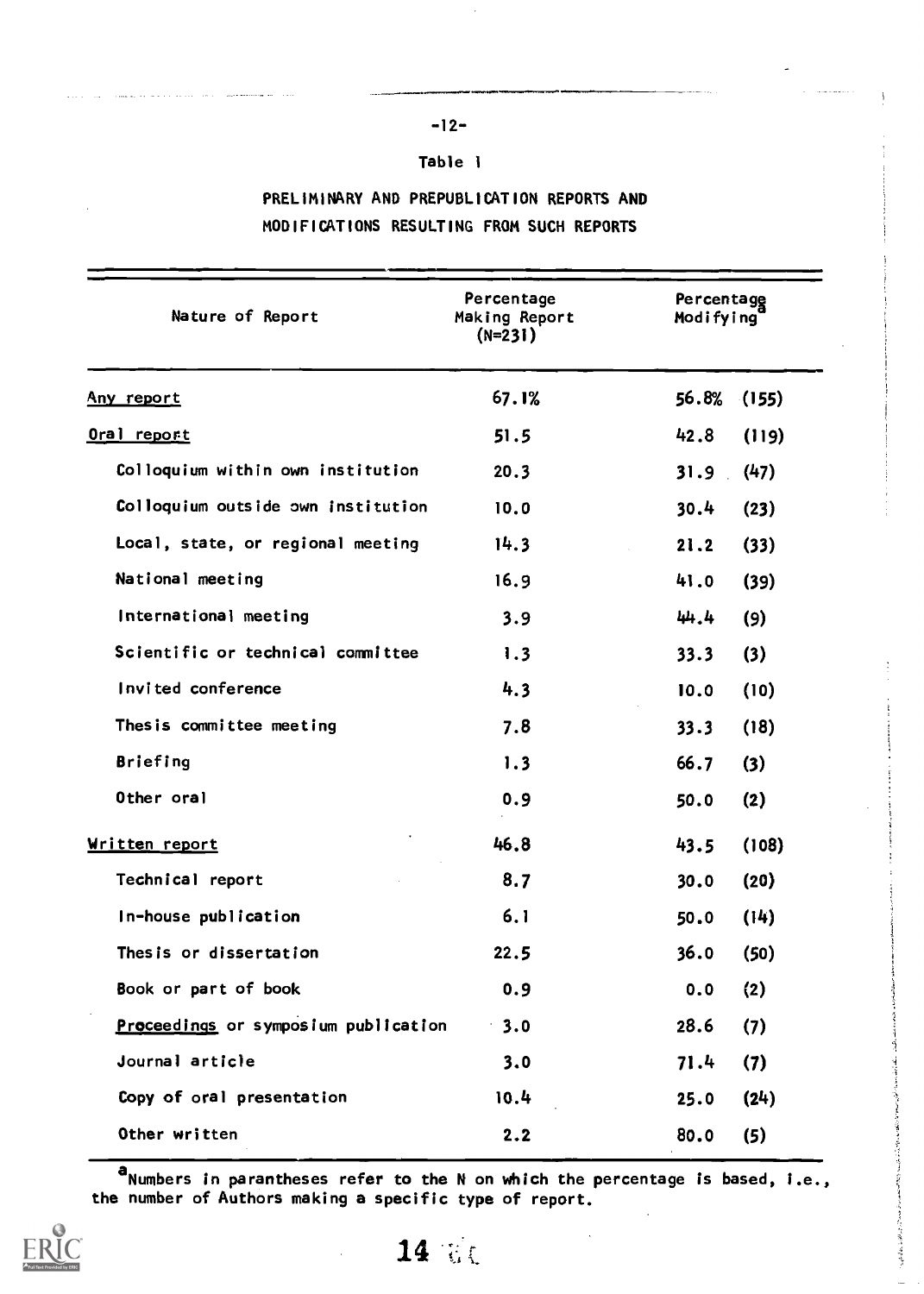

 $-13-$ 



医子宫

 $\mathbf{u}_0$ 

 $15 \pm 1$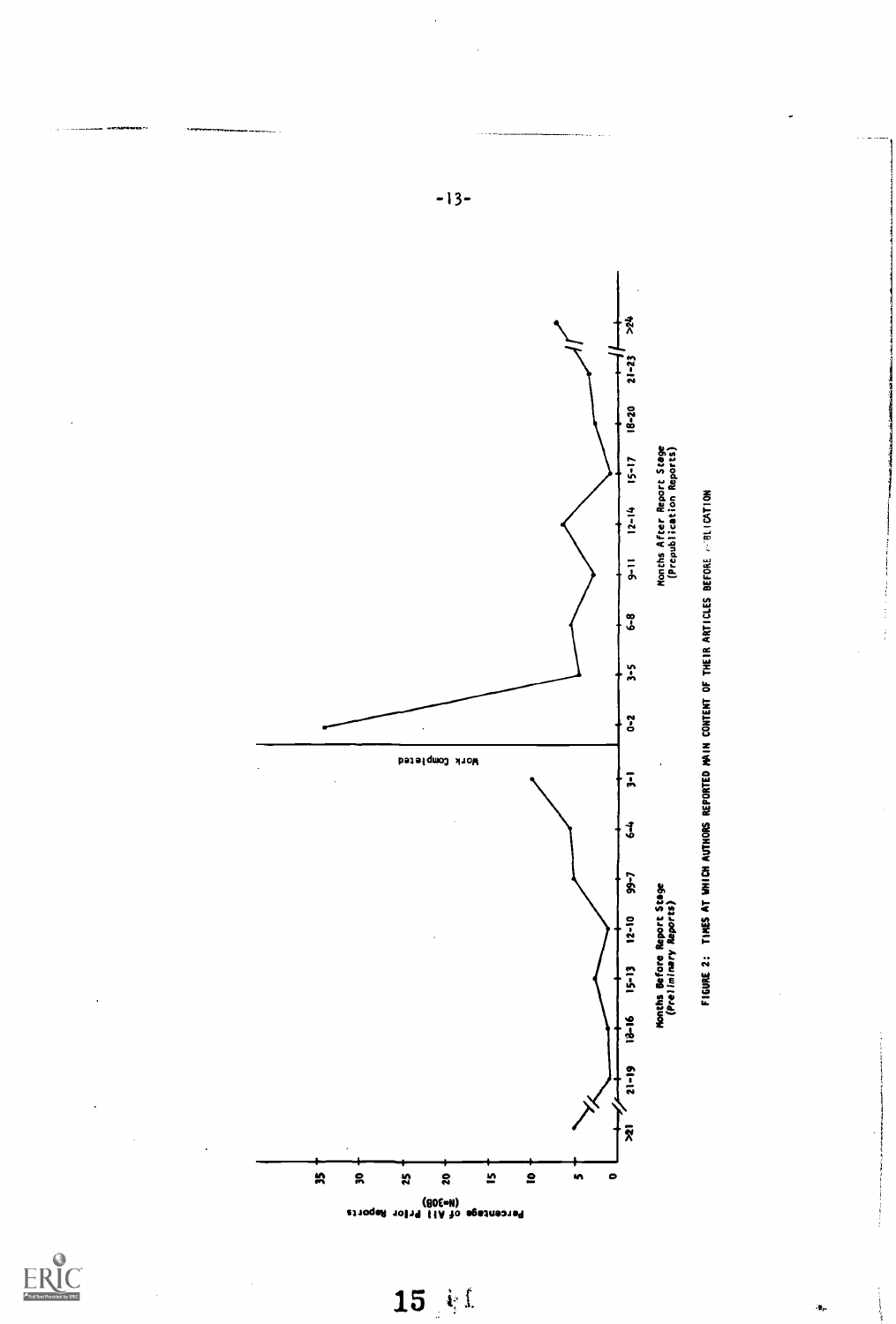Examination of the times at which the various types of dissemination occurred showed that, whereas physical scientists generally disseminated their work first to small private audiences and then to larger and more public groups, this was not the case for geographers. Oral reports typically occurred in the following sequence: thesis or dissertations (one month before completion); colloquia within the Authors' institutions (at the time the work was completed); local, state, or regional meetings and national meetings (one month after completion); and colloquia outside the Authors' institutions (six months after completion). For written reports the order was: technical reports, theses or dissertations, and copies of oral presentations (at the time the work was completed), and inhouse reports (one month after completion).

The dissemination of work before it was submitted to a journal enabled Authors to disseminate research well before its publication and to receive feedback which allowed them to modify manuscripts before submitting them to journal editors. Fifty-seven percent of those Authors who reported contents of their articles before publication said they had modified their manuscripts because of feedback received from such prepublication reports. Nearly as many Authors who had made oral reports (43%) as had made written reports (44%) reported such modifications. Of the oral reports given by at least 10% of the Authors, national meeting presentations proved the most effective for producing modifications (41% of the Authors who made a national meeting presentations reported modifications because of their presentation). As can be seen in Table 1, colloquia inside and outside the Authors'



-14-

 $16^\circ$  (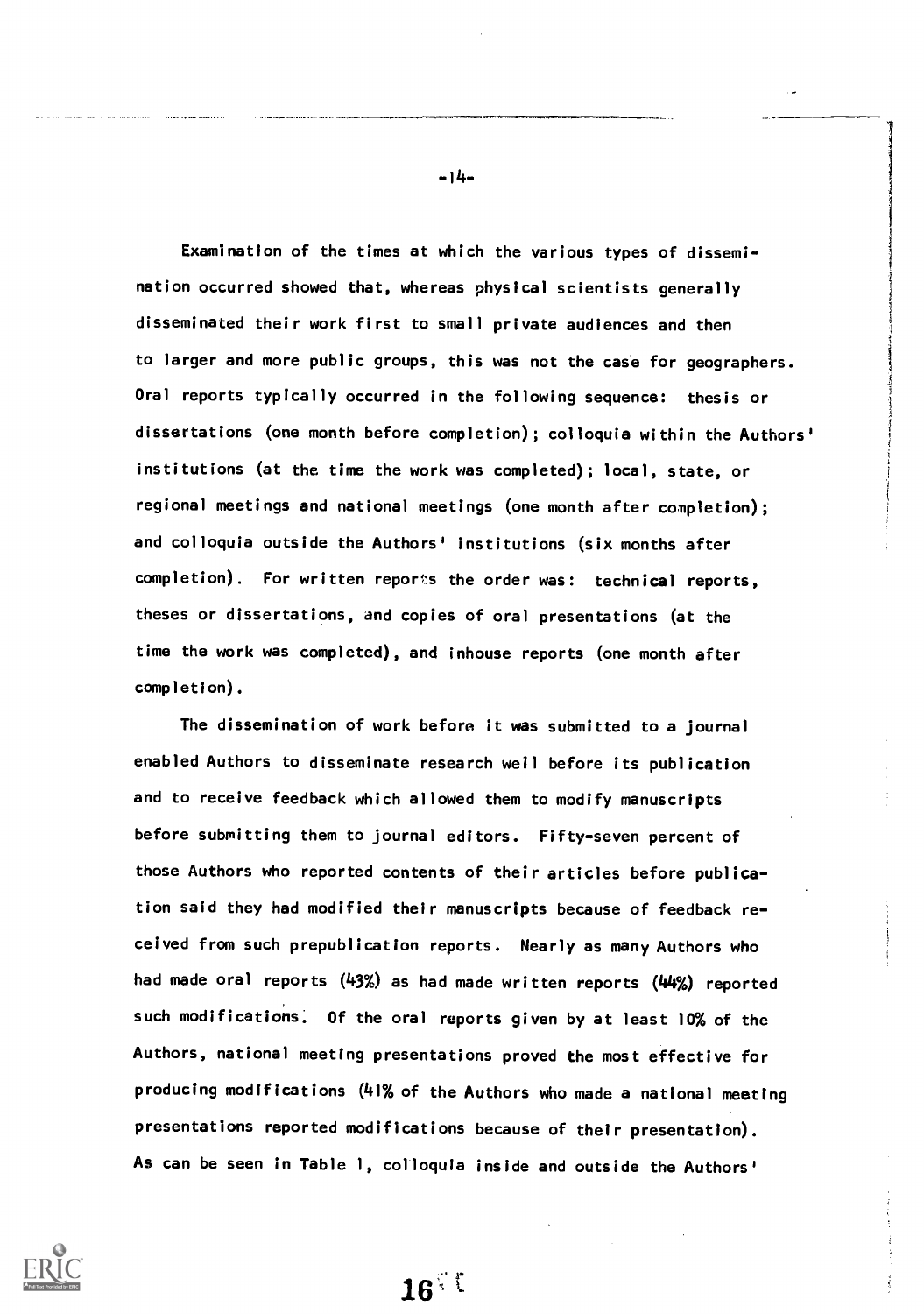institutions were less effective than national meeting presentations but more effective than local, state or regional meetings in inducing modifications. These modifications may be classified into two types: changes in style or general form (accounting for 36% of the modifications) and changes in content, e.g., clarification or redefinition of concepts, incorporation of others' findings, more detailed description of results or process, new emphasis or change in interpretation (accounting for 64% of the modifications).

The distribution of preprints (i.e., prepublication copies of the manuscript) represents another form of prepublication dissemination. Forty-one percent of the Authors distributed preprints, and on the following occasions: 32% distributed them before submission of the manuscript; 14% after submission but before acceptance of the manuscript, and 11% after acceptance, some authors distributing them on more than one such occasion. The median number of preprints distributed at the various stages were two, two, and eight respectively. Authors distributed preprints mainly to two groups: to colleagues working in the same area (mentioned by 78% of those distributing preprints), and to people with some prior knowledge of the work, and who had requested the preprints (mentioned by 39% of these Authors). Since 39% of the Authors sending preprints sent them to people who had requested them, these requests show that people had been effectively informed of the work through informal communication. Only 12% of the Authors who distributed preprints did so as a routine matter to fellow members of a preprintexchange group.

Those Authors who had distributed preprints before submitting their manuscripts to a journal had an opportunity to receive feedback

-15-

 $17<sub>01</sub>$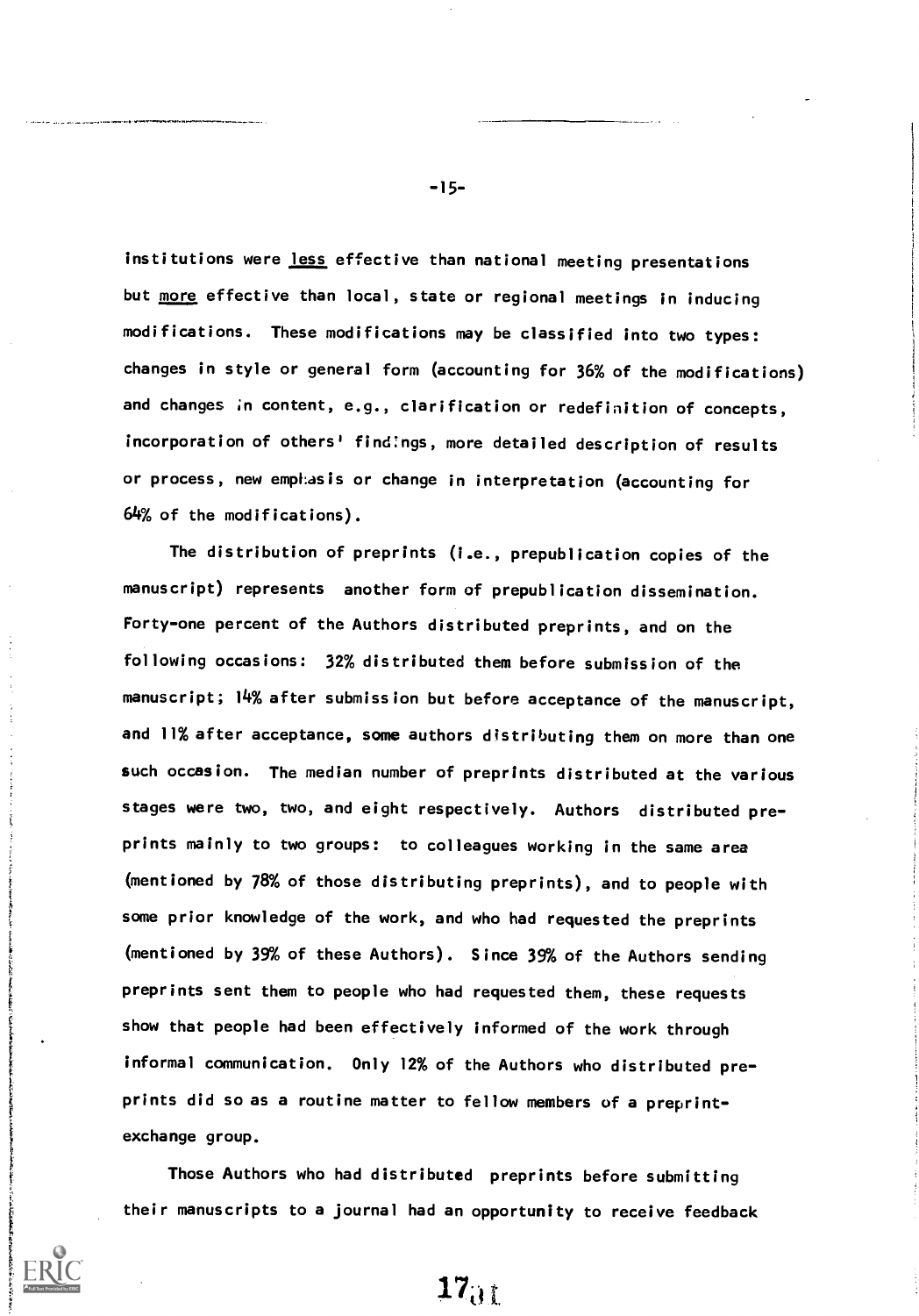leading to modification of their manuscripts. Of those Authors who sent preprints before submission, 75% modified their manuscripts because of feedback from preprint distribution. Of those Authors who modified their manuscripts because of feedback received from preprints, 47% made stylistic changes only, 35% made content changes only, and 20% made both types of changes.

In our tracing of the development of material published in journals on geography, we have reached the stage at which Authors are ready to submit their manuscripts to journals for publication. By the time a manuscript is submitted, the work has been completed for some seven months; almost all prepublication reports have been made; most preprints have been distributed; and modifications due to consequent information feedback have been made.

As to the criteria Authors used to select the journal in which they wished to publish their work, most(80%) of the Authors indicated that "the audience reached by the journal" had constituted a major criterion. The following two reasons were also mentioned by at least one-tenth of the Authors: editorial policy of the journal (25%) and speed of publication (12%).

Not all of the Authors had their manuscripts published in the first journal to which they submitted them. Thirty-six (16%) of the Authors had either withdrawn their manuscripts from, or had received editorial rejection by, another journal. One of these Authors had submitted his manuscript to three other journals before submitting it to the journal in which it was eventually published, and two Authors had each made two prior submissions. The remaining Authors



-16-

18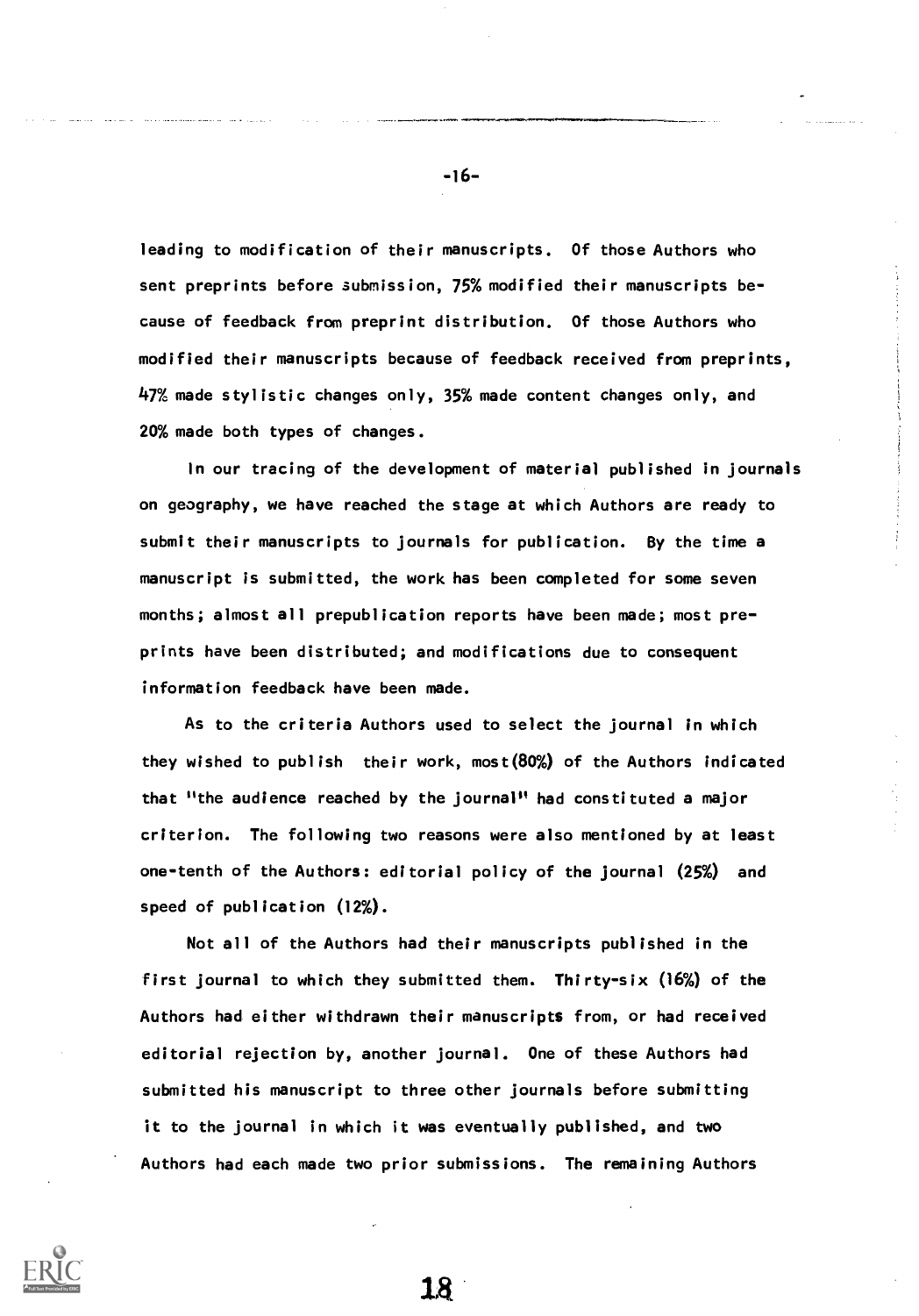had made only one prior submission. For one-fourth (28%) of the prior submissions, the Authors eventually withdrew their manuscripts. They gave the following reasons for manuscript withdrawal: 1) suggested revisions were inappropriate (mentioned by 14% of the Authors); 2) suggested revisions were too demanding (8%); and 3) delay in editorial action was too great (6%). However, most of the Authors (69%) of nonaccepted manuscripts had received direct editorial rejection of their manuscripts owing mainly (48%) to the inappropriateness of the subject-matter for the rejecting journals. Other reasons given for rejection were: inappropriate manuscript length (16%), theoretical or interpretational problems (12%), controversial findings (10%), and other reasons (32%).

These 36 manuscripts were withdrawn from or rejected by 76 different journals. At least two of the manuscripts were previously submitted to the following journals: Geographical Review (32%), Economic Geography (12.5%), Annals of AAG and Professional Geographer (10% each), and Science and Journal of Geography (5% each). Annals of AAG especially appears to be a recipient of manuscripts previously submitted to Geographical Review--of the 13 manuscripts previously submitted to Geographical Review, seven were published in the Annals of AAG. Similarly, the Journal of Geography published all of the manuscripts previously submitted to Professional Geographer. The nonacceptance of a manuscript by one journal added eight months to the overall publication lag. Slightly less than half (44%) of the Authors experiencing nonacceptance of their manuscripts revised them before resubmitting them to the journals in which they were eventually published.



-17-

19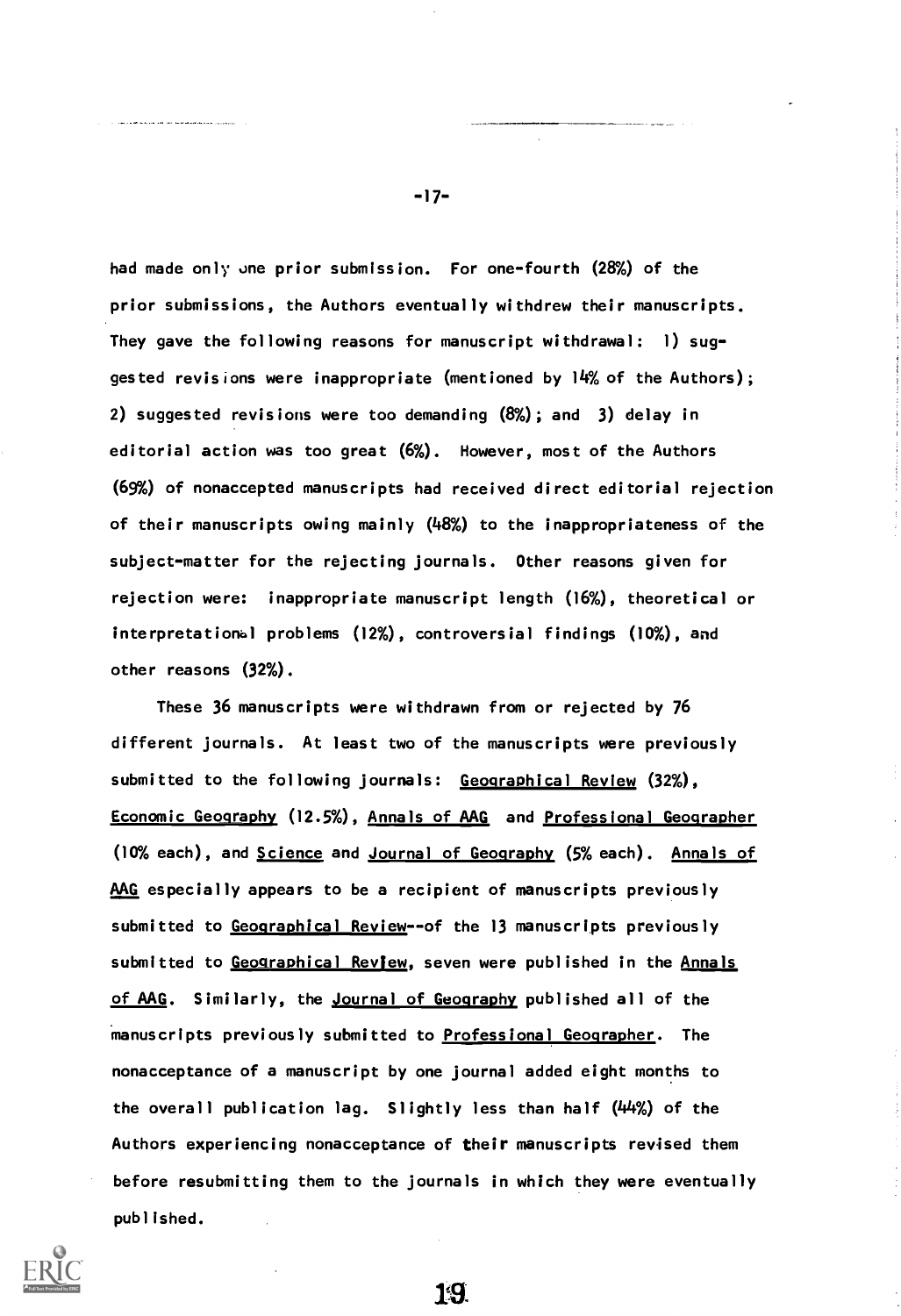### Authors' Continuation of Work in the Same Area as That Treated in Their Articles

Since the production of scientific information is a cyclical process (in other words, researchers tend to continue work in the same area as that treated in the articles at time of their publication), Authors were asked questions about work they had done on the same subject since the completion of their articles. By the time of publication most Authors (70%) were involved in new work in the same subject-matter area as that treated in their articles, and 69% of this new work evolved directly from work reported in the published articles. The work of those Authors conducting new work had progressed well--by the time articles were published, 50% of the new work had been completed. Of the Authors whose work had reached the report stage, 43% had reported their new work before the publication of their article, 79% of these Authors had made oral reports, and 62% had made written reports.

At the time of publication, 84% of those Authors who had initiated new work in the same area reported definite plans for publication of this new work. The two media most often mentioned for the planned dissemination of this new work were journals (mentioned by 71% of these Authors) and books (33%). The median date when these Authors planned to submit manuscripts based on this new work to journals was nine months after the publication of their first article.

CITATION OF THE ARTICLES IN POSTPUBLICATION (SECONDARY) SOURCES

We were also interested in the dissemination process after the articles were published. Three secondary sources were studied: Geographical Abstracts, references in the "core" journals on geography,

**2C** 



-18-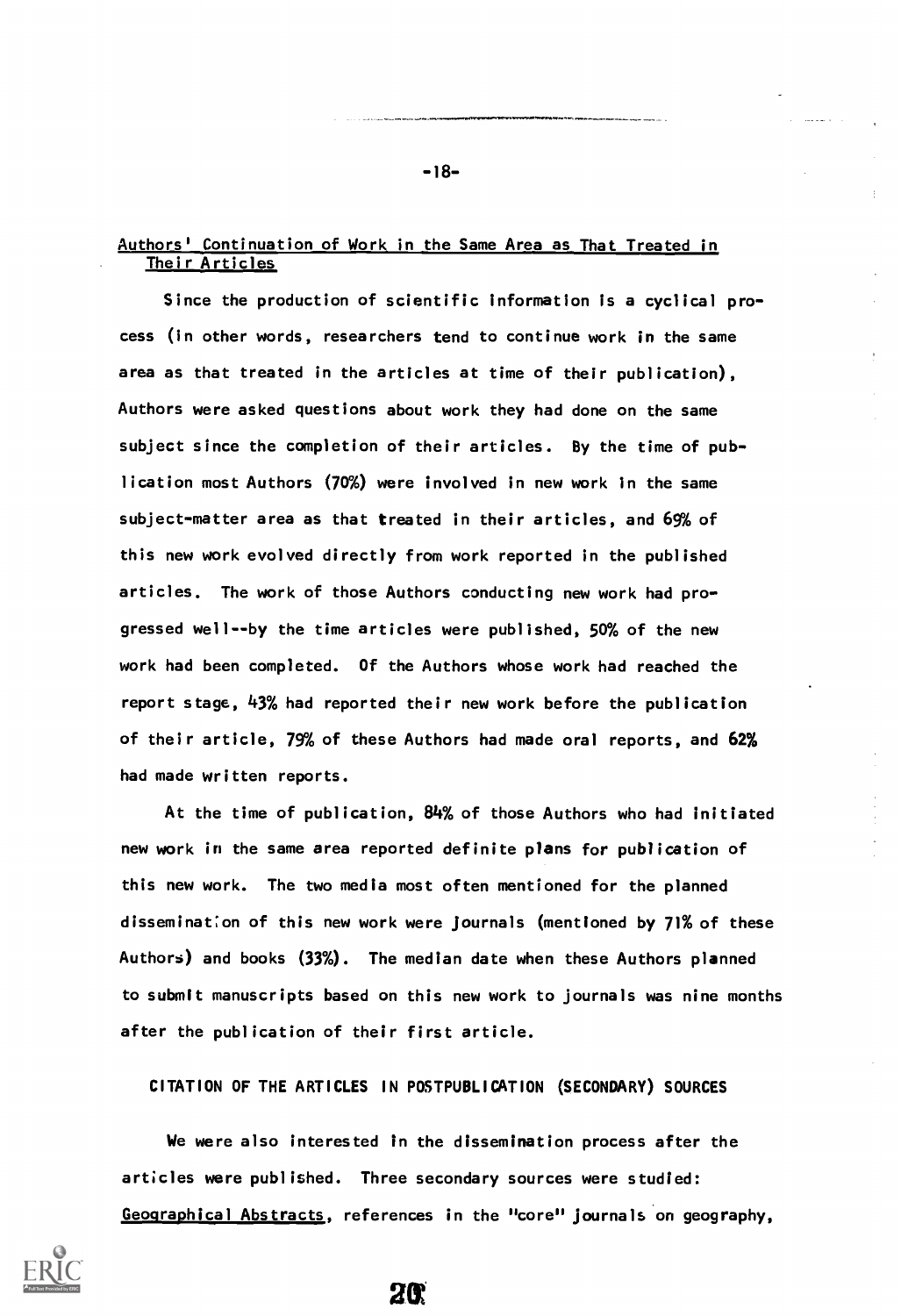and review articles published in the journals studied. We considered the extent to which these secondary sources covered the field of geography and also the time lags between their appearance and the publication of the cited articles. Each of these secondary sources serves a different function in integrating the literature on geography:  $(1)$  the abstract places the article in a public secondary source along with other contemporary works on the smae subject; (2) citations by other articles relate the article to the cumulative knowledge on the subject; and (3) reviews synthesize and evaluate "recent" progress in an area.

### Publishing Abstracts of Journal Articles on Geography

Abstract journals typically are the first secondary source to cite articles after publication. Geographical Abstracts, published in England, represented the only abstract journal analyzed in our study since it is the only abstracting service which covers the entire field of geography. Started in 1960 as Geomorphological Abstracts, in 1966 it expanded to include the entire field of geography and changed its name accordingly. The abstracts are published quarterly and consists of four volumes: Geomorphology; Biogeography. Climatology, and Cartography; Economic Geography; and Social Geography.

We did not search in this source for the specific articles included in this study. Instead, for all 1969 issues of Geographical Abstracts we determined for each journal studied here the number of months between publication of an article and publication of an abstract of its content in Geographical Abstracts. The median time between an article's publication and its appearnace in Geographical

21.

-19-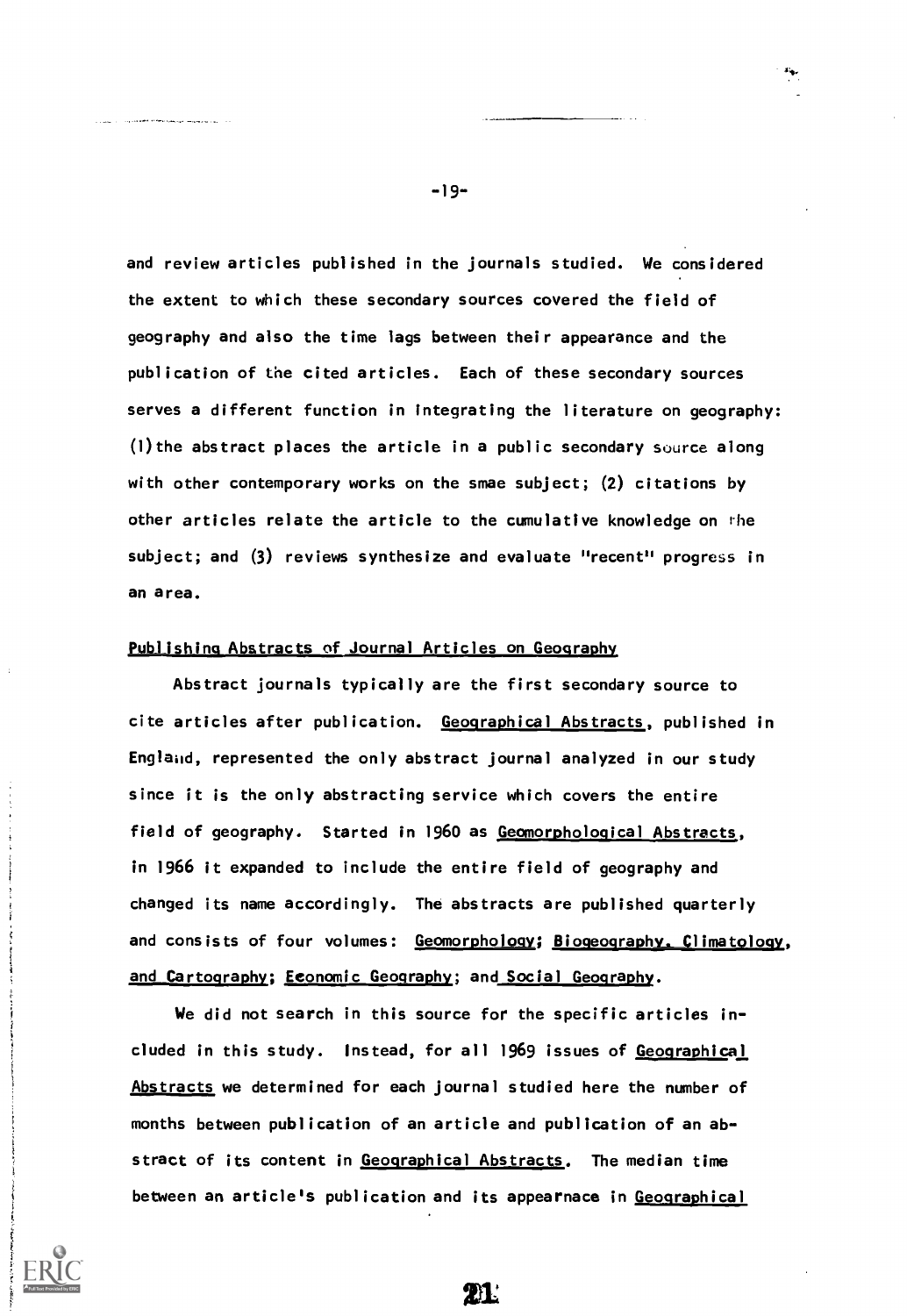Abstracts was 19 months. However, the abstracts exhibited very different time lags according to the journal in which they were published. The longest time lags were associated with the Journal of Geography and the Annals of AAG (21 months each). The median time lag for Economic Geography was 15 months, while for the Professional Geographer it was 12 months. The Geographical Review (8 months) had the shortest lag.

Not only were there great disparities from journal to journal in the time lag between publication and abstraction, but there was also great variation in the extent of coverage. An indication of the disparity can be seen when we examine, for each journal, the ratio of the number of abstracts published in 1969 in Geographical Abstracts to the number of articles published in ;968. This measure is, in a sense, arbitrary since we are not reporting the percentage of 1968 articles abstracted in 1969. The ratios for each of the core journals were: Geographical Review, 5/24; Professional Geographer, 17/52; Economic Geography, 14/22; and Annals of AAG, 86/50. Thus, for the Annals, more abstracts were published in 1969 than the number of articles published in 1968. An examination of the time lags involved suggests that the Abstracts were catching up with articles in the Annals because they had failed to publish, soon after publication, abstracts of articles published in 1966 and 1967.

### Citation of Journal Articles by Authors of Subsequent Journal Authors

in their articles Authors usually cite previous work, when relevant, in order to place their current work in proper perspective. Perhaps the first occasion wherein specific work reported in articles is integrated systematically into the current body of scientific



-20-

 $226%$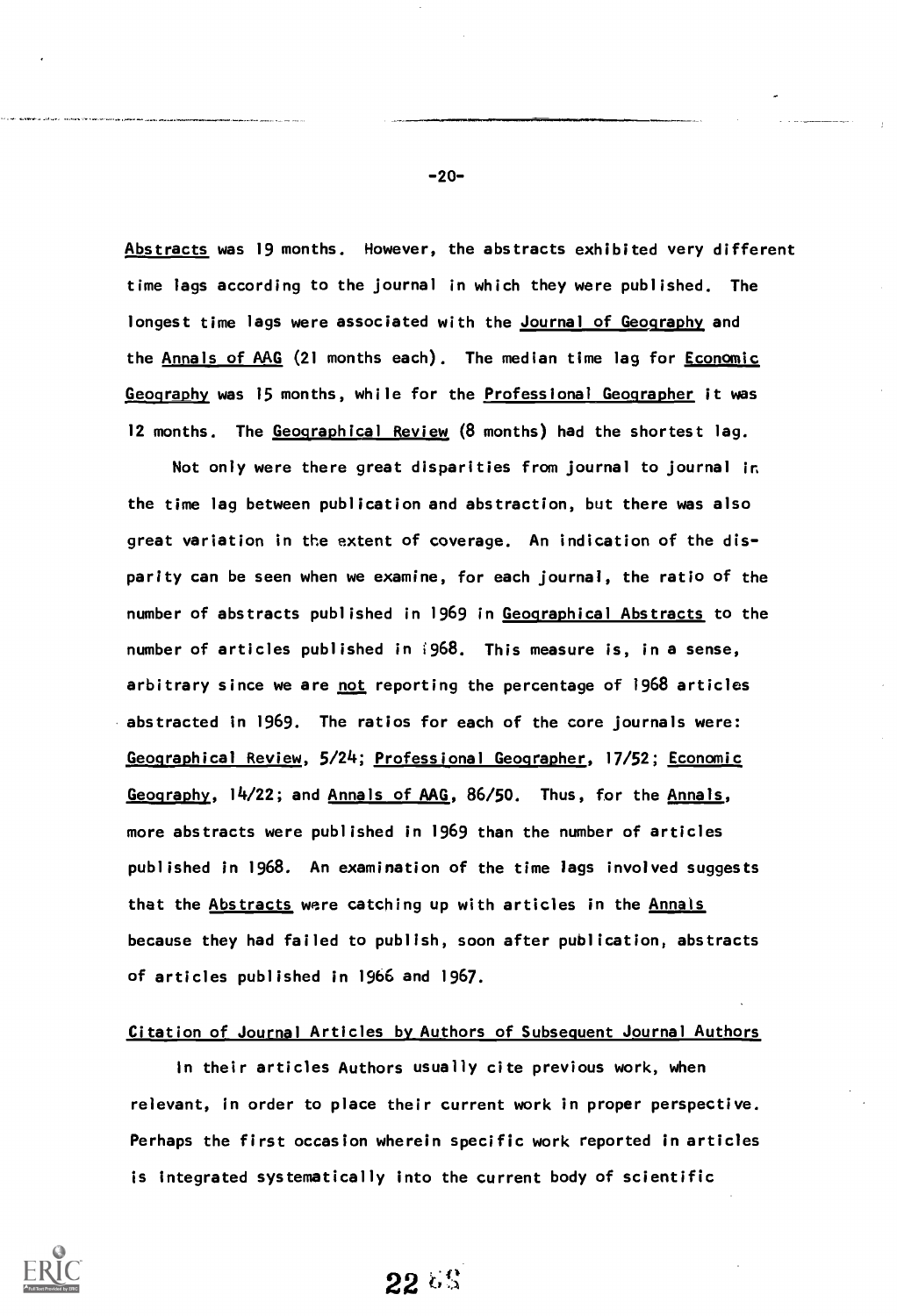knowledge takes place when the work is cited in other articles. Examination of recent issues of the four "core" journals (i.e., issues published after those included in this study) revealed that insufficient time had elapsed since the studied articles were published to allow for their citation in other articles. Accordingly, to estimate the time lag in this process, we examined every issue in 1968 and 1969 of each of the "core" journals and the 1969 issues of the Journal of Geography and tabulated the publication dates of the cited articles published in the studied journals. This procedure turned up 548 citations to articles published previously in these journals.

Annals of AAG was the journal cited most often, 34% of all references citing its articles. Geographical Review accounted for 25% of the references, followed by **Economic Geography** (20%), Professional Geographer (11%), and Journal of Geography (10%). Each journal cited itself most frequently, with the exception of Professional Geographer. However, the next most frequently cited journal in each case was the Annals of AAG. These data, together with the detailed cross-references among the five journals, are presented in Table 2.

The cited articles were relatively old. The typical citation of an article published by the journals studied occurred 78 months after the articles' publication, i.e., 50% of the citations were of articles which had been published no less than 78 months earlier. The average age of a citation to **Professional Geographer** was 56 months, to Annals of AAG 64 months, to Journal of Geography 94 months, to Economic Geography 95 months, and to Geographical Review 109 months. (See Table 3). These data on age of citations of the various journals show two



-21-

 $23$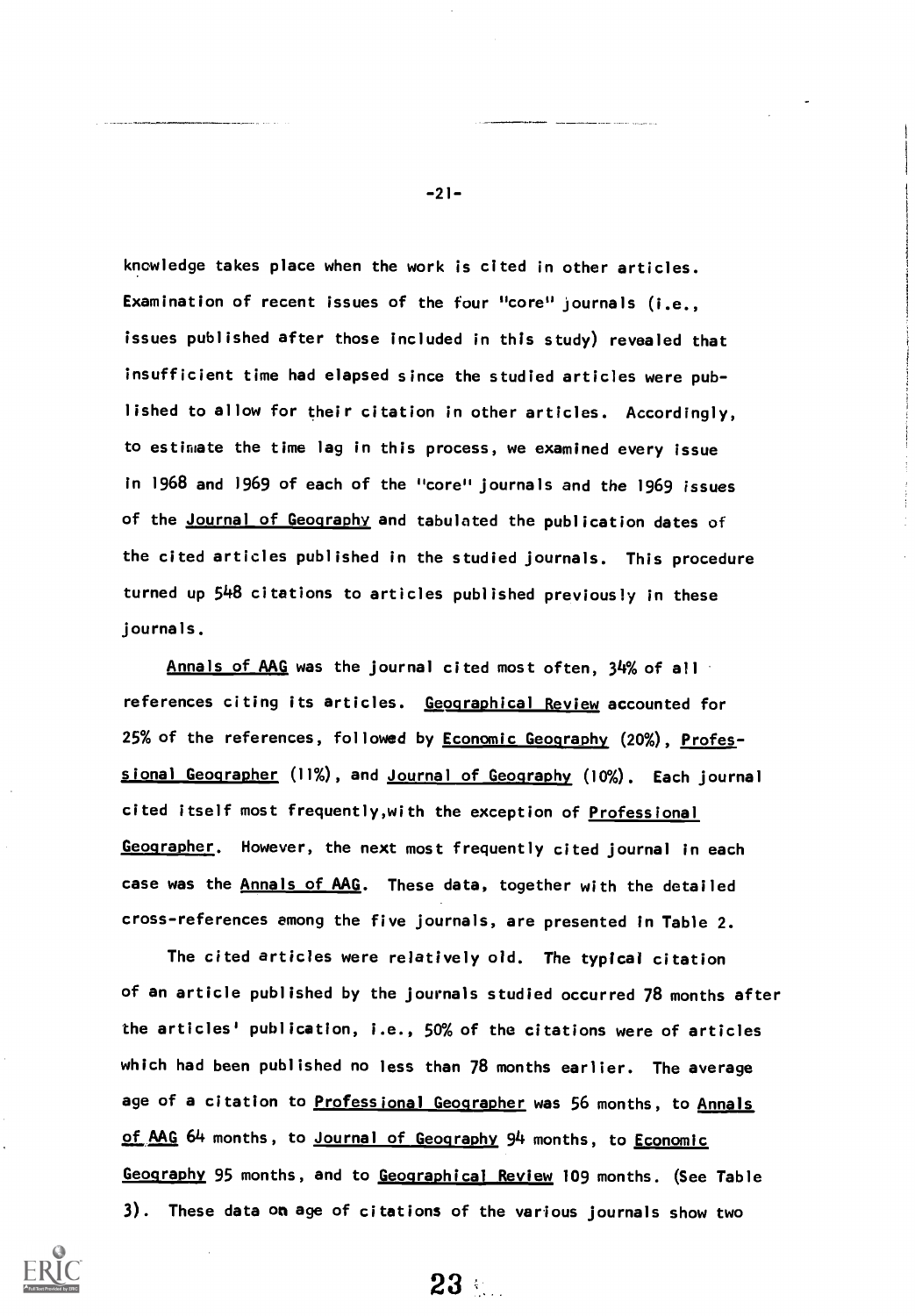| $-22-$ |  |
|--------|--|
|        |  |

# Table 2

CROSS-CITATIONS OF ARTICLES IN JOURNALS ON GEOGRAPHY

|                         | Citing Journal    |                                                    |                                                         |                                                               |                                  |                    |
|-------------------------|-------------------|----------------------------------------------------|---------------------------------------------------------|---------------------------------------------------------------|----------------------------------|--------------------|
| Cited Journal           | Anna I<br>(N=205) | <u>ვ</u><br>Geograph<br>$\frac{1}{(N-68)}$<br>Revi | <u>kip</u><br>ပျ<br><u>Economi</u><br>Geograpi<br>ັດ=ລິ | jona<br>ω<br><b>Profess</b><br>$\bullet$<br>Ο<br>ಟ್<br>ၿ<br>ت | 뉭<br>Journal<br>יִ<br>≧<br>Geogr | $(M=5+8)$<br>Total |
| Annals of AAG           | 42%               | 26%                                                | 35%                                                     | 30%                                                           | 20%                              | 34%                |
| Geographical Review     | 23                | 47                                                 | 19                                                      | 26                                                            | 15                               | 25                 |
| Economic Geography      | 16                | 16                                                 | 39                                                      | 20                                                            | 12                               | 20                 |
| Professional Geographer | 9                 | 7                                                  | 6                                                       | 19                                                            | 12                               | $\mathbf{1}$       |
| Journal of Geography    | 10                | $\overline{\mathbf{3}}$                            |                                                         | 5                                                             | 40                               | 10                 |

 $\mathcal{L}(\mathcal{L}_1)$  and the continuous constant constant continuous constants of the continuous continuous continuous continuous continuous continuous continuous continuous continuous continuous continuous continuous continu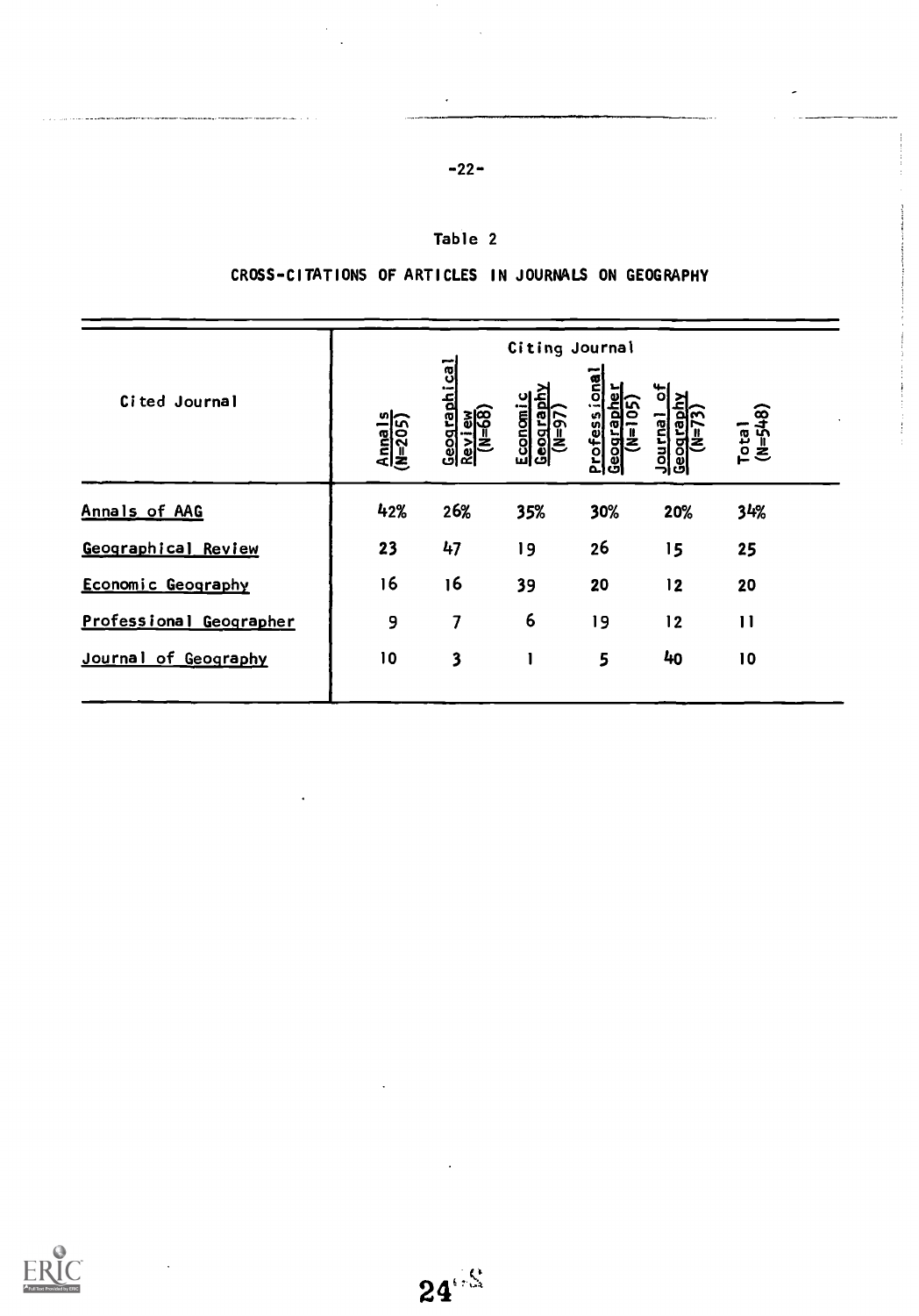### Table 3

-23-

MEDIAN TIME BETWEEN PUBLICATION OF ARTICLES IN GEOGRAPHICAL JOURNALS AND THEIR CITATION IN GEOGRAPHICAL JOURNALS

|                             | Journal of Citing Article |                           |                             |                            |                   |                   |
|-----------------------------|---------------------------|---------------------------|-----------------------------|----------------------------|-------------------|-------------------|
| Journal of<br>Cited Article | <b>Anna1s</b>             | 『<br>Geographic<br>Review | <u>Ceography</u><br>Economi | Professional<br>Geographer | 비<br>Journal of   | Tota <sup>1</sup> |
| Annals of AAG               | 60 mos.                   | 48 mos.                   | 69 mos.                     | 66 mos.                    | $94 \text{ mos}.$ | $64$ mos.         |
| Geographical Review         | >120                      | 51                        | 120                         | 109                        | 93                | 109               |
| Economic Geography          | 106                       | >120                      | 99                          | 68                         | 98                | 95                |
| Professional Geographer     | 52                        | 91                        | 75                          | 41                         | 78                | 56                |
| Journal of Geography        | >120                      | a                         | ь                           | 78                         | 28                | 94                |
| <b>Total</b>                | 95                        | 60                        | 81                          | 67                         | 63                | 78                |

a<sub>Only</sub> two citations were made.

 $^{\text{b}}$ Only one citation was made.



 $\bar{\beta}$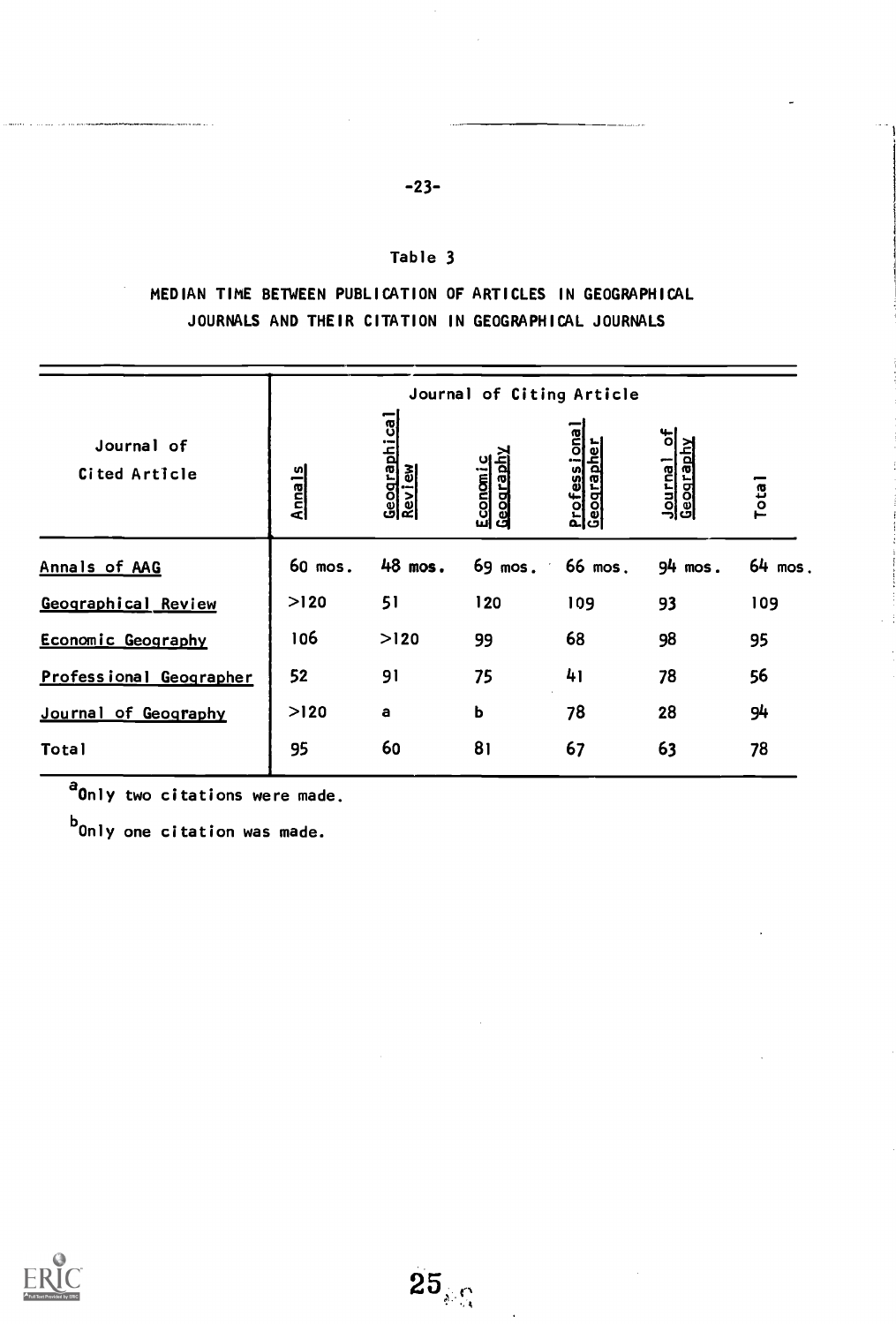clusters of journals--those published by AAG and those published by other groups. The average age of a citation to AAG journals was much less than of the other journals.

Turning to the age of citations in each of the journals studied, we found a completely different ordering. In the Geographical Review the average age of citations of the journals studied was 60 months, in Journal of Geography 63 months, in Professional Geographer 67 months, in Economic Geography 81 months, and in Annals of AAG 95 months. Thus, the articles in journals which cite more recently published work are the articles which tend to enjoy a longer period in which they are cited. At this time it is difficult to speculate as to the underlying factors in such a relationship.

### Published Reviews of Journal Literature on Geography

Another stage in the dissemination process occurs when the work described in the published journal article is integrated into a published review of a subject-matter area of geography. In most disciplines there exists some journal or volume which solely publishes reviews, e.g., Reviews of Geophysics or any of the Annual Review series; however, this is not true in geography. Therefore, in order to ottain an estimate of when this process occurs on the time scale for the information flow in geography, we tabulated the references cited in any of the articles studied where the Author indicated in his questionnaire that the work was a review. Twenty review articles appeared in these issues and the Authors of the articles cited a total of 402 journal references.

 $26<sup>3</sup>$ 

 $-24-$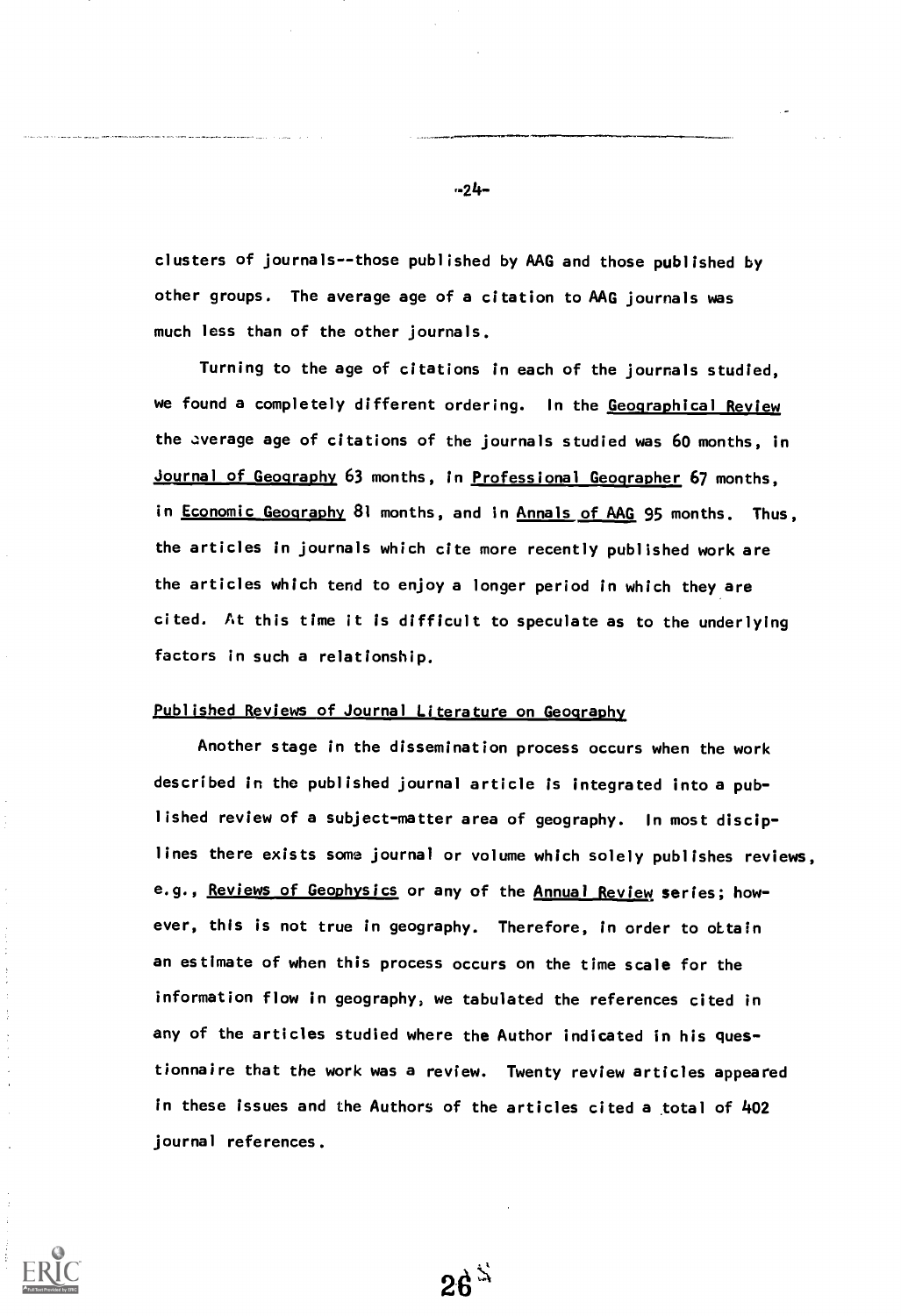In examining these references we were specifically interested in references to articles published in the five journals studied. The following percentages of the total (402) journal references which were citations to articles published by each of the five journals gives some idea of the extent to which each of the journals was cited in these reviews.

Annals of  $AAG - 9.4%$ Geographical Review - 8.7% Economic Geography - 4.5% Professional Geographer - 3.5% Journal of Geography - 0.5%

Thus, only a little more than a fourth (27%) of the journal references were to the articles published in the journals studied. Also, the average time between publication of the article in one of the studied journals and its citation in a review was 57 months. And 27% of these citations were to articles at least ten years old.

# PART II: EXAMINATION OF INFORMAL COMMUNICATION IN GEOGRAPHY

Research published in the average journal article on geography was completed 21 months before publication. Most Authors reported their work before publication. Prepublication dissemination enabled the information consumer to acquire useful information well before its journal publication. This section of the report discusses the effect of prepublication dissemination of information (eventually contained in the articles studied) on other workers in the same areas as those treated in the articles.

 $27_{\rm g}$ 

-25-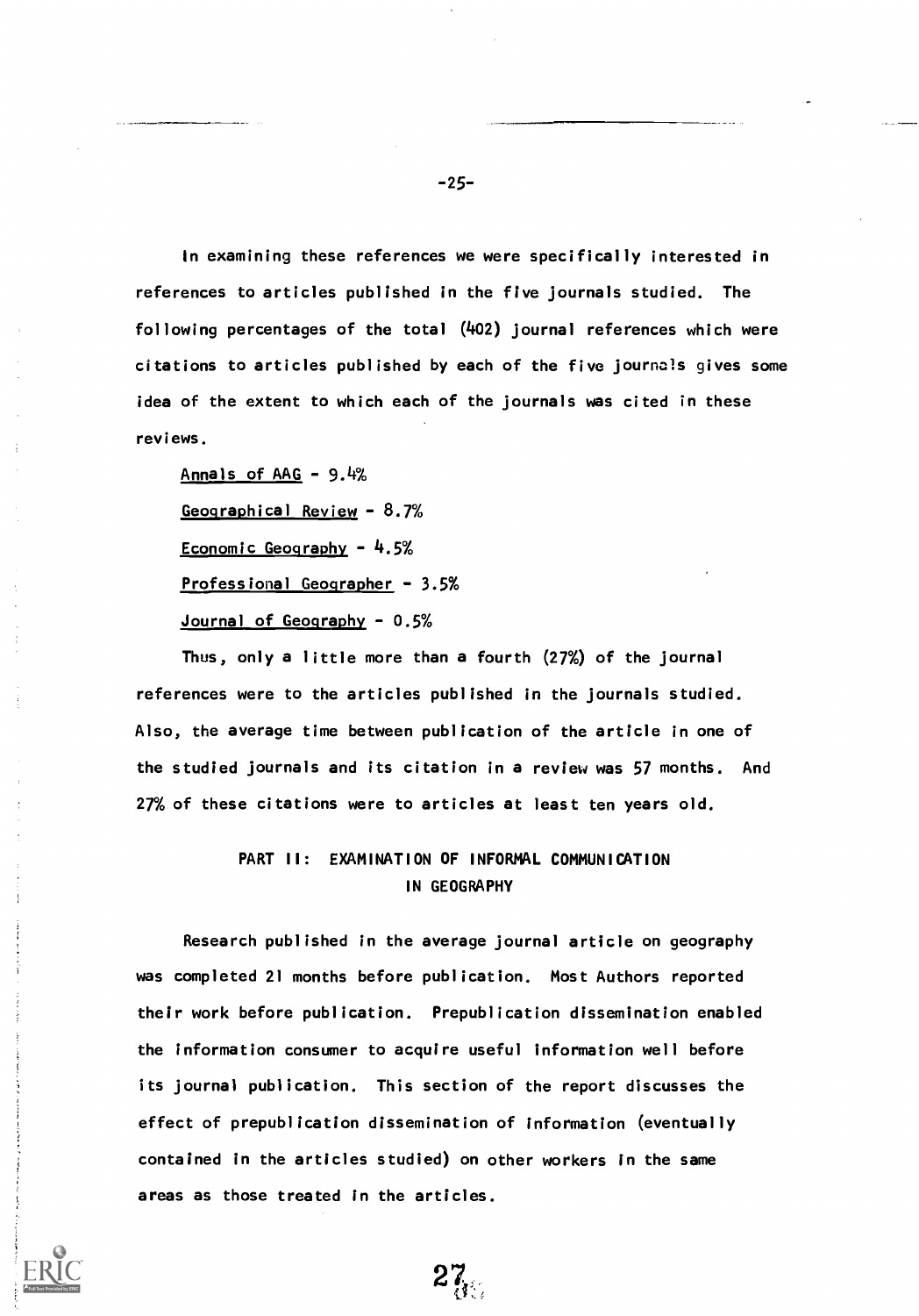#### **METHOD**

In the study described in Part I, the Center for Research in Scientific Communication examined the dissemination process associated with work published in journals in geography. Each Author of an article included in this study was asked to name one or two persons conducting work in the same subject-matter area as that of the main content of his own article, work which he considered closely related to the work reported in his article (i.e., deriving from its findings, stemming from the same conceptual or theoretical framework, attacking the same problem from a different point of view, etc.). The persons listed 1y these Authors constituted one group of subjects in the present study, and will be referred to hereafter as first-generation subjects.

Since the Center was particularly interested in the informal network associated with prepublication information exchange, each first-generation subject was also requested to name one or two persons working in the same subject-matter area as that of the published articles. After deletion of names of authors of articles included in the initial study and of first-generation subjects, the remaining persons constituted the second-generation subjects. This process was repeated once more, but by the third generation we had clearly reached a point where few new persons, relative to the subject matter of any article, were being added to the sample, i.e., most of the third-generation names had already been listed by Authors or first-generation subjects. For all generations combined the response rate was 77%. In this report the data have been separated

 $28\frac{18}{12}$ 



-26-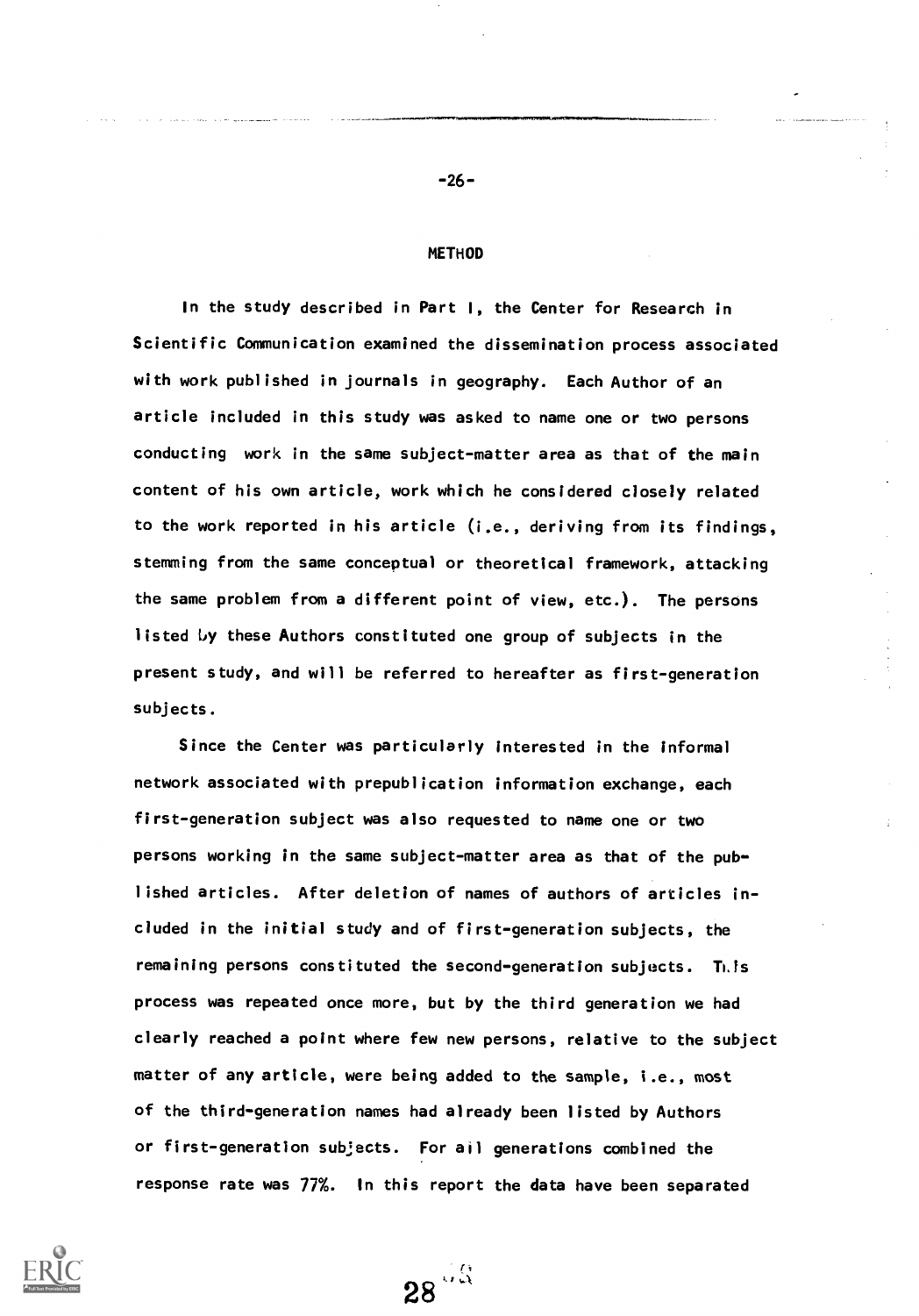into two groups, those concerning the first-generation subjects (Generation A) and those concerning all other generations (Generation B).

### CHARACTERISTICS OF RESPONDENTS

#### Educational Background

Table 4 presents data on the characteristics of the article Authors (who named persons in Generation A) and the other workers in the field (Generation A and Generation B), and shows no differences between the groups in level of education (similar percentages of each group had doctorates). Generation A respondents were more experienced in the field (the typical Generation A respondent had received his highest degree six years before the typical respondent in each of the other groups), and more of them had received their highest degrees from foreign un. versities. Comparing the specialties in which they received their highest degrees we found no major differences between Authors and Generation A. However, more of Generation B had specialized in historical geography and fewer failed to indicate a specialty than had the other groups.

#### Current Professional Activities

Seventy-three percent of the Authors and 84% of Generation B were employed at U.S.A. institutions; however, only 66% of the Generation A respondents were employed within the U.S.A.

In terms of the most time-consuming activities in which respondents were currently engaged (shown as Primary Professional Activity in Table 4), there were several significant differences

29

-27-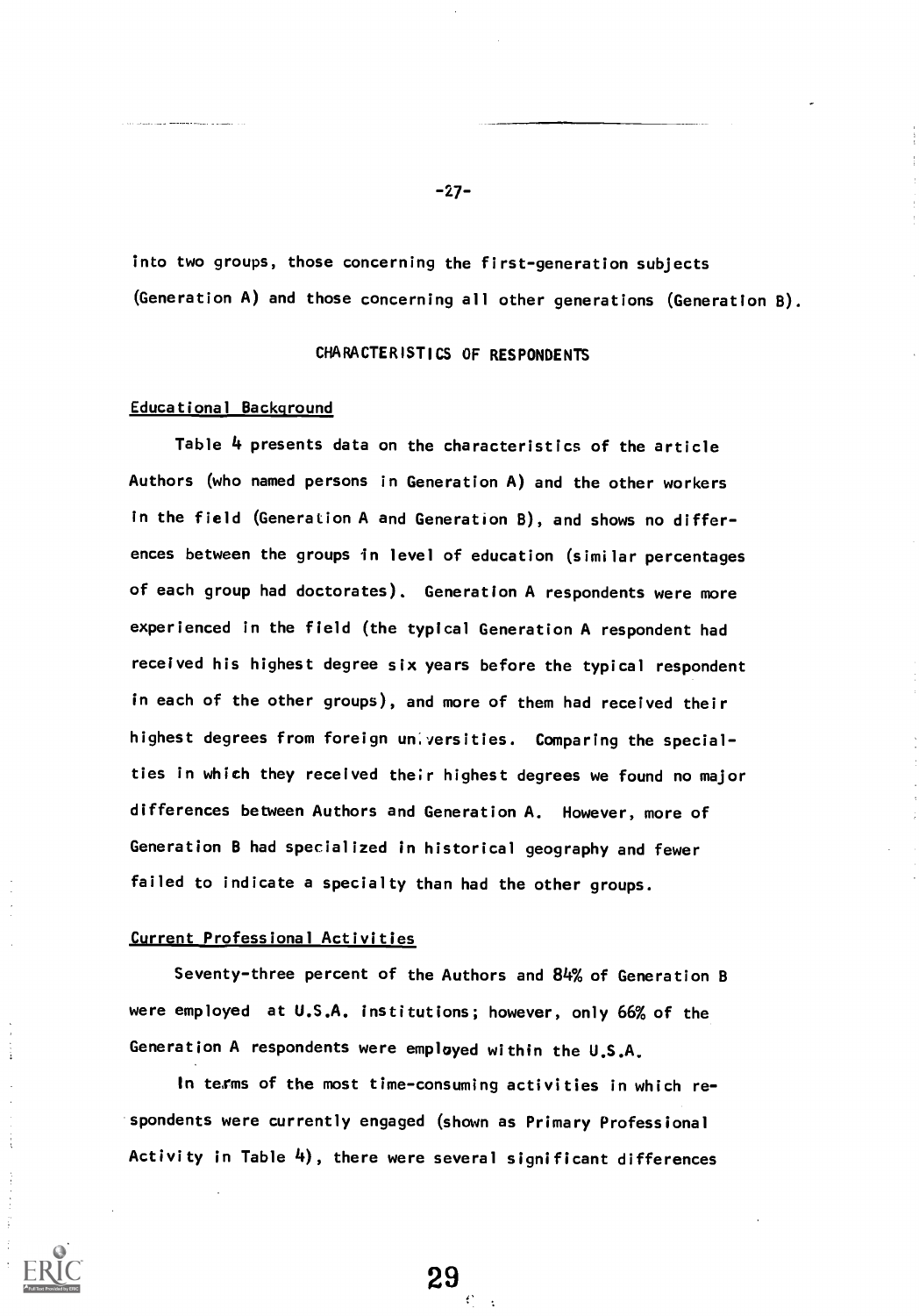# -28-

# Table 4

# CHARACTERISTICS OF RESPONDENTS

|                                                     |                      | Percentage |                                      |  |
|-----------------------------------------------------|----------------------|------------|--------------------------------------|--|
|                                                     | Authors<br>$N = 231$ | A<br>N=60  | Generation Generation<br>B<br>$N=19$ |  |
| <b>Highest Degree</b>                               |                      |            |                                      |  |
| Ph.D.                                               | 81.4%                | 83.3%      | 78.9%                                |  |
| MA/MS                                               | 16.5                 | 15.0       | 5.3                                  |  |
| BA/BS                                               | 1.7                  | $- -$      | 10.5                                 |  |
| Median date                                         | (1963)               | (1957)     | (1963)                               |  |
| Awarded by U.S.A. institutions                      | 78.3                 | 66.1       | 83.3                                 |  |
| Awarded by foreign institutions                     | 21.7                 | 33.9       | 16.7                                 |  |
| Location of Current Employer                        |                      |            |                                      |  |
| Within U.S.A.                                       | 73.2                 | 68.3       | 84.2                                 |  |
| Outside U.S.A.                                      | 26.8                 | 31.7       | 15.8                                 |  |
| Primary Professional Activity                       |                      |            |                                      |  |
| Teaching                                            | 61.5                 | 45.0       | 31.6                                 |  |
| Basic research                                      | 19.9                 | 23.3       | 26.3                                 |  |
| Applied research                                    | 6.5                  | 3.3        | 10.5                                 |  |
| Management or administration                        | 5.6                  | 13.3       | 15.8                                 |  |
| Study for advanced degree (part or                  | 4.3                  | 1.7        | $- -$                                |  |
| full time)                                          |                      |            |                                      |  |
| Research guidance                                   | 0.9                  | 5.0        | 5.3                                  |  |
| Consulting                                          | 0,4                  | 1.7<       | 10.5                                 |  |
| Writing or editing                                  | $- -$                | 5.0        | $\blacksquare$                       |  |
| Professional Activities (any time involvement)      |                      |            |                                      |  |
| Teaching                                            | 93.5                 | 91.7       | 78.9                                 |  |
| Basic research                                      | 87.4                 | 83.3       | 73.7                                 |  |
| Applied research                                    | 43.7                 | 36.7       | 73.7                                 |  |
| Management or administration                        | 49.8                 | 53.3       | 57.9                                 |  |
| Studying for advanced degree (part or<br>full time) | 12.6                 | 5.0        | $\blacksquare$                       |  |
| Research guidance                                   | 74.5                 | 80.0       | 63.2                                 |  |
| Consulting                                          | 35.1                 | 50.0       | 52.6                                 |  |
| Design or developmental work                        | 10.4                 | 13.3       | 21.1                                 |  |
| Test or support activities                          | 10.0                 | 6.7        | 5.3                                  |  |
| Writing or editing                                  | 19.0                 | 31.7       | --                                   |  |
|                                                     |                      |            |                                      |  |

 $\frac{1}{\ell}$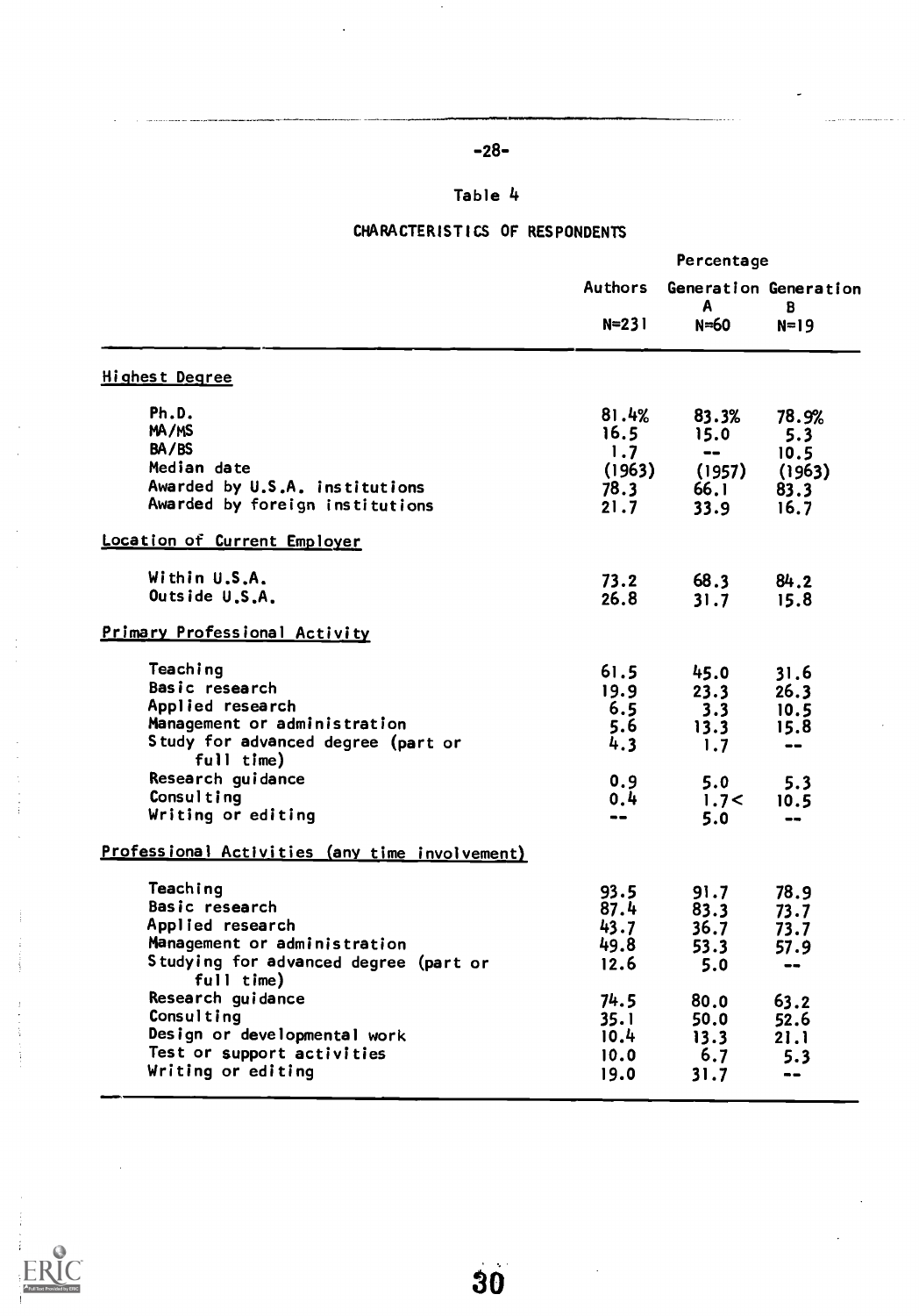between each of the three groups. Compared to both groups of other workers more Authors indicated teaching and fewer indicated management or administration as their primary professional activity. Furthermore, more Generation A than Generation B respondents indicated teaching and fewer indicated consulting as their primary professional activity.

Table 4 also shows the professional activities in which respondents reported any current involvement. Compared to Generation A respondents, Authors reported more involvement in applied research and studying for advanced degree and less involvement in research guidance, consulting, writing, and editing. We find, then, that Authors generally nominated other workers (Generation A) who 1) had more experience, 2) had, to a greater extent, received their highest degree from foreign institutions, and 3) were more involved in professional activities positively correlated with experience (research guidance, consulting, writing, and editing).

On the other hand, Generation A respondents named other workers who were quite different both from themselves and from the Authors. Compared to Generation B, Generation A respondents:1) had more experience; 2) had more frequently received their highest degree and were more frequently employed in foreign countries; 3) were more basic-research academically oriented, and less involved in applied research.

-29-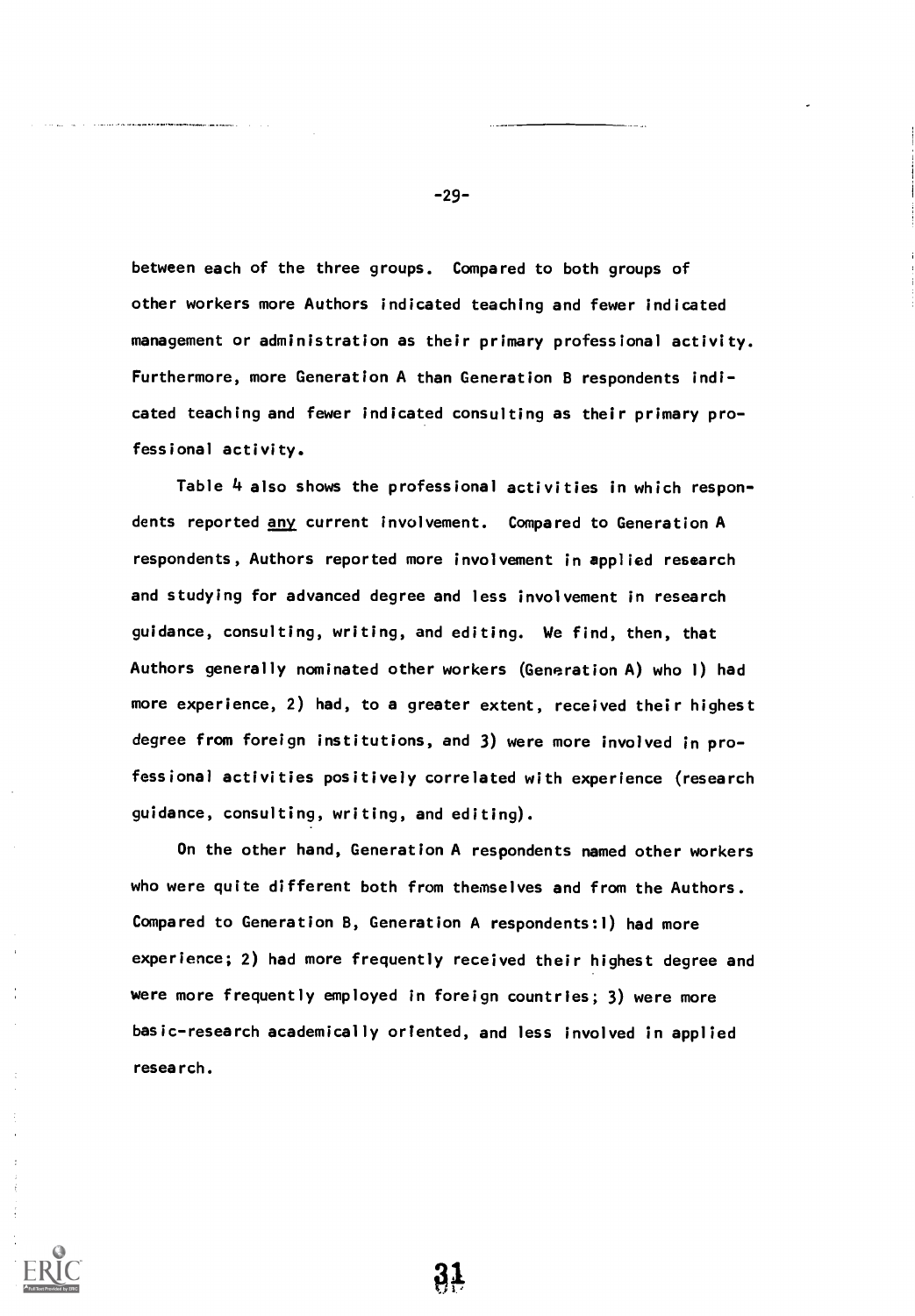## INVOLVEMENT IN SAME AREA AS THAT DESCRIBED IN THE ARTICLES'

-30-

and a constant program of

Most of the persons in both generation groups had conducted work in the same subject-matter area as that described in the critical articles; 58% of Generation A and 74% of Generation B reported such activities in the year prior to the publication of the critical articles.

Both generations had actively disseminated the results of their work in the area of the critical articles; however, Generation B had more actively disseminated such results. While 63% of Generation B had published one or more articles, only 50% of Generation A had publ'shed such articles. Moreover, Generation A had published these articles over a longer period before the publication of the critical article, 43 months, than Generation B, 36 months. And more of the Generation B respondents (58%) than Generation A respondents (38%) had presented work at national meetings in the same subject-matter area as the critical article.

# RESPONDENTS' CONTACT WITH INFORMATION IN THE PUBLISHED JOURNAL ARTICLES

This section of the report deals with the nature and extent of other workers' contact with the information reported in the critical articles. We shall first consider communication activities which occurred before publication of the critical articles and then

<sup>9</sup>Each respondent had been associated with a specific journal article by a previous respondent. Thus, we are concerned with a generation respondent's involvement in that subject-matter area of the specific article with which he had been associated. In this report, a generation respondent's activities always relate to a specific article. Such articles are referred to as "critical articles."

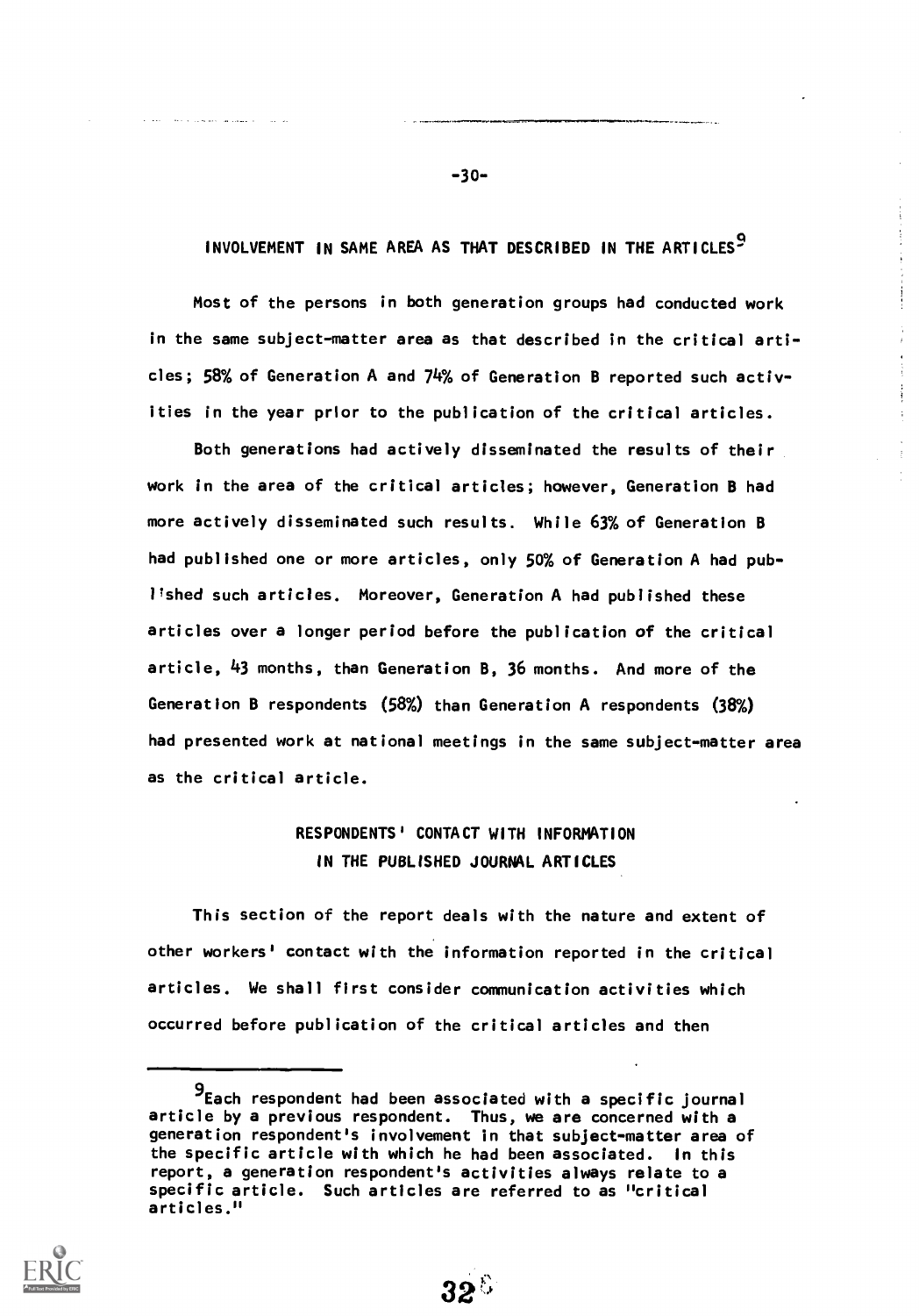postpublication communication activities. Figure 3 diagrams the relevant events and the text refers to these events by the letters used in the diagram.

### Prepublication Contacts With the Main Content of the Published Articles

Most of the respondents in each generation (Generation A, 78%; Generation B, 79%) were acquainted with the previous work of the article Authors, work conducted by Authors before that reported in the critical articles (A).

Although Generation B had published more often in the area of the critical articles, Generation A had more often cited the Authors' works in their own work  $(B)$ --Generation A, 42%; Generation B, 32%.

Although more of Generation B was currently working in the areas of the critical articles, the communication channels between Authors and other workers in their fields was better maintained for Generation A than Generation B; for example, 58% of Generation A compared to 42% of Generation B, reported that they maintained contact with the Authors on a continuing basis to exchange scientific or technical information (C). The effectiveness of this relationship is reflected in the finding that Generation A workers were more frequently acquainted with the specific work described in the critical articles before publication (D)--Generation A, 58%; Generation B, 42%.

That Generation A workers interacted more personally with Authors, while Generation B workers depended more on formal sources, apparently constitutes the major difference between the two in the prepublication acquaintance with the material in the critical article. Face-to-face

33,



-31-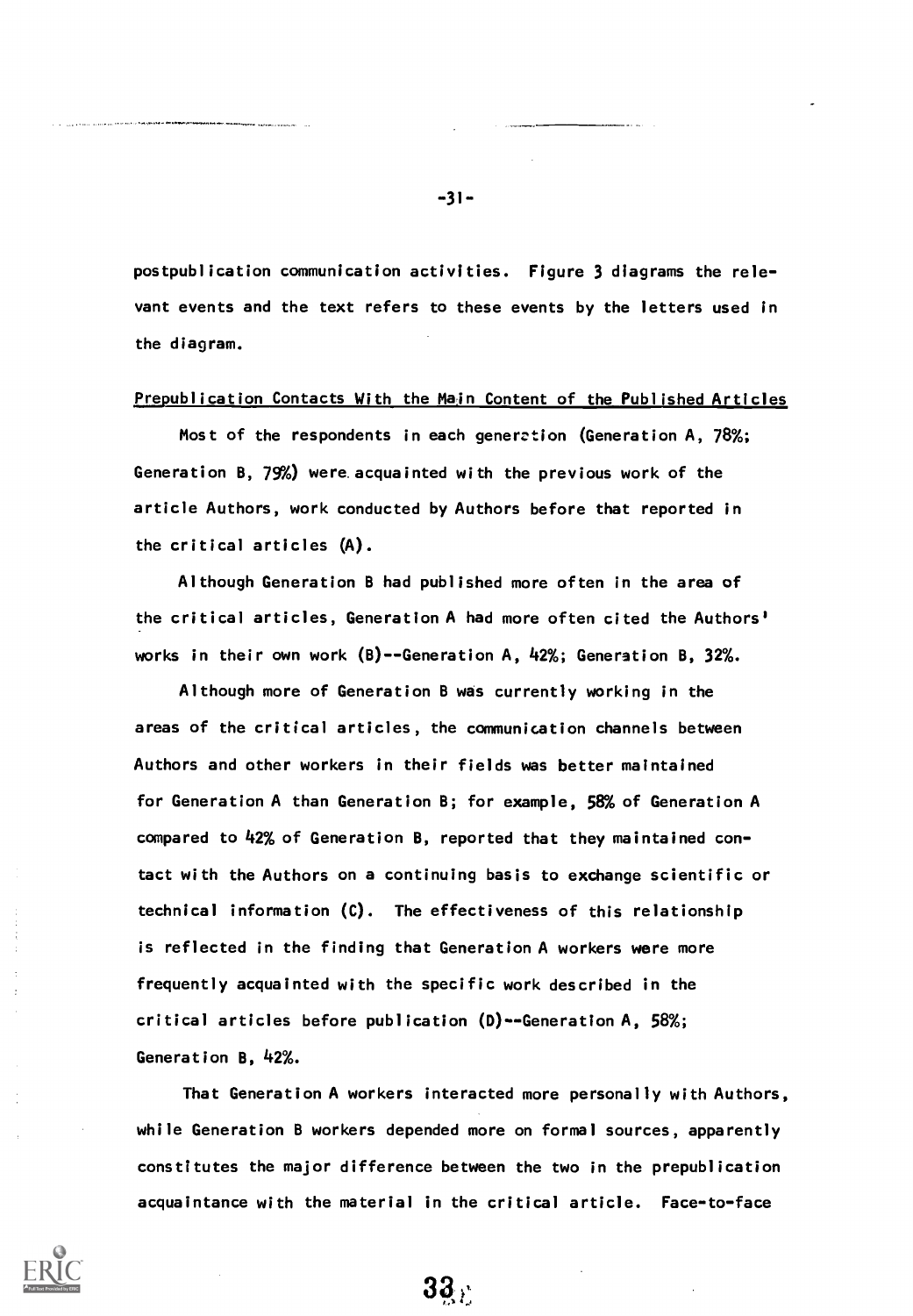

 $-32-$ 



 $34$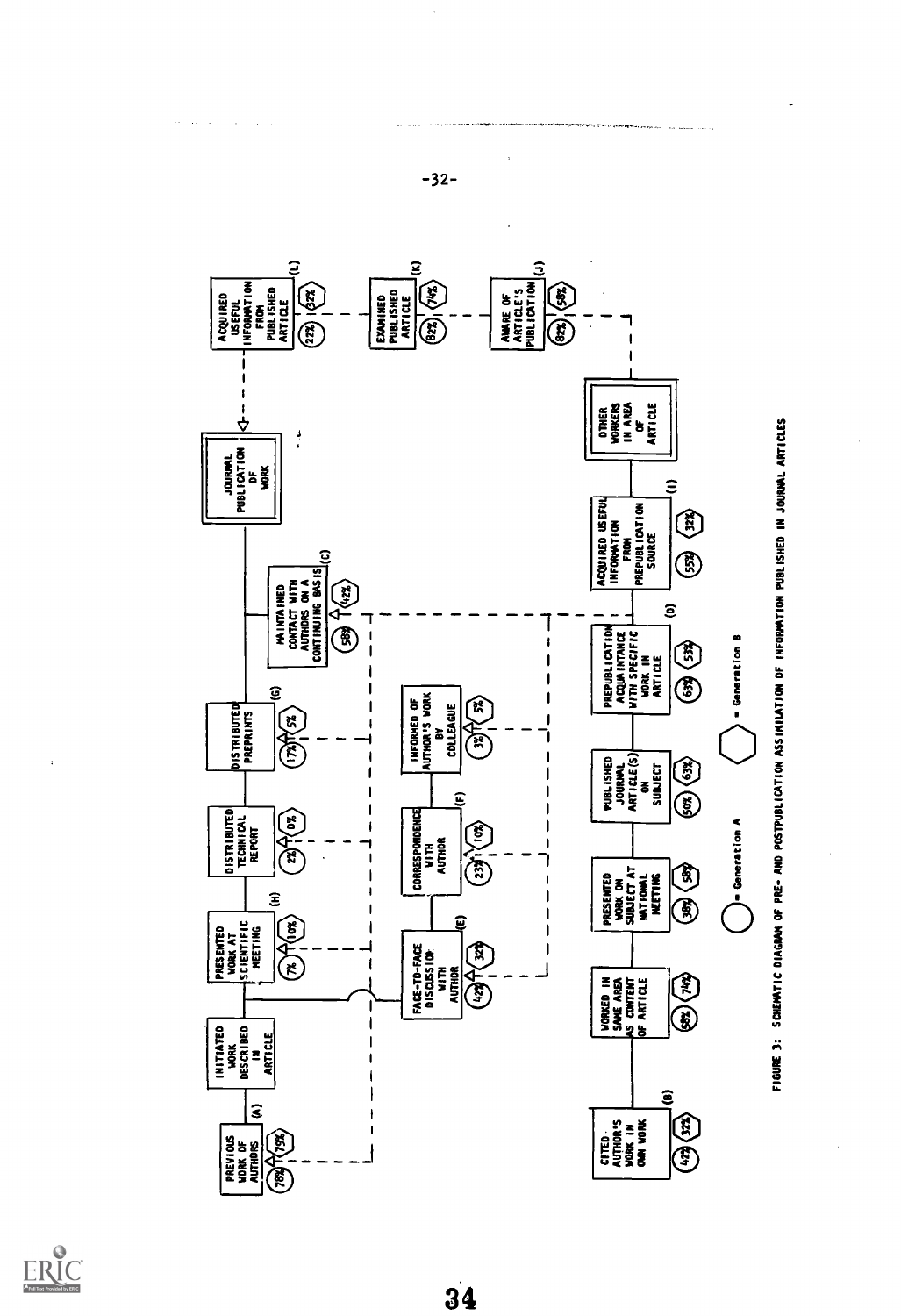discussion with the Authors (E) constituted the main source of prepublication information for both groups; however, more of Generation A (42%) than Generation B (32%) obtained information in this way. For Generation A, both of the other sources of prepublication, which were indicated by a tenth of the respondents, were personal in nature (correspondence with the Authors, 23% (F), and preprints, 17% (G)). For Generation B, however, one of the two sources mentioned by a tenth of them was impersonal (meeting presentations (H), 10%). Furthermore, correspondence with Authors, the second such source, was indicated by only 10% of Generation B compared to 23% of Generation A.

Over half (55%) of Generation A reported that they had, through one of these prepublication sources, acquired information useful in their work; 32% of Generation B reported that they had acquired such useful information (I). Additionally, more of the Generation A respondents who were acquainted with the material in the critical article before its publication had acquired information from this acquaintance which proved useful in their work, Generation A, 87%; Generation B, 60%.

The three ways most frequently mentioned by Generation A respondents in which this information proved useful were in reinterpretation of data (mentioned by 30% of those finding the information useful), in providing background information (mentioned by 27%) and in incorporating a new technique (mentioned by 21%). Other benefits mentioned by a number of respondents were revision of procedures and specific results (both mentioned by 15%). For Generation B the responses were similar but the small number of cases makes comparison meaningless.

35



-33-

 $\mathcal{A}$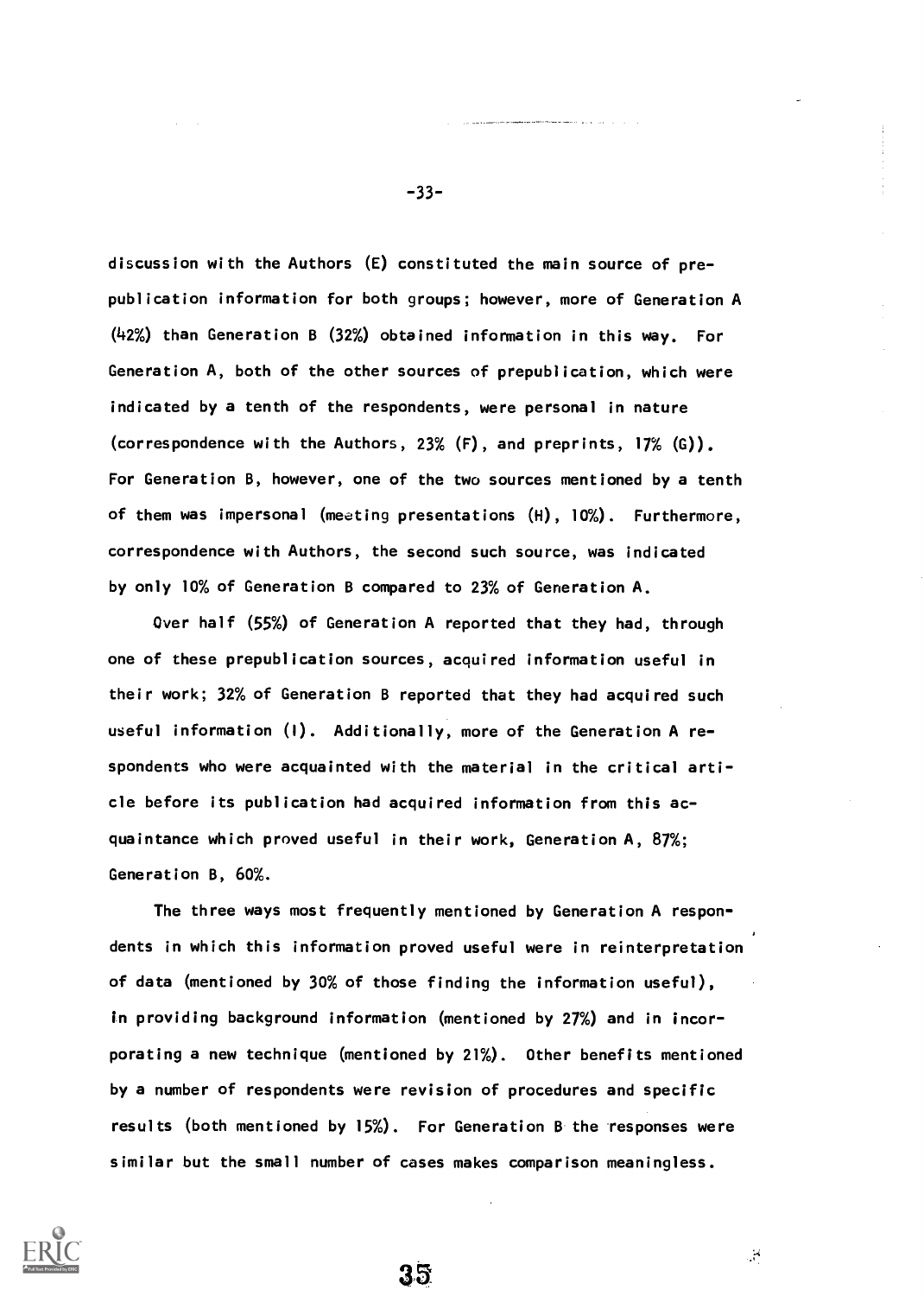An equal percentage of Generation A respondents who found the information useful found the results and method sections most useful (39%) while 27% found the theory section most useful.

#### Postpublication Contact with Critical Journal Authors

More of the Generation A respondents (82%) than Generation B respondents (58%) were aware, prior to receiving the questionnaire, that the article had been published  $(J)$ . However, there was little difference between the two groups in the percentage who had examined the article (Generation A, 82%; Generation B, 74%).<sup>IO</sup> Table 5 shows the extent to which the articles were examined. Over half the respondents (Generation A, 60%; Generation B, 63%), had read the entire article in its published form. This proportion amounts to three-fourths of the Generation A and five-sixths of the Generation B respondents who examined the article at all. Twenty percent of Generation A and 5% of Generation B respondents had merely scanned the article. The remaining respondents had read only a portion of the article.

Compared with the usefulness of the information in prepublication sources, the information in the journal article proved less useful to Generation A and equally useful to Generation B respondents. Twentytwo percent of Genera ion A and  $32\%$  of Generation B respondents

36



-34-

<sup>10</sup> For Generation B the reason that the percentage of respondents who were aware of the articles' publication was less than the percentage who examined it, is that a number of respondents who were unaware of the articles' publication examined it as a result of receiving the questionnaire. For Generation A a number of respondents who were unaware of the articles' publication also indicated they examined it as a result of receiving the questionnaire.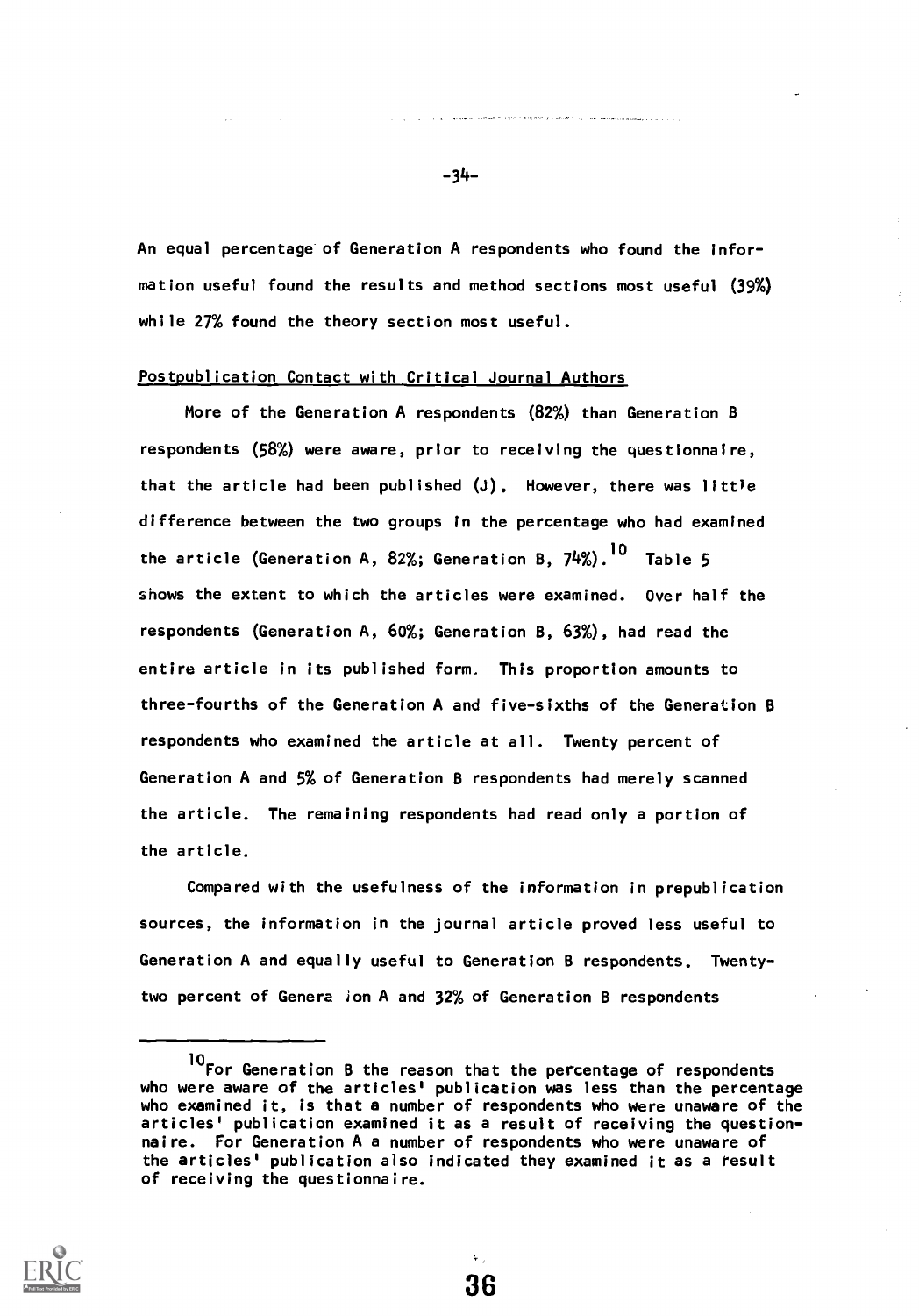# -35-

ry

. .....

# Table 5

# EXTENT TO WHICH CRITICAL ARTICLES WERE EXAMINED

|                                                                                                   | All Respondents |                | Respondents who<br>Examined Article<br>Generation |               |  |
|---------------------------------------------------------------------------------------------------|-----------------|----------------|---------------------------------------------------|---------------|--|
| Extent of Examination                                                                             | Generation      |                |                                                   |               |  |
|                                                                                                   | A<br>N=60       | B.<br>$N = 49$ | A<br>$N = 14$                                     | B<br>$N = 14$ |  |
| Examined content of articles                                                                      | 81.7%           | 73.7%          |                                                   |               |  |
| Merely scanned content of articles                                                                | 20.0            | 5.3            | 24.5%                                             | 7.1%          |  |
| Read some portion (e.g., theory,<br>methodology, results, etc.) of<br>article                     | 1.7             | 5.3            | 2.0                                               | 7.1           |  |
| Read entire article                                                                               | 60.0            | 63.2           | 73.5                                              | 85.7          |  |
| Acquired information useful in<br>their work from examination of<br>article in its published form | 21.7            | 31.6           | 26.5                                              | 42.8          |  |



 $\alpha\in\mathbb{R}^n$  .

 $\omega_{\rm{eff}}=1.7$  and  $\omega_{\rm{eff}}$ 

the construction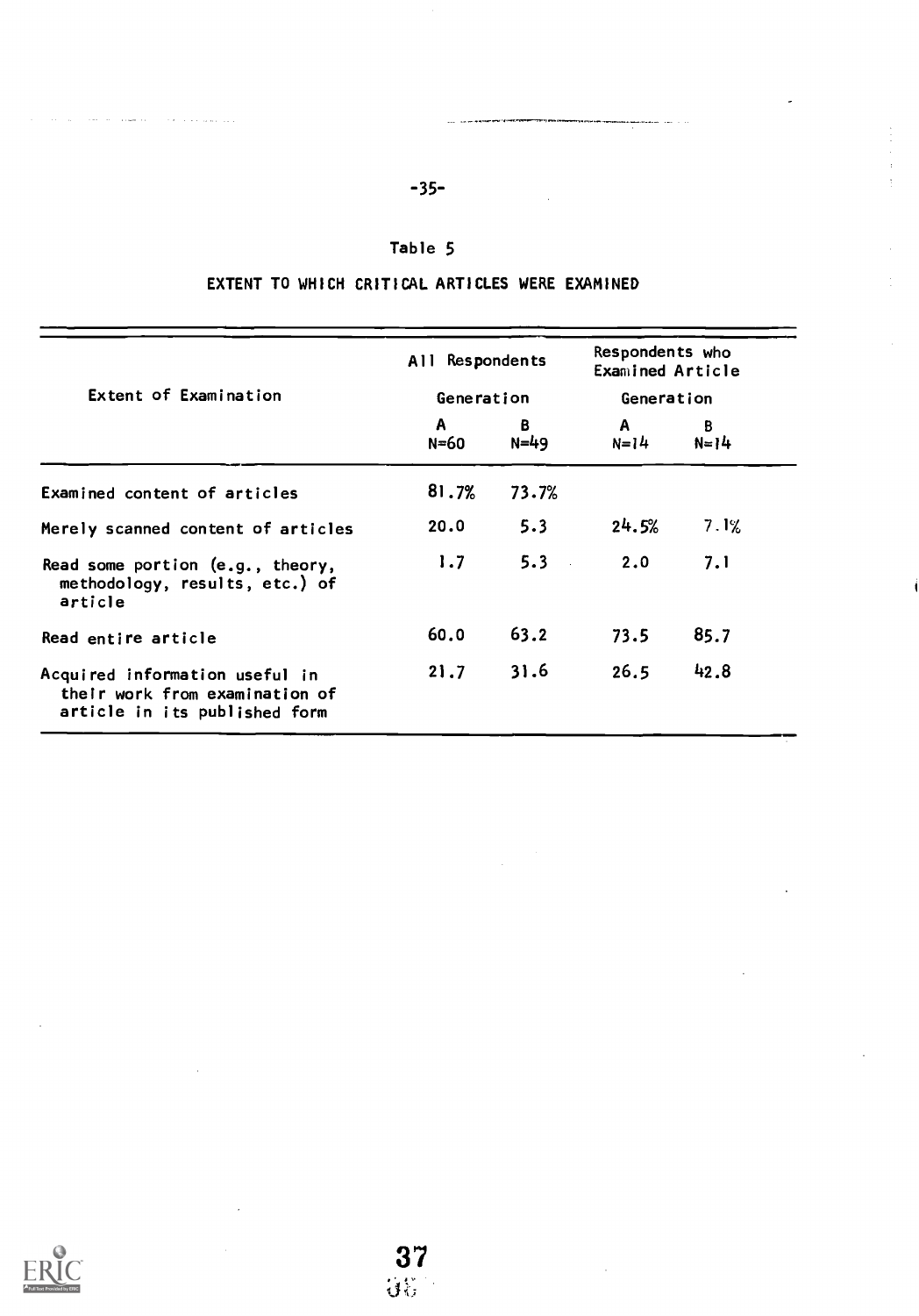reported having acquired useful information upon examination of the journal articles (or 26% of those Generation A and 43% of those Generation B respondents who had examined the published articles acquired useful information from them  $(L)$ ). As was mention earlier, 55% of Generation A and 32% of Generation B respondents had acquired useful information from some prepublication source. The ways in which the information proved useful (i.e., reinterpretation of data, background information, incoporating a new technique),and the sections of the journal articles which proved most useful (i.e., results, method, theory) were quite similar to the *i*indings from prepublication sources.

# COMPARISON OF GENERATION RESPONDENTS ACQUAINTED WITH THE SPECIFIC WORK DESCRIBED IN THE ARTICLES BEFORE THEIR PUBLICATION WITH GENERATION RESPONDENTS HAVING NO SUCH ACOUAINTANCE

More than one-third of the generation respondents indicated that they had had no acquaintance with the specific work reported in the journal articles before their publication. In this section we compare background characteristics and scientific information-exchange behavior of this group (No-Prior-Contact Group) with those respondents who were acquainted with the content of the article before its publication (Prior-Contact Group).

### Background Characteristics of Respondents

There was no difference between the groups either in their level of education or in the percentage receiving their degrees from foreign institutions. However, the Prior-Contact Group had more experience in the field, in that on the average they had received their highest



38. ::.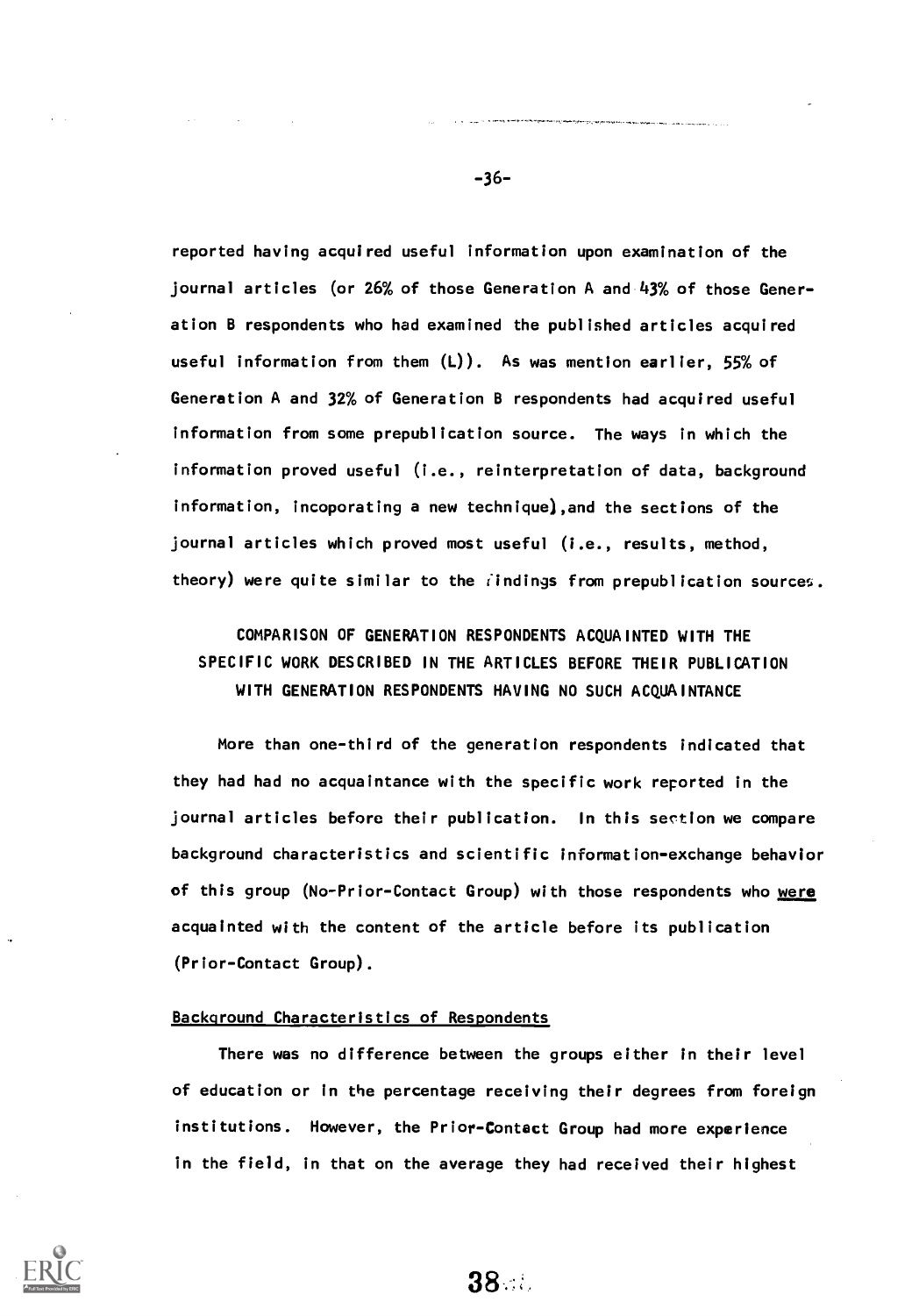degrees five years before the No-Prior-Contact Group. Also, more of the lo-Prior-Contact Group had specialized in historical geography and fewer in economic geography. The professional activities in which the two groups participated were similar. However, more of the No-Prior-Contact Group indicated teaching as their most time-consuming activity (48% compared to 38% for the Prior-Contact Group). Additionally, more of the Prior-Contact respondents were involved in management or administration (66% compared to 41% for the No-Prior-Contact Group) and applied research  $(51\%$  compared to  $41\%$  for the No-Prior-Contact Group).

### Work Conducted in the Same Area as that Described in the Articles

The two groups differed in the extent to which they were active, in the last year, in the same subject-matter areas as those of the articles. The Prior-Contact Groups was more active (70% of the Prior-Contact Group compared to 48% of the No-Prior-Contact Group indicated such activity). The Prior-Contact Group had been more active in publishing journal articles in the area (60% compared to 45% of the No-Prior-Contact Group) but not in making presentations at national meetings (45% of both groups). There was evidence, however, that the No-Prior-Contact Group may have been active in the distant past. For example, respondents in the No-Prior-Contact Group who had published articles in the area had published their earliest article on the average more than a year earlier. (The No-Prior-Contact Group had typically published their earliest such article 87 months before the publication of the critical articles while the Prior-Contact Group had done so  $74$  months earlier.) Therefore, some of the No-Prior-Contact Group



-37-

39.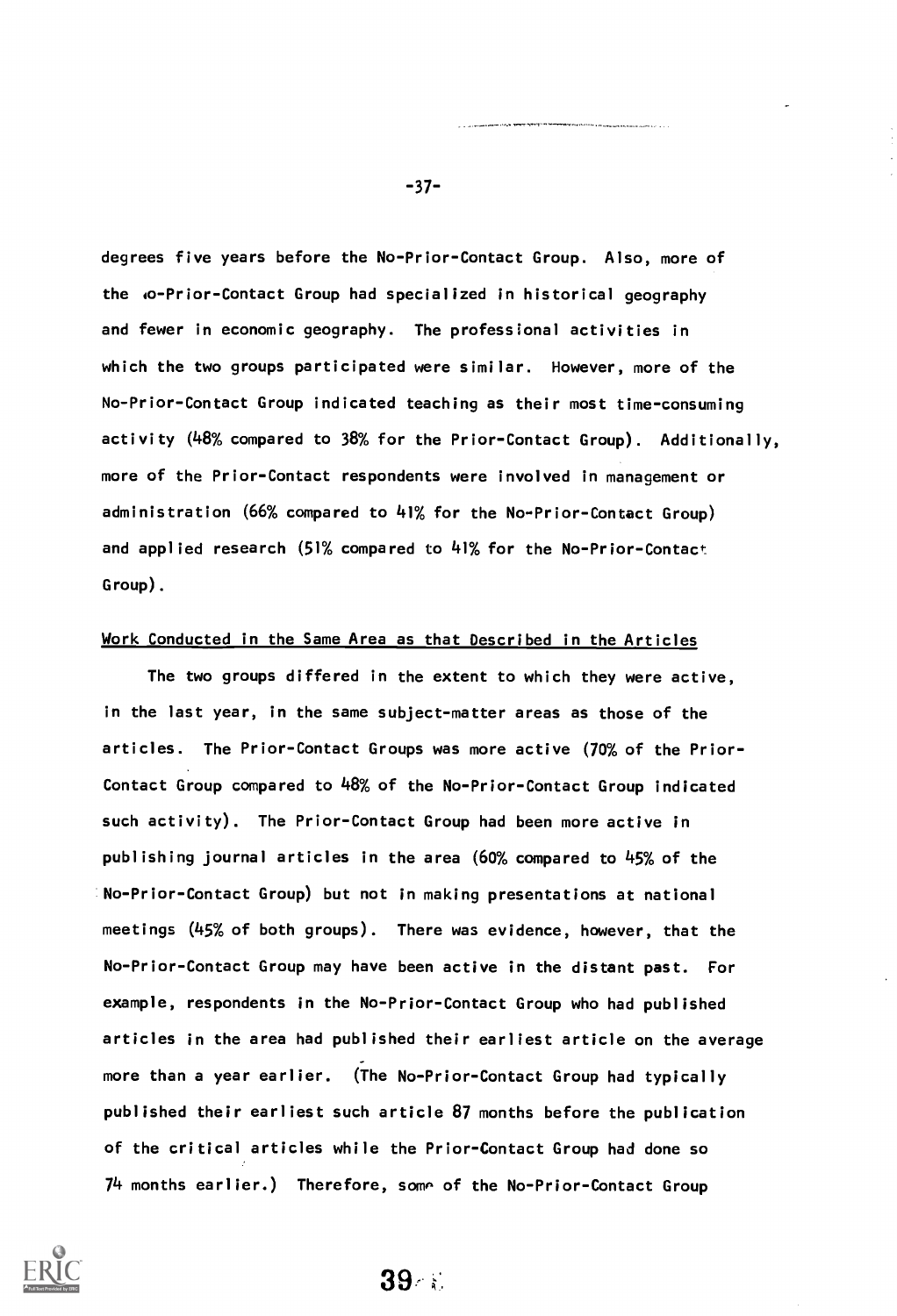apparently were active at one time, had gained recognition for the work, and became less active in the area.

#### Contact with the Journal Article

More of the Prior-Contact Group reported awareness of the Author's earlier work (i.e., work conducted before that reported in the critical article than did the No-Prior-Contact Group.) Ninetyfour percent of the Prior-Contact Group compared to 55% of the No-Prior-Contact Group reported such acquaintance. Furthermore, among those respondents in each group familiar with the Author's previous work, the Prior-Contact Group had slightly more frequently cited the Author's previous work in their own reports (52% of these Prior-Contact respondents compared to 44% of those No-Prior-Contact respondents) and had more often maintained continuing contact with the Authors to exchange scientific or technical communication (77% among the respondents in the Prior-Contact Group compared to 56% of those in the No-Prior Contact Group).

Seventy-nine percent of the Prior-Contact Group and 72% of the No-Prior-Contact Group at the time of the survey knew that the articles had been published. And 17% of the Prior-Contact Group and 24% of the No-Prior-Contact Group had not seen the issue of the journal in which the article was published.

Eighty-three percent of the Prior-Contact Group and 76% of the No-Prior-Contact Group had examined the article. The No-Prior-Contact Group, however, had examined the articles more thoroughly (82% of the respondents in the No-Prior-Contact Group who had examined the article

40



-38-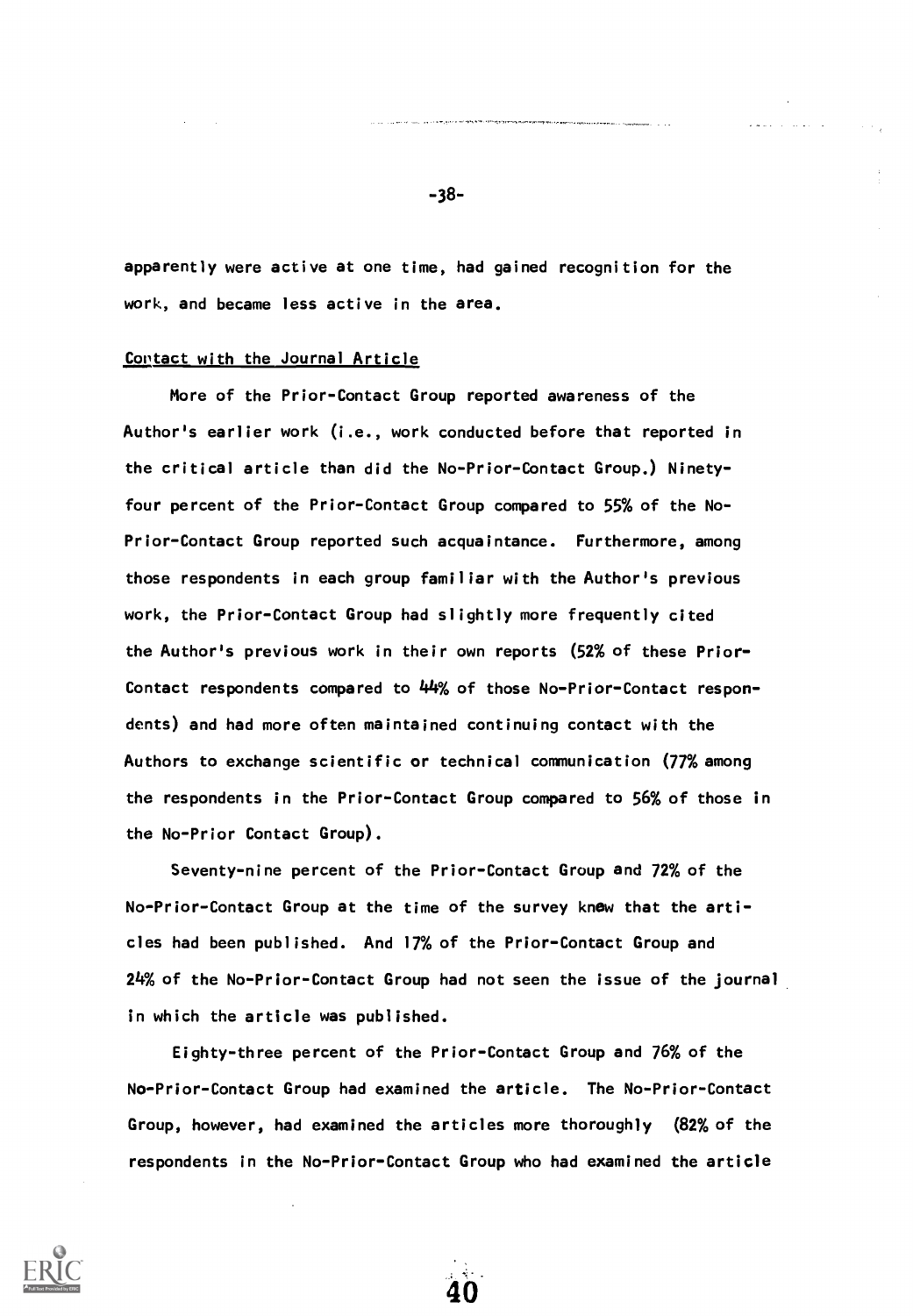read all of it, while 74% of those respondents in the No-Prior-Contact Group had done so).

Examining the uses and effects of prepublication sources and of the published article, we found that the article seemed of little use to those already familiar with the work before its publication. Only 6% of the Prior-Contact Group had gained useful information from the published article. Since most of this group (62%) had read the entire article, the information in the published article seemed redundant and served for the Prior-Contact Group essentially as a check, after the manuscript had gone through the reviewing process, of the information obtained earlier in the dissemination process. That is, they wanted to see if anything new or different had been added to the content of the article since they had encountered information about it earlier in the informal domain.

The situation for the No-Prior-Contact Group appeared altogether different. Over half (52%) of these respondents acquired useful information from the article. This figure seems especially impressive when one realizes that 24% of the No-Prior-Contact Group had not examined the article. Therefore, 68% of the No-Prior-Contact Group who had examined the article found useful information in it. For these respondents the three most frequently mentioned ways in which this information proved useful were for background data (mentioned by 36% of those finding the information useful), for incorporation of a new technique, and for reinterpretation of data (each mentioned by 28%). As was the case with useful information obtained from prepublication sources, the results and the methods sections were the two sections

41



-39-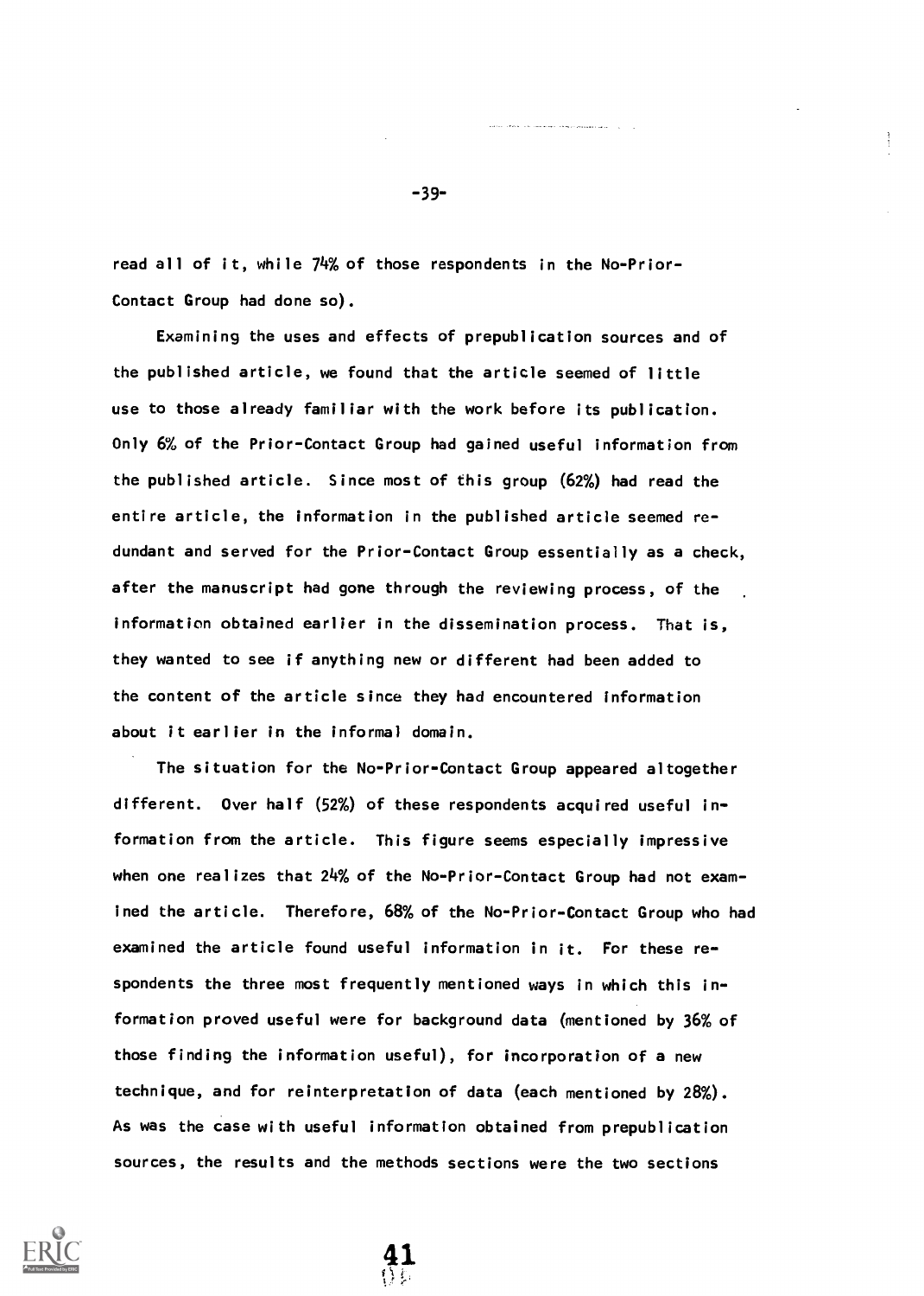which proved most useful. The results section was indicated as most useful by 50% of the No-Prior-Contact Group having obtained useful information from the published article, and the methods section by 43%. Thus, the extent to which scientists gained information useful in their work from a published article,within a year of its publication, is apparently inversely related of the extent to which they acquired useful information (eventually contained in the article) from prepublication sources.

The published articles served mainly the No-Prior-Contact Group, which was not part of the informal network through which the published articles had been disseminated well before publication. Compared to the Prior-Contact Group, the No-Prior-Contact Group seemed less involved in the mainstream of geographical research. For example, they had had less experience and were less involved in the subject areas of the articles. Since they were less involved in the mainstream of research, it seems only logical that they should have been less involved in the informal communication network.

The ways in which the information obtained from the articles and prepublication sources proved useful were similar. Therefore, while prepublication sources serve similar information functions as do the articles for workers active in an area, they do so much earlier in the dissemination process. In fact, respondents who were aware of information before its publication indicated that they were first aware of it on the average two years before its publication.



-4o-

The parameter and a string

**Sales State** 

042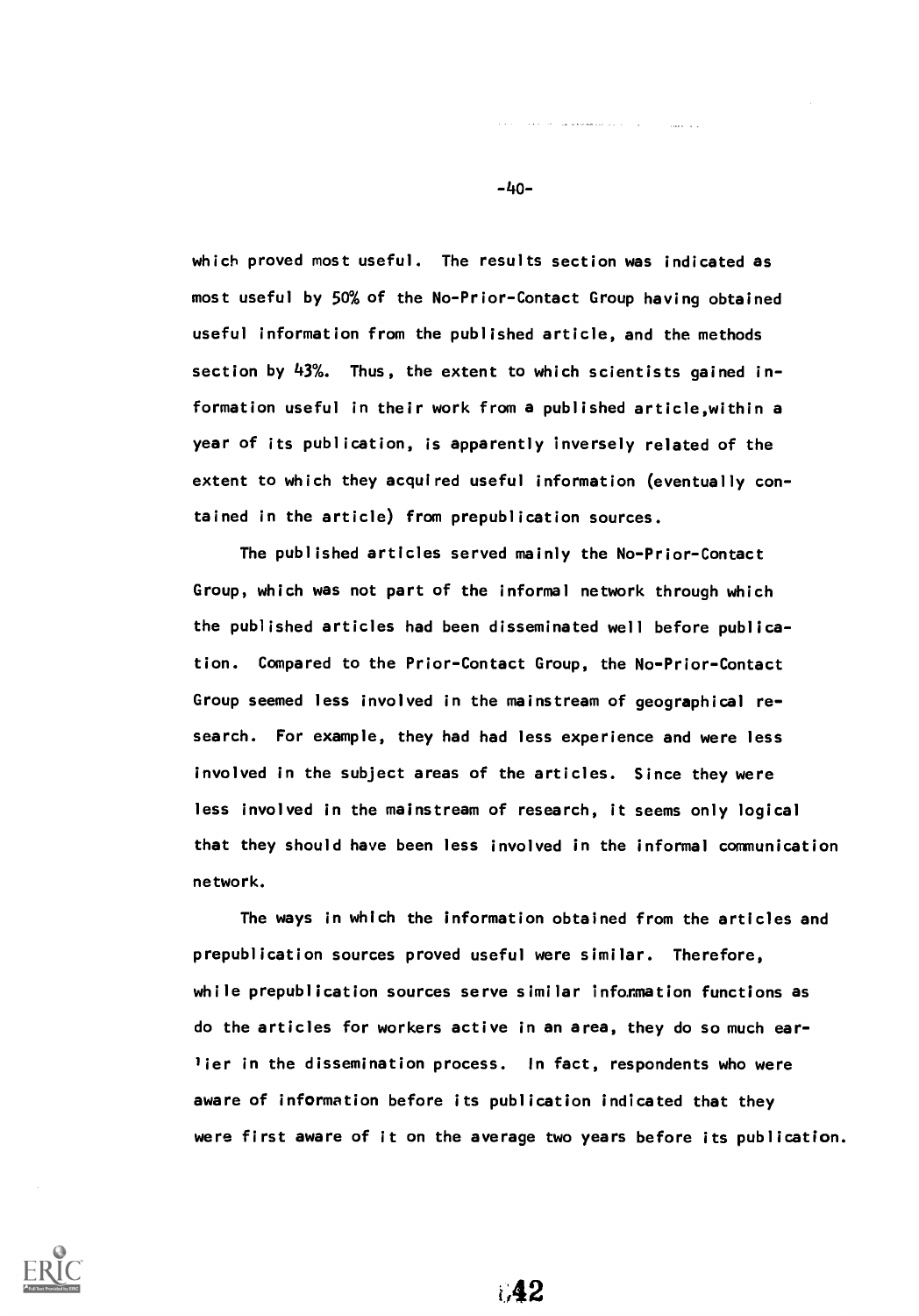# SUMMARY: AN OVERALL DESCRIPTION OF THE DISSEMINATION PROCESS ASSOCIATED WITH INFORMATION PUBLISHED IN JOURNALS ON GEOGRAPHY

Figure 4 diagrams the process of the dissemination of scientific information from the time a scientist begins his work until the time it appears i secondary sources. The following discussion describes this process for the typical Author, and takes as its reference point the date of journal publication, relating all events, both before and after publication, to the date.

Work published in the journals studied begins 31 months on the average before publication. About six months before the work is completed, about a fourth of the Authors present preliminary reports of their work. These reports of preliminary findings do not constitute significant communication of research findings, since geographers, usually present such initial, incomplete findings to small groups.

Genuine dissemination begins when the Authors have completed their work--21 months before publication. Two-thirds of the Authors make some such report. Whereas for a number of other desciplines studied a pattern of increasingly wider dissemination about the work as it develops is evident, for geographers dissemination in all types of media typically occurs soon after the work is completed. About 18 months before their publication, the main content of a, sixth of the articles is reported at a national meeting. The national scientific meeting also represents an occasion wherein considerable material is disseminated in written form. (For example, 92% of the authors of presentations at an annual AAG meeting received requests for copies of their presentations.)



 $-41-$ 

 $.43$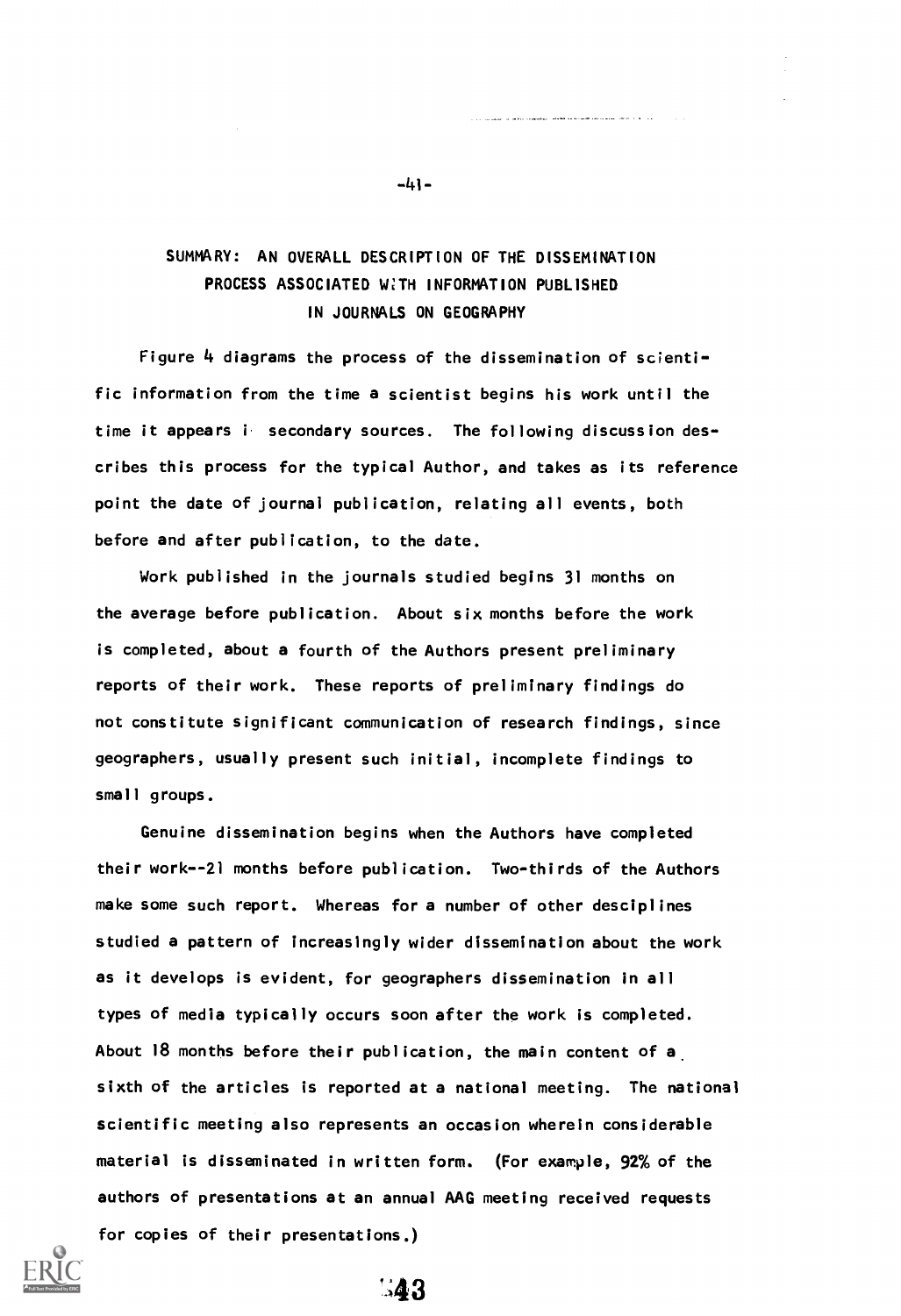

-42-

.<br>The first time accumulation and construction of the construction of the construction of the construction of the

and a successful

FIGURE 4: SCHENATIC DIAGRAM OF INFORMATION FLOW IN GEOGRAPHY



 $44$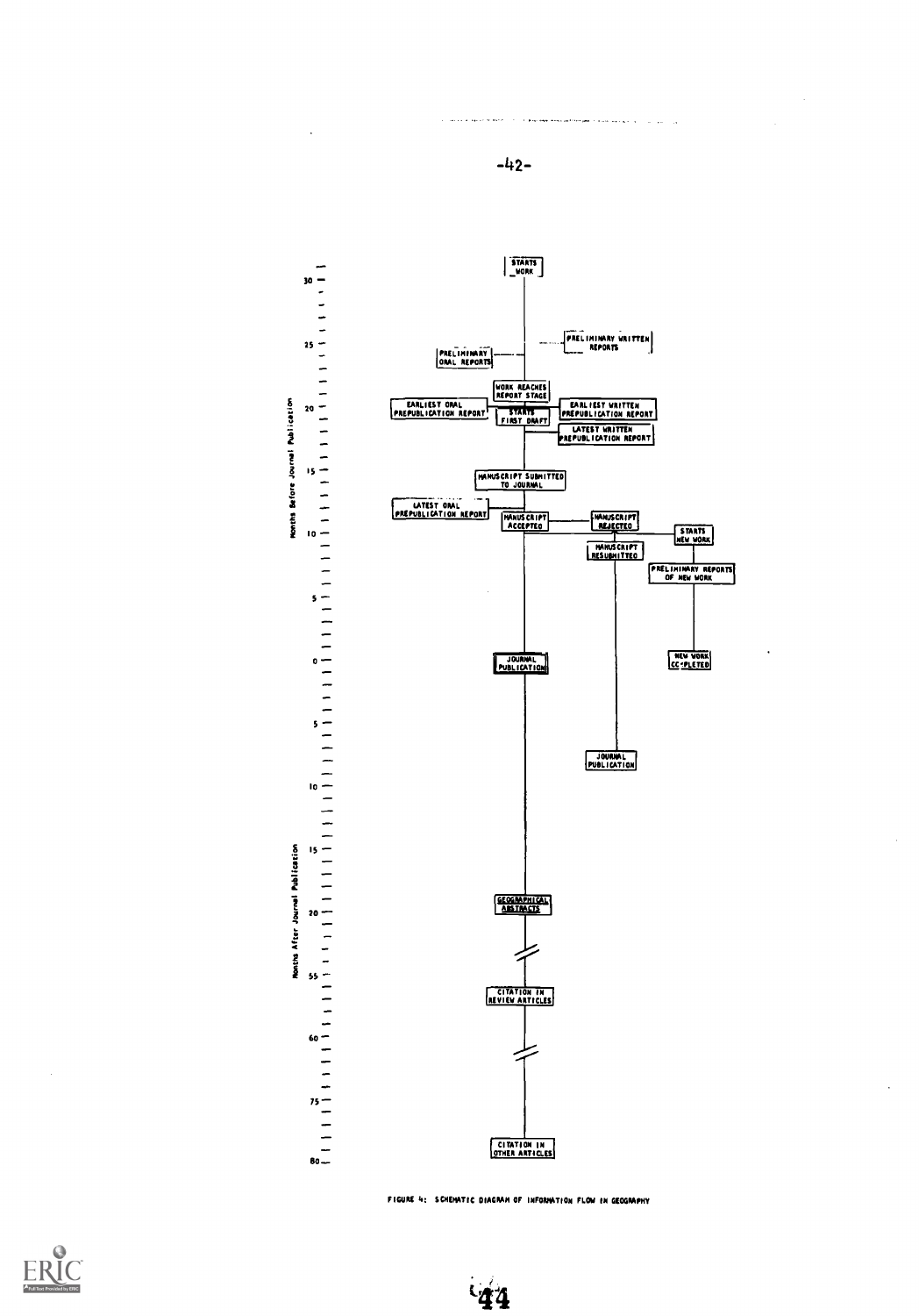The thesis or dissertation represents a major prepublication medium for journal articles. The main content of one article in four derives to some extent from a thesis or dissertation. Information based on theses or dissertations seems to move slowly through the prepublication process since the typical written thesis is completed 27 months before its publication.

The bulk of the prepublication dissemination process in geography occurs within the seven months immediately after the Author completes his work. This intensive prepublication dissemination serves both the Author and the consumer. For the Author, it provides feedback which helps him shape his work into a better scientific product. Over half of the Authors who made prepublication reports were led, because of feedback, to modify the presentation of their work in the manuscripts which they later submitted to journals. Almost two-thirds of those modifications involved changes in con tent rather than changes in style or format. Therefore, prepublication dissemination in geography serves an important function in processing information for later journal publication.

The prepublication dissemination apparently serves fairly well in informing other workers active in the same field of the research. Of those other workers in the same area as the Author's, 14% had known of the main content of the article before its publication, specifically by means of an Author's prepublication report.

The Authors were divided into the following four groups, based on their prior dissemination activity: (1) no prior dissemination, (2) preliminary reports only, (3).prepublication reports only,

 $45$ 



-43-

a servizione della sua contro-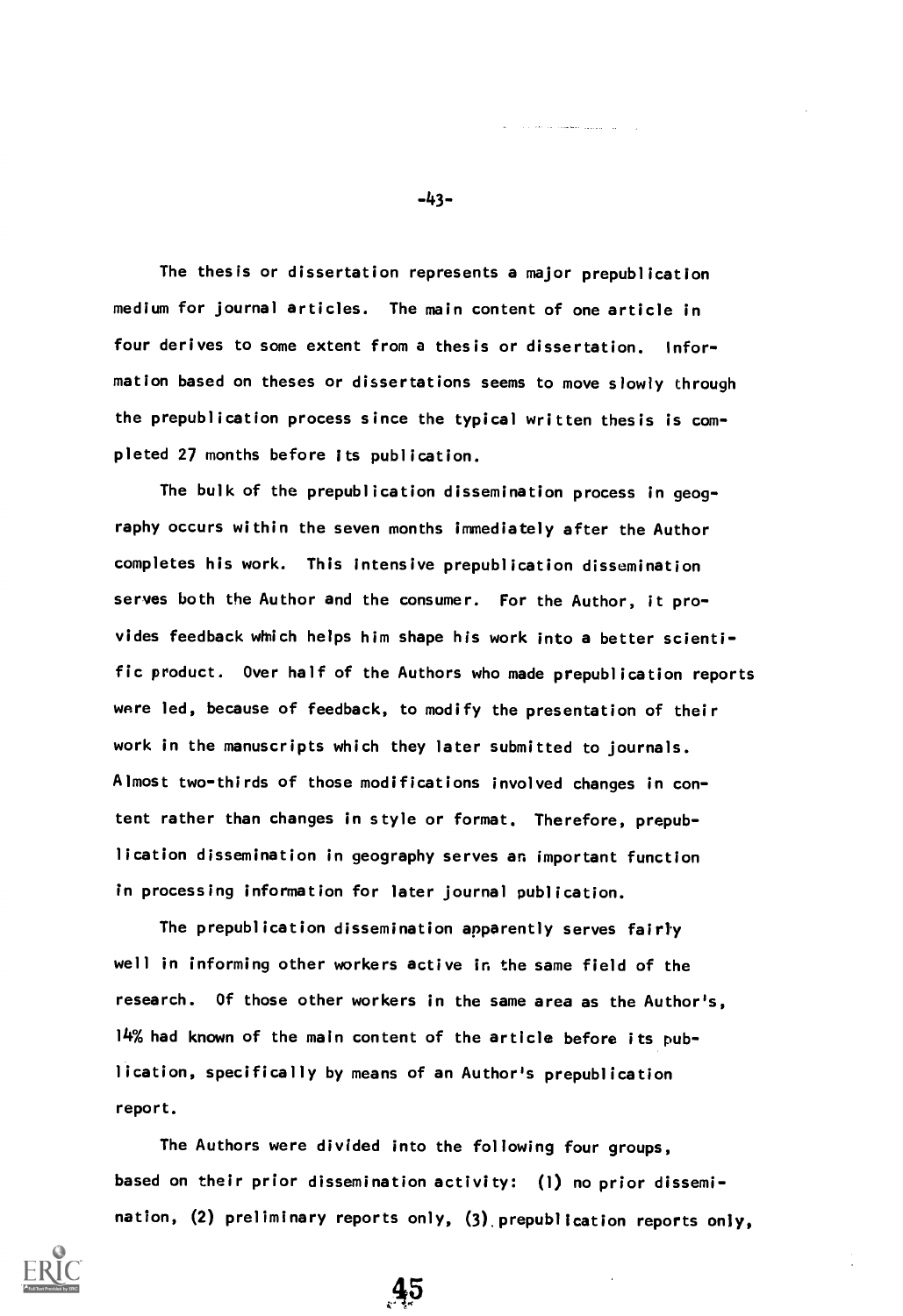and (4) both preliminary and prepublication reports. Those Authors who made prepublication reports (with or without having made preliminary reports) held doctorates less often than those who made no such reports. Those who made no prior reports had received their highest degree on the average of four years before those who did make prior reports, and fewer were primarily involved in basic research. More of the Authors who made only preliminary reports were primarily involved in basic research than any other group.

The production of prepublication reports usually delays journal publication of the work. Comparison of Authors who made prepublication reports with those that did not shows that the prepublicationgroup Authors spent four to five months longer than the others from the time they had completed their work until they submitted their manuscripts--this was the time when they made their prepublication reports.

Differences also emerged between the three groups making prior reports with regard to the extent to which these reports led to modifications in the manuscript which was submitted. Those Authors who made preliminary reports were more likely to have modified their manuscripts as a result of these reports than were Authors who made prepublication reports. These modifications served the Authors well since fewer of the Authors who modified their manuscripts as a result of prepublication reports had their manuscripts rejected than either than either the Authors who made prepublication reports but did not modify their manuscripts or the Authors who made no prior reports.

Preprint distribution constitutes another form of prepublication dissemination. Over two-fifths of the Authors distributed drafts of

46-



-44-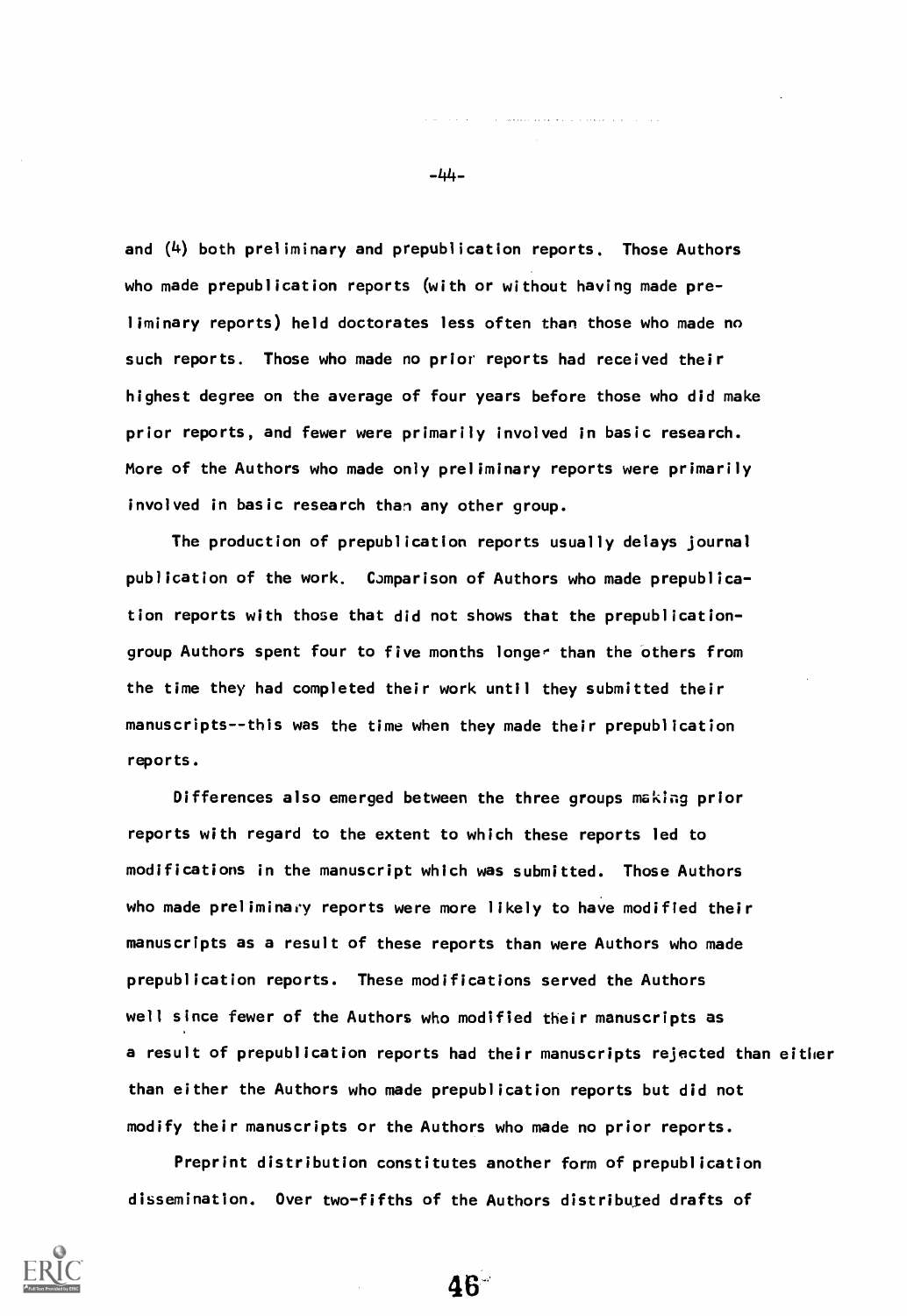the manuscripts they had prepared for journal submission. Like most other scientists, geographers view preprint distribution as a special kind of prepublication dissemination, and not as a substitute for other forms of dissemination. In fact, more of the Authors who distributed preprints before they submitted their manuscripts had made some earlier prepublication report than those who did not distribute preprints at this time.

Distribution of preprints before submission provides one last opportunity for the Author to receive comments on his work before involving it in the journal editorial process. Nearly one Author in three distributed preprints at this time, and three-fourths of those who did received valuable feedback which led them to modify their manuscripts. Changes in style constituted 56% of the modifications; the remaining 44% consisted of changes in content (reanalysis of data, redefinition of concepts, revised interpretation of findings, etc.)

At this point, manuscript submission occurs. The average time between submission and publication was 14 months. Only 36 (16%) of the 231 articles studied had been submitted to journals other than those which eventually published them. Such rejections added eight months, on the average, to the publication lag.

Although few Authors had previously submitted their manuscripts to journals other than the one which published them, comparison of this group with the remaining Authors revealed some interesting differences. More of the Authors who received rejections indicated both teaching and basic research as primary activities. And more

-45-

and the company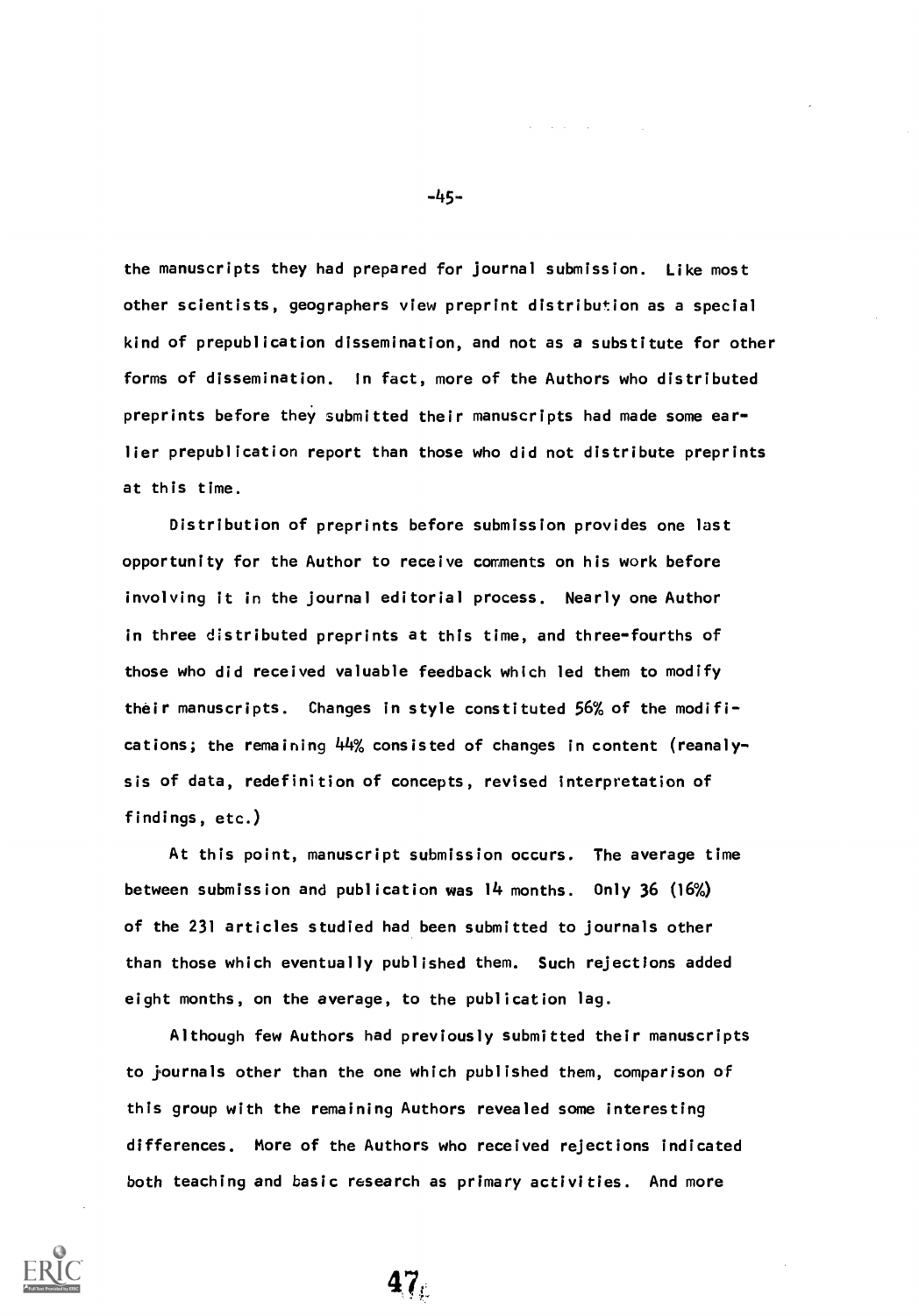of them were involved in research guidance, writing, and editorial work not connected with their research; fewer were involved in consulting than Authors who did not receive rejections. More of the rejected manuscripts were reports of single studies.

Not surprisingly, the time between initiation of work and journal publication was eight months longer for the group receiving a rejection. Four of these additional months were due to the time involved in receiving a rejection. However, it also took four months longer for the publishing journals to process and publish manuscripts which had previously been submitted elsewhere. Compared to Authors who did not receive a rejection, fewer of the Authors who had their manuscripts rejected had made prepublication reports, and of those who did fewer had modified their manuscripts as a result of such reports. While more of the Authors receiving a rejection had distributed preprints before submission, fewer of those who did modified their manuscripts as a result of such feedback. More of the Authors receiving a rejection were concerned with the editorial policy of the journal which published their manuscript. And finally, less were involved in new work in the same subject-matter area as their article.

Their manuscripts submitted, few Authors continue to make prepublication reports. However, preprint distribution continues, one in seven Authors distributing preprints during the period between submission of the manuscript and its acceptance. Additionally, one in ten Authors distributed preprints after having received notification of manuscript acceptance. While the distribution of preprints before submission appears to be an attempt on the part of the Authors to

48



-46-

÷ Ĩ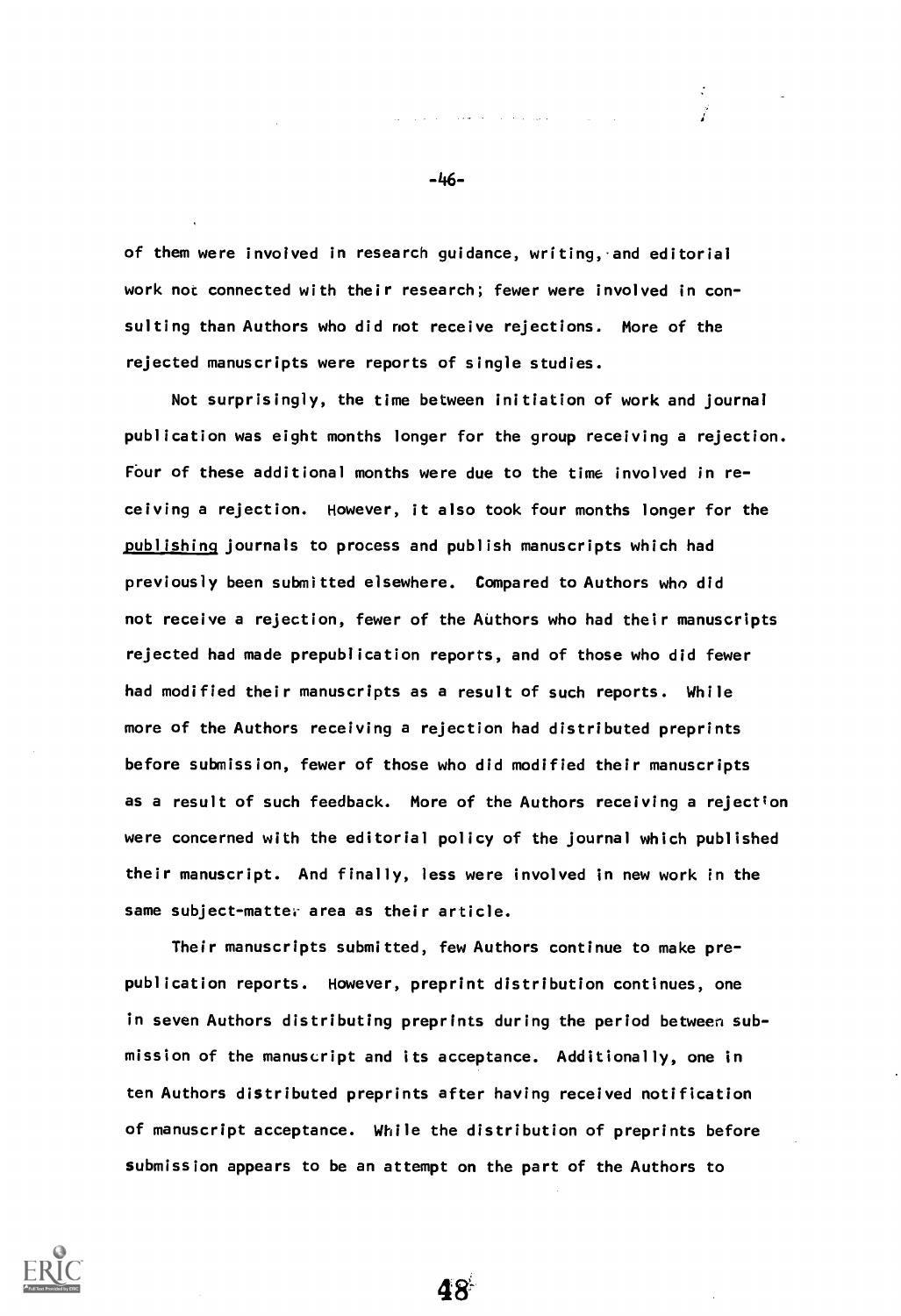obtain useful information feedback, distribution after submission seems to serve as an early publication medium.

 $\sim$  .

Preprint distribution apparently represents the consumer's last opportunity to gain access to the information before it is published. The finding that 39% of the Authors who distributed preprints did so to persons who had some familiarity with their work earlier in the process and who had requested Authors to send them a copy of the manuscript upon completion, attests to the extent of consumers' reports to gain early access to the information.

In the period between the time Authors submit their manuscripts and have them published, they typically are conducting new work in the same subject-matter area as that treated in their submitted manuscripts. Over two-thirds of this new work evolved directly from some results of the work described in the mansucripts.

Authors initiate this new work on the average of four months after submitting the completed work. By the time the previous work is published, half of the new work has already reached a stage at which detailed reports of their results and interpretations are possible. In fact, a fifth of the new work had been reported (in either written or oral form) seven months on the average before the previous work was published.

As mentioned earlier, little prepublication dissemination of the main content of an article occurs after it has been submitted to a journal. This is not surprising since during this period  $A$  Author is involved in his new work. Therefore, he is more interested in disseminating the results of the new work than in disseminating those



-47-

فعالم المتلاد التعا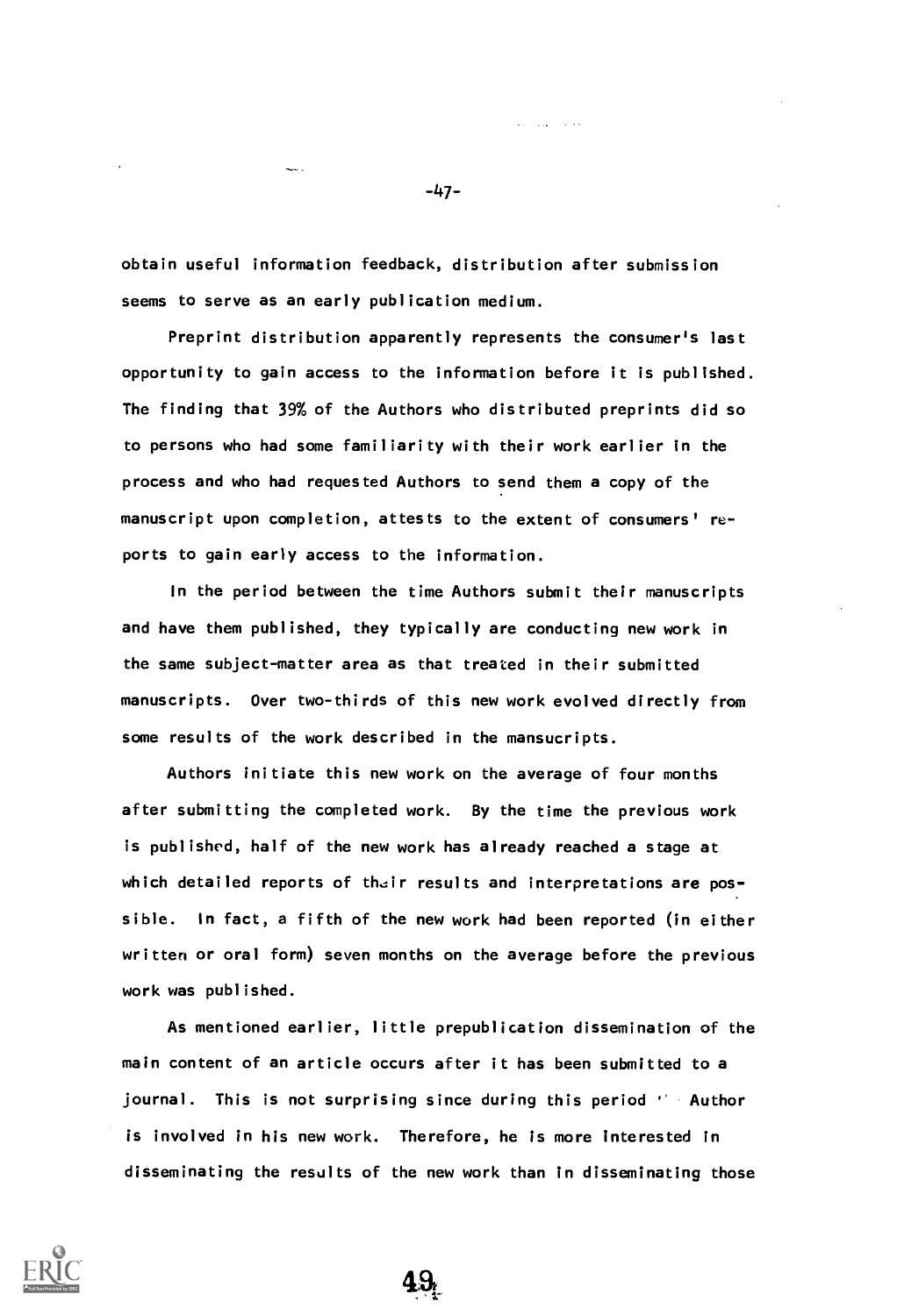of the previous work. In fact, by the time this new work is published, the information contained in the article is, to a certain extent, obsolete, since 1) further work in the subject-matter area as that in the article has been conducted by the Author, usually evolving directly from the work reported in his article, and 2) most Authors plan to submit this new work to journals within nine months of the publication of the article.

Following publication of the journal articles, abstracts of the articles appear in secondary sources. One abstract journal, Geographical Abstracts, abstracts articles in all of the journals on geography included in this study. The delay between journal article publication and abstract publication differs for the various journals, the average such delay ranges from 8 to 21 months. The delay in publishing abstracts for all five journals averaged 19 months. There were also great disparities in the coverage of the journals by Geographical Abstracts. The ratio for each journal of the number of articles published in it in 1968 to the number of abstracts of its articles published in 1969 ranged from 24/5 to 50/86, indicating a great disparity in the extent to which each of the journals was covered in the abstracts.

Next in the information flow in geography, the Author of a review article synthesizes the works of many authors and integrates the information contained in these works into the current body of scientific knowledge. An article cited in such a review was published on the average 57 months before the review article's publication.

50



-48-

service and the companies of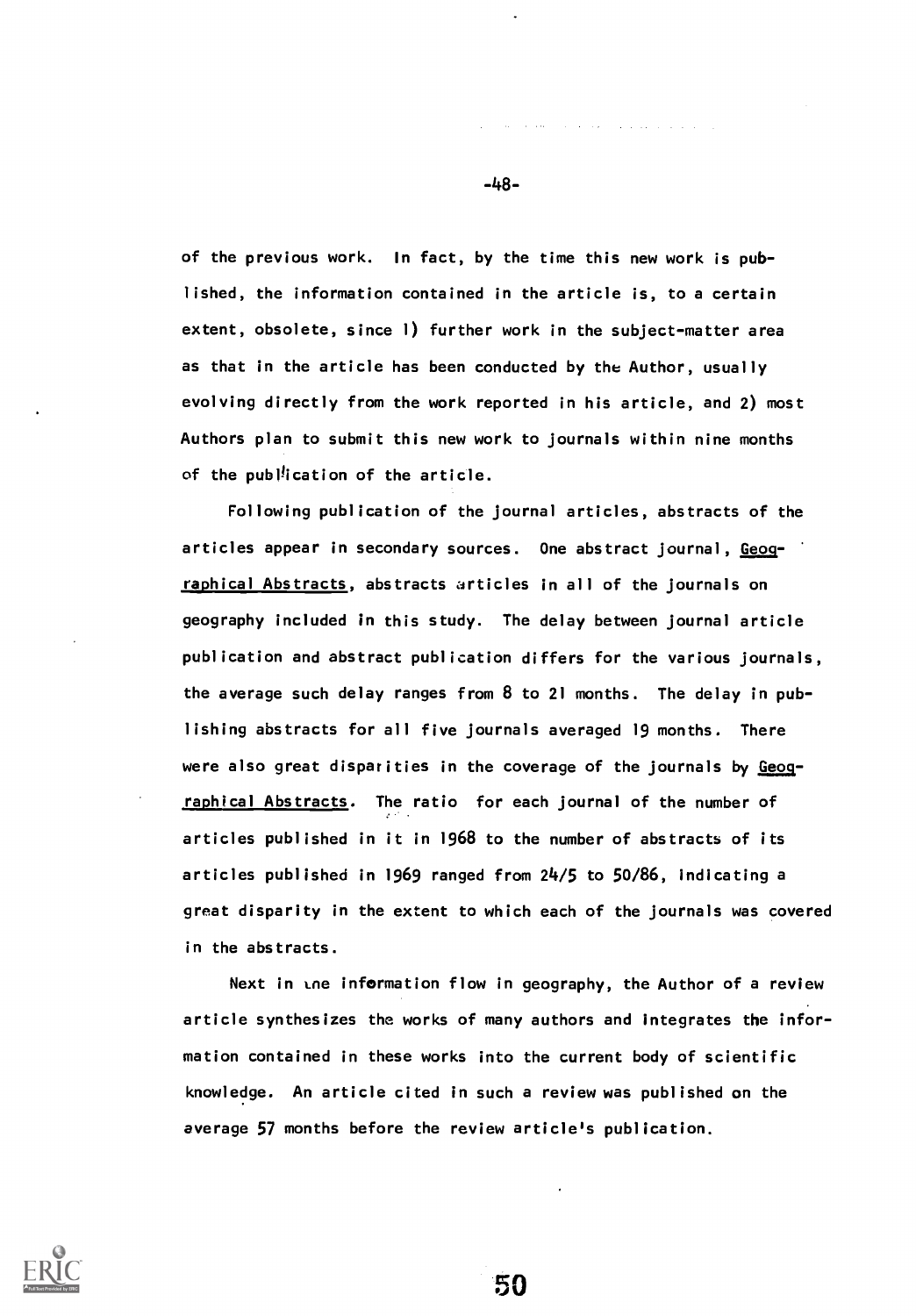The final event, in the information flow proces: we have examined in geography, is the citation of the article by other authors in their published work. Other authors cite, in their published articles, work which has been published on the average of six and a half years earlier. This citation process will continue for many years and it tapers off slowly-35% of these citations are more than ten years old.

The information flow process (see Figure  $4$ ), from the initiation of a piece of research until its integration into the archival body of scientific knowledge is extremely long and slow. Only a little flows through "public" media compared with media which reach only a limited audience, and this stage generally comes late in the dissemination process. From the results of the studies reported here, it seems clear that while information retrieval systems wait for the "public" information, the scientist wishing "up-to-date" findings, does not. During the various stages leading to journal publication, the Author of an article disseminates the main content of his article on a variety of occasions. From the Author's point of view, however, these various reports are not solely for the dissemination of his results. The Author uses reports of his own work to obtain information relevant to his reported work or to work he is presently conducting.

The experienced information-consumer is sensitive to this prepublication dissemination process (he is usually, of course, an information producer), and he is also trying to discover information about current work relevant to his research. He apparently does not wait to discover this information in a journal or secondary source--he seems to use journals mainly to acquire information he may have

 $\sqrt{51}$ 



-1+9-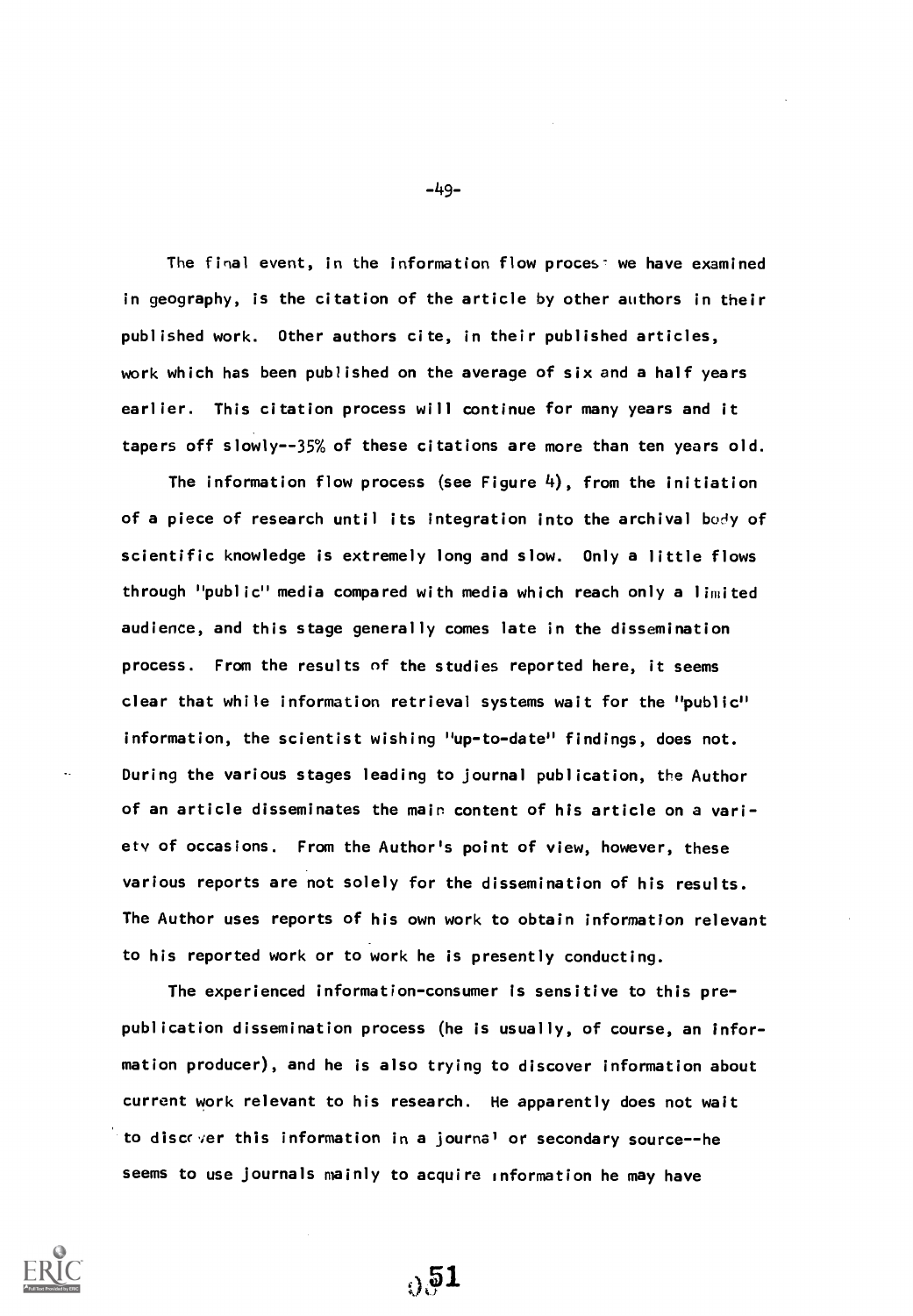missed during the dissemination process which occurred before journalarticle publication.

An important feature of communication in the informal domain is that it brings about genuinely mutual information exchange. This interactive process between information-disseminator and informationconsumer and the dual (usually simultaneous) role of the scientist as both a producer and disseminator of information appears characteristic of scientific communication. The results of our studies indicate that geographers spend much time and effort interacting, and that scientific information exchange in the informal domain is, therefore, very effective for them. Any communication innovation which formalizes interaction and lessens the effectiveness and efficiency of mutual exchange among geographers may therefore not be welcomed in the informal domain. A recent innovation in geography, the publication of Proceedings by the AAG (premeeting publication of contributed papers), has been evaluated and found to be an excellent example of an innovation which both formalized some part of an infc:aal medium and simultaneously also increased the effectiveness and efficiency of mutual exchange among geographers.<sup>11</sup>

An examination of the lags in the overall information-flow process for geography reveals a number of critical points which not only confirm the need for improvement of the process,but also identify the loci where such improvement is necessary.



-50-

<sup>11</sup> Nelson, C. E. and Tomita, K. "Impact of the Proceedings on the Annual Meeting of the Association of American Geographers: A Comparison of Scientific Information Exchange at the 1967 and 1969 Annual Meetings." Professional Geographer, 1970, 22, 221-226.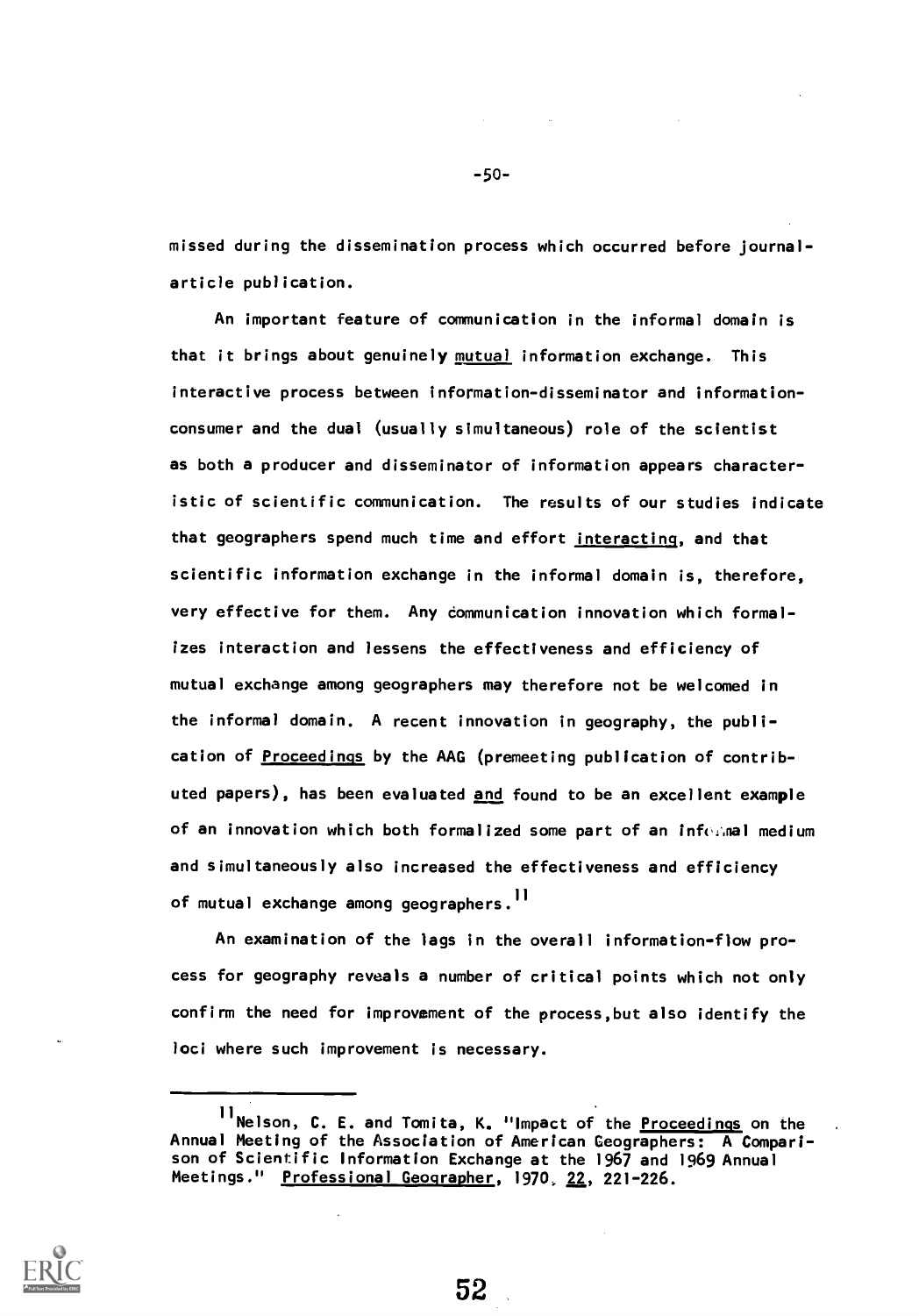From the time the average Author of an article on geography initiates his work until it is published 31 months has elapsed. It takes him almost twice as long to draft and publish a manuscript (19 months) than to conduct the work (10 months from initiation to completion). During the seven-month period between completion of work and submission of manuscript to a journal, the Author actively disseminates information about his work. Once he submits his manuscript (14 months before its publication), however, he usually refrains from further reporting of it, again suggesting that Authors' prepublication dissemination is mainly to obtain feedback to shape the manuscript for journal publication. Not only is the period between submission and publication of manuscripts extremely long (it constitutes 45% of the time between initiation of work and publication), but it is also rather critical since most Authors cease to report the work because they are involved in new work in the same area as their articles.

This critical period seems in need of innovations which would help to make information potentially available in the informal domain more accessible to the scientific community. First, the publication lag is much too long--the maximum such lag should be less than a year. There are two methods of decreasing publication lag--increasing rejections and expanding the journal. For geography the latter seems preferable since rejection rates are already high and each journal studied publishes relatively few manuscripts in any one year. Second, a list of manuscripts accepted by a journal should be published in the journal before these articles appear. Since three of the journals studied are quarterlies, such a listing would allow interested persons to obtain the information four to eight months sooner. This innovation

53



-51-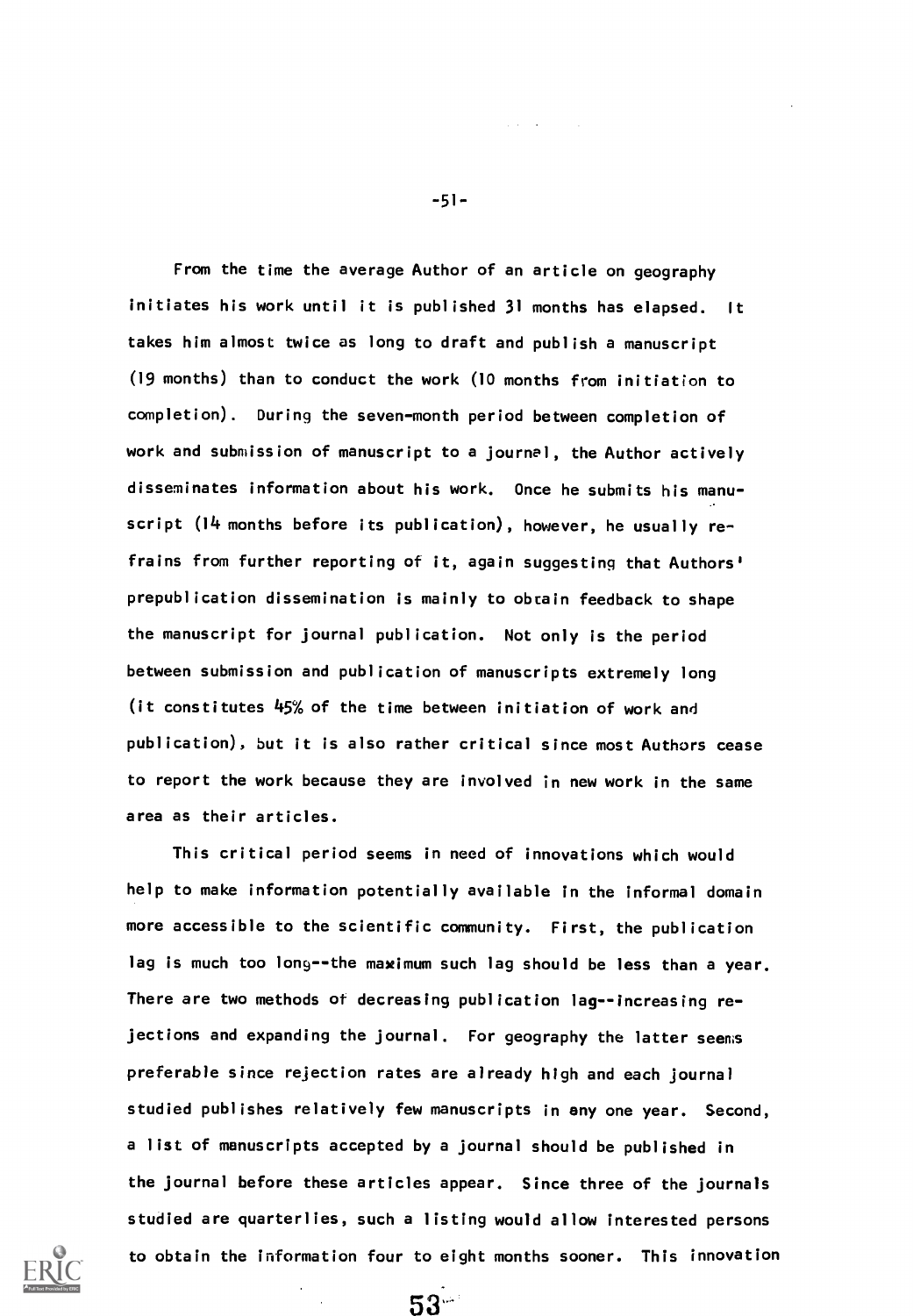would also be helpful in putting scientists on the alert for work to be published soon. Something whicf seems called for since a number of other workers were unaware that the articles were published at the time of the survey and discovered the article's existence and thereupon read it as a result of the survey.

The study of the usefulness of information published in journal articles on geography was directed at a special class of information users--workers active on the research front associated with the specific subject matter of the articles. The results of the study clearly show that most such workers had gained information, later contained in journal articles useful in their work before such information was published in journals. Those workers who found information in the published article useful were those who had had no earlier contact with the information.

These results raise some questions concerning the function of current journal articles: Can the journal article any longer be regarded as a vehicle which effectively conveys current scientific information? If not, can the journal article be reworked to function in the capacity of integrating scientific information into a larger framework?

Another major problem associated with the process of scientific communication in geography involves the lack of integration of new work into the present body of literature. The data on abstracts, review literature and the age of citations indicate this problem. Geographical Abstracts is neither comprehensive nor timely. Abstracts should be published no later than eight months after the articles' publication and the core journals should be covered fully and

54'

-52-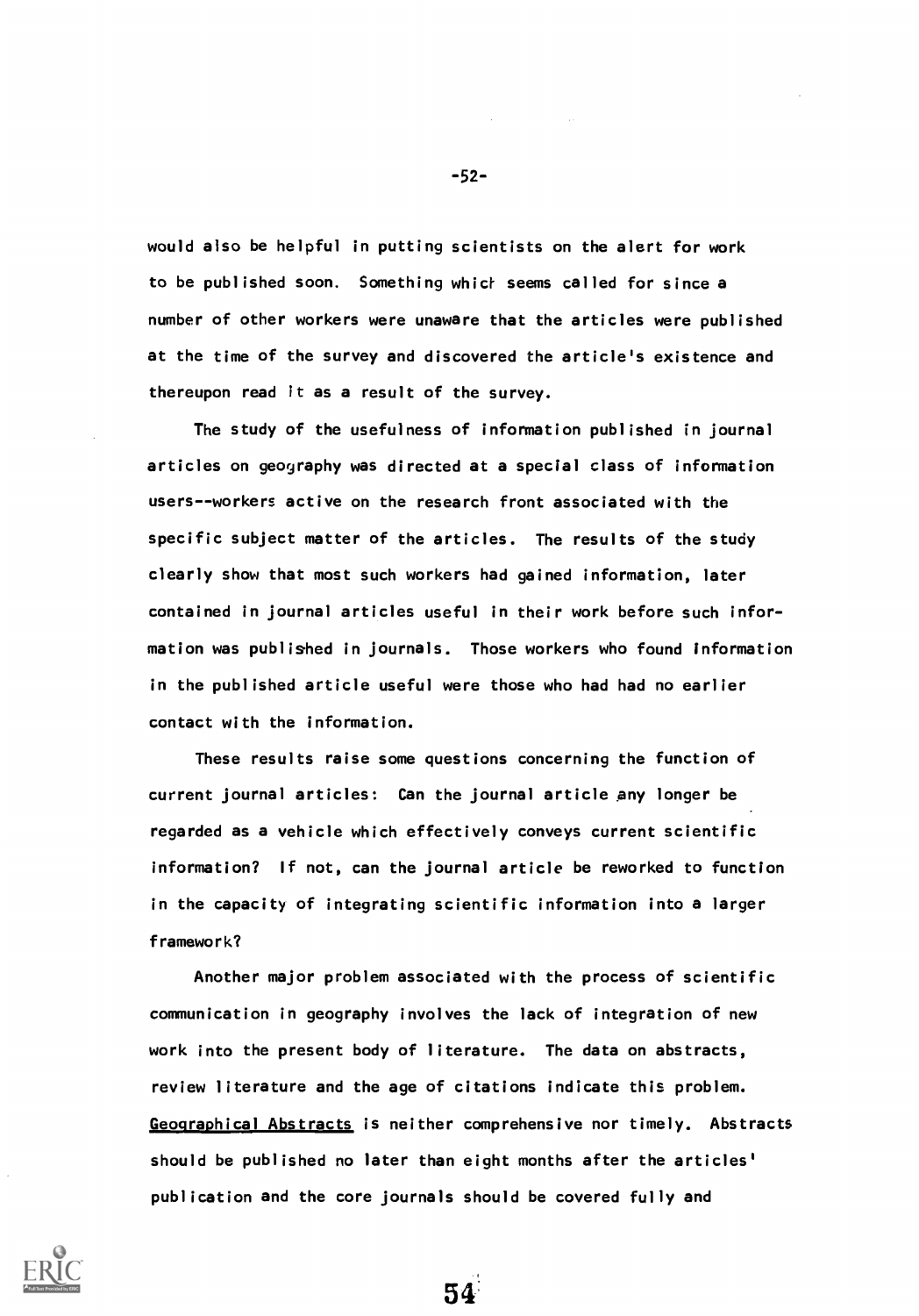systematically. A possible solution to the problem is for the AAG to cosponsor the abstracts with the present British group now publishing the abstracts. This type of international cooperation has worked well in metallurgy where Metal Abstracts published jointly by the American Society for Metals and the British Institute of Metals has proved highly successful.<sup>12</sup> In addition, all authors should be required to provide abstracts with their submitted manuscripts. These abstracts could then be forwarded to Geographical Abstracts for publication as soon as the article is published. Finally, to further reduce the time lag the abstracts should be published monthly.

There is no review journal or annual volume which regularly publishes review articles in geography. Very rarely one or another of the core journals will publish a review article but this is an extremely haphazard procedure. The lack of a review literature is an e\tremely serious problem for geography. Review articles recently have taken on increasing importance due to the exponential growth in scientific information. With scientific information growing at this rate, scientists will have either to pack this information into packages they can absorb or drown in it. The AAG must begin to plan ahead for this state of affairs.

The great age of the reference may be due to the fact that geography is a slowly advancing field, but this reason seems unlikely,

-53-

<sup>&</sup>lt;sup>12</sup>The Johns Hopkins University Center for Research in Scientific Communication. Dissemination and Assimilation of Material Presented in Journals on Metallurgy. JHU-CRSC Report #16. Baltimore, Maryland: Johns Hopkins University Center for Research in Scientific Communication. September, 1970.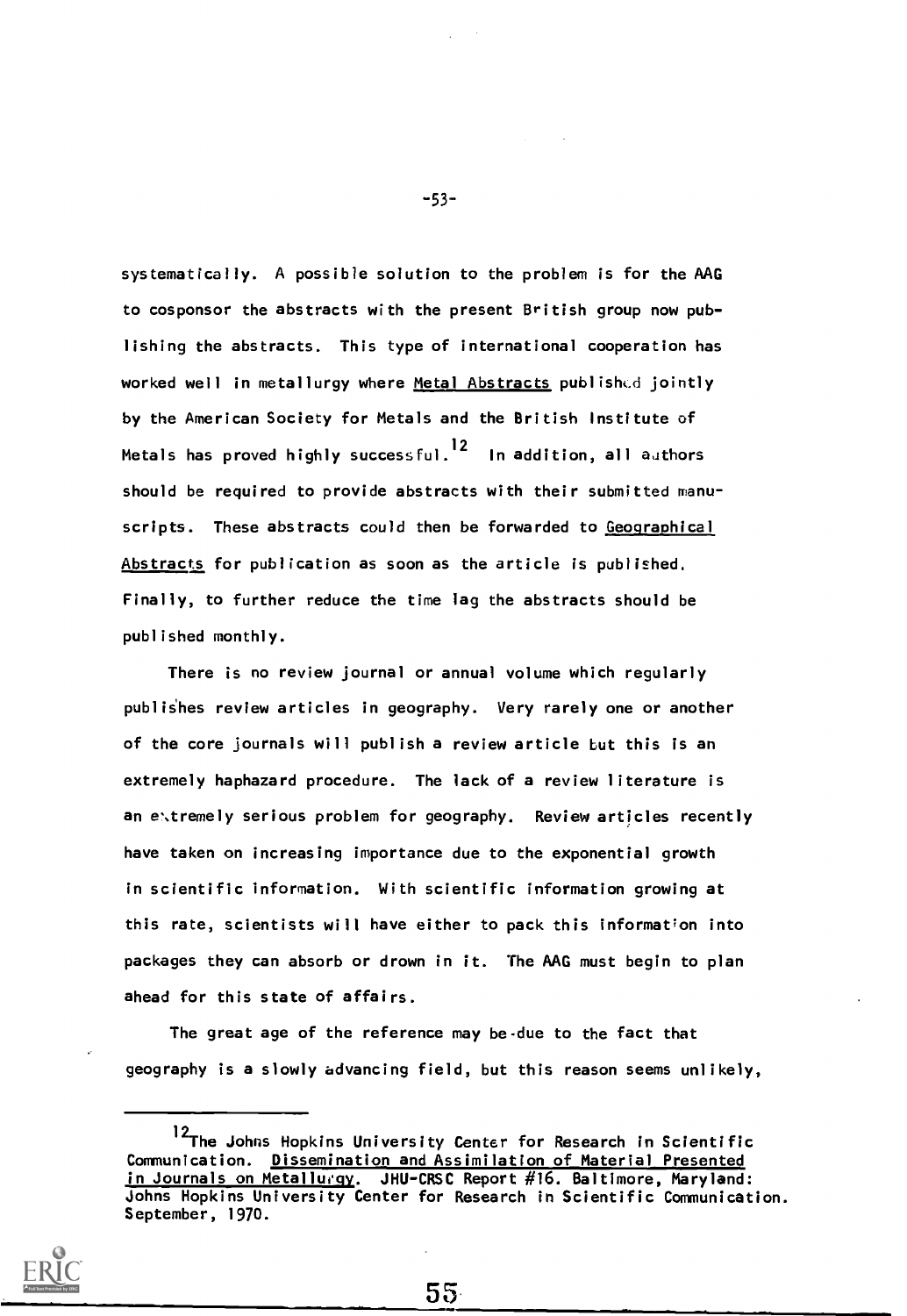since the field is attracting young scientists at an increasing rate. More likely, since there is no review literature, an author has to cite many specific articles when he could, if it existed, have cited just one review article. It seems imperative that the AAG, preferably in cooperation with other professional societies in geography, i.e., the American Geographical Society and the National Council for Geographic Education, put out some review publication. One possible format is that of the Review of Educational Research. Published five times a year by the American Educational Research Association, this journal devotes each issue to one aspect of education, each major area covered once every three years.

In conclusion, the major problems associated with scientific communication in geography seem to originate in the system. That is, it is not the behavior of the geographer which is causing the problems; it is rather features of the system over which he has little control. Clearly, it is the professional society, whose major function is fostering scientific communication, which must attempt to eliminate these problems.



-54-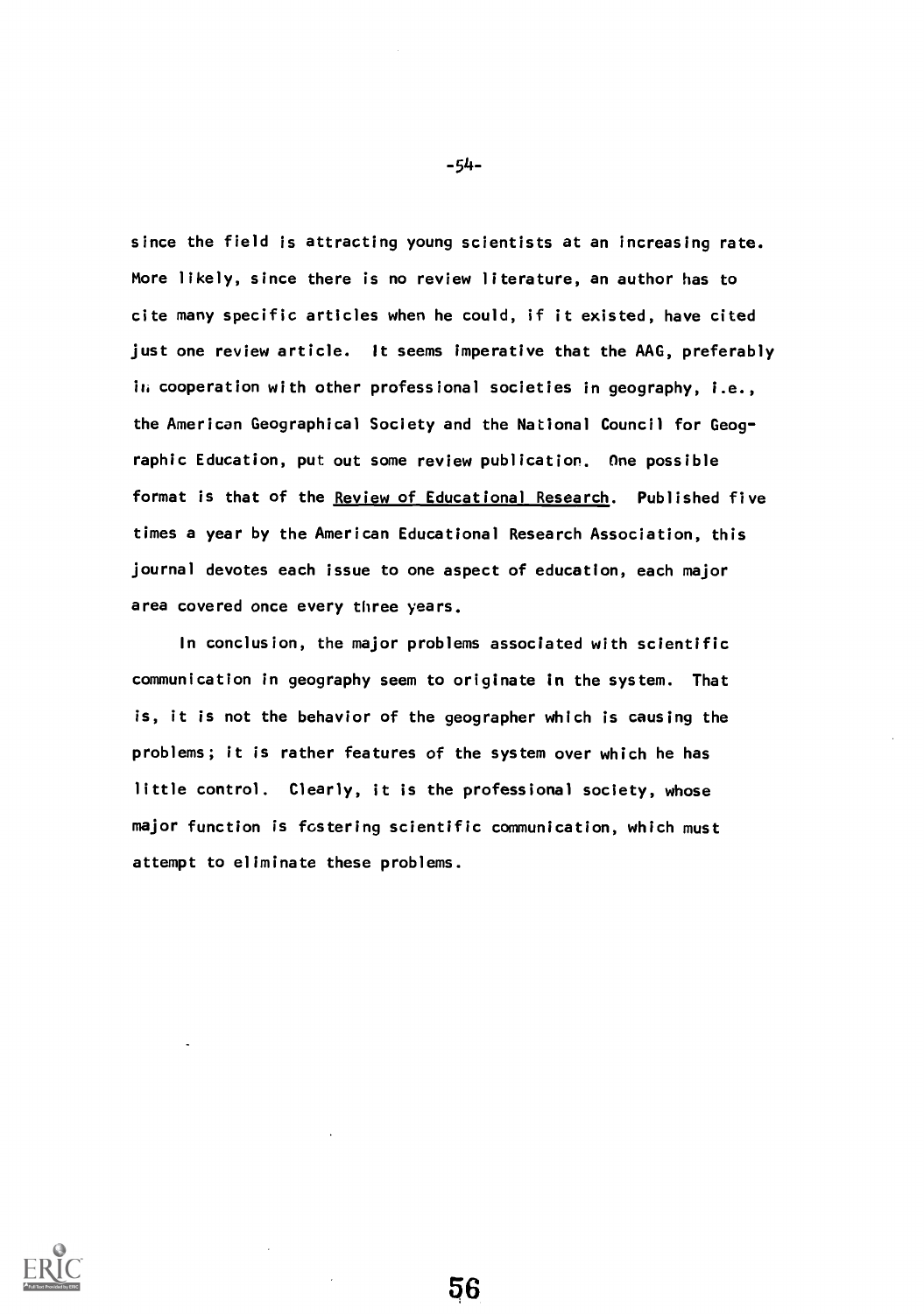#### APPENDIX A

COMPARISON OF AUTHORS EMPLOYED WITHIN AND OUTSIDE THE U.S.A.

More than a fourth of the Authors of the 231 articles studied were employed at institutions outside the U.S.A. (hereafter referreu to as Foreign Authors); the remaining Authors were employed at U.S. institutions (hereafter referred to as U.S. Authors).

#### Characteristics of Authors

The two groups exhibited certain similarities in educational background; viz., 82% of the U.S. Authors and 79% of the Foreign Authors held doctorates, 5% of the U.S. Authors having obtained their highest degrees from foreign institutions and 32% of the Foreign Authors from U.S. institutions. The two groups had similar experience in the field, 1963 constituting the median date of highest degree for both groups. More of the Foreign Authors (68% compared to 59% of the U.S. Authors) indicated teaching as their primary activity. Foreign Autnors seemed more involved in administration, basic research, applied research, and research guidance. On all other activities no significant differences emerged between the two groups.

### Prepublication Schedule of Work Reported in Articles

The nature of the content of the articles was similar for the two groups, 47% of the U.S. Authors and 42% of the Foreign Authors reported that their work was a single field study.

The process from initiation of work to its publication took two months longer for the U.S. Authors even though the time between submission and publication was three months longer for the Foreign Authors. It took Foreign Authors three months less to complete their work. Moreover, the time between completion of work and submission

 $57^{\circ}$ 



#### -55-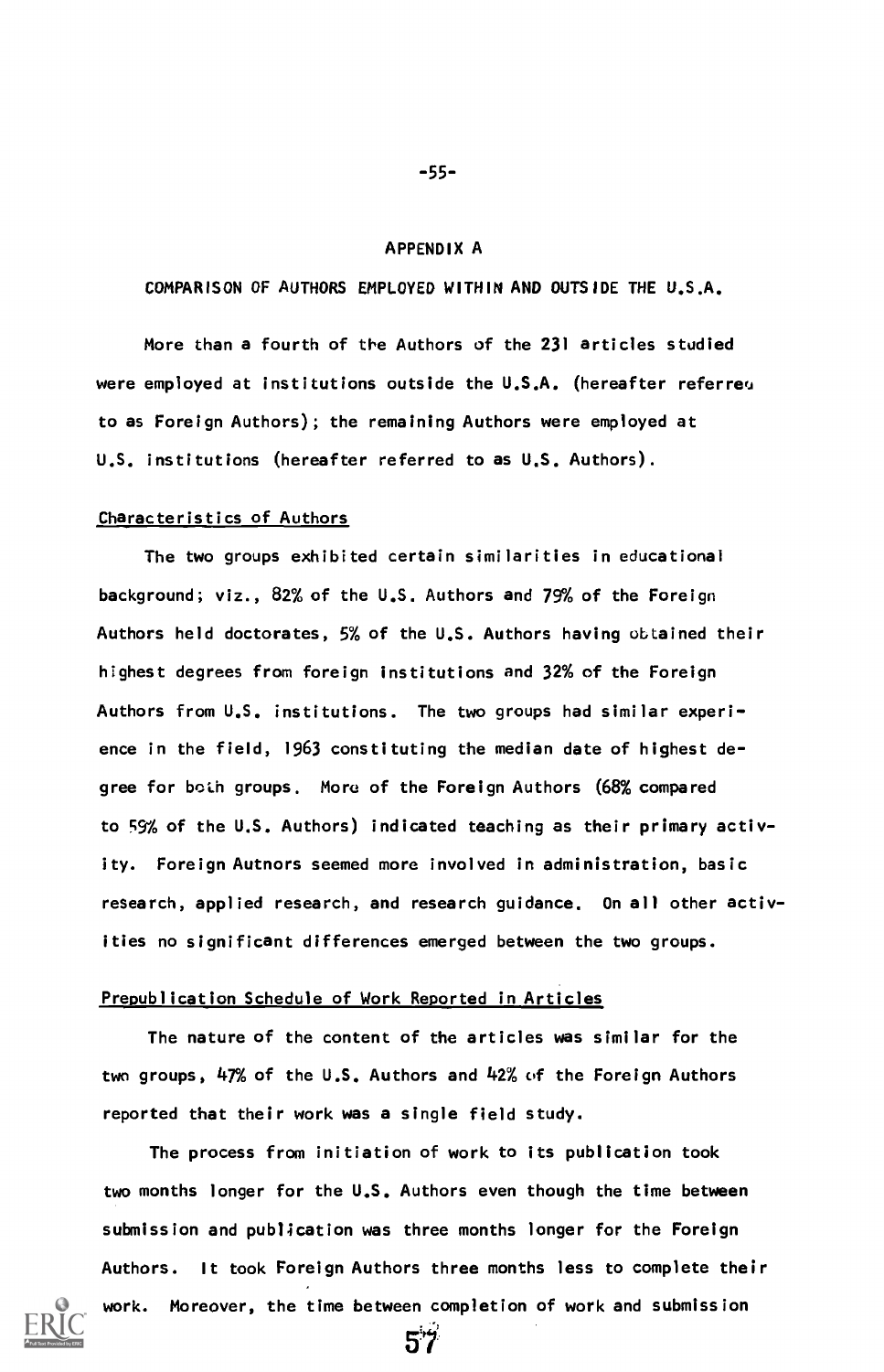### APPENDIX A (continued)

of the manuscript was two months less for the Foreign Authors.

A similar percentage of both groups (68% of the U.S. Authors and 64% of the Foreign Authors) made some prepublication report of their articles. A similar percentage of both groups made prepublication oral reports; however, more U.S. Authors (50%) than Foreign Authors (39%) made prepublication written reports. Foreign Authors made more presentations at colloquia within their own institutions, while U.S. authors did at local, state or regional meetings. U.S. Authors disseminated their work by means of theses or dissertations more frequently than did Foreign Authors.

The feedback from these prepublication reports seemed more effective for the Foreign Authors, 62% of the Foreign, and 55% of the U.S. Authors making such reports indicated that such reports led them to modify the presentations of their work in the manuscripts submitted for journal publication. Furthermore, more of the modifications involved substantive changes for U.S. Authors than they did for Foreign Authors. Foreign Authors, on the other hand, made relatively more stylistic changes than did U.S. Authors.

A similar percentage of both groups, 42% of the U.S. and 39% of the Foreign Authors, distributed preprints. Of those Authors who distributed preprints, there were differences concerning the basis on which they were distributed. Compared to U.S, Authors, more Foreign Authors distributed preprints to colleagues working in the same area and fewer through institutional mailing lists and to persons who had become familiar with their work earlier and who had requested copies of manuscripts.

58



-56-

 $\sim 10^{-1}$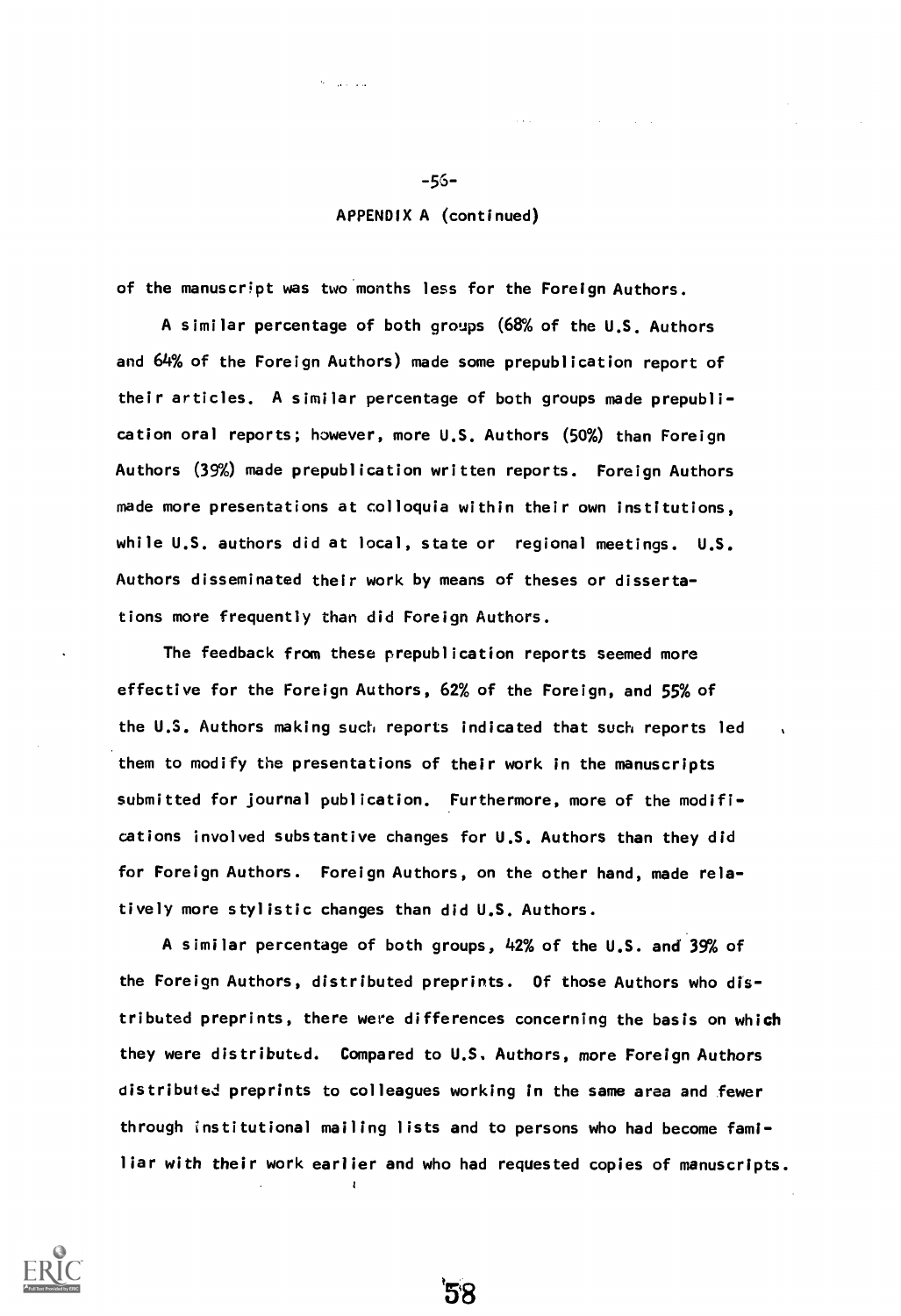### APPENDIX A (continued)

-57-

More of the Foreign Authors  $(71%)$  than the U.S. Authors  $(62%)$ who distributed preprints before submission received useful feedback from them. However, for U.S. Authors this feedback more often led to changes in content than for Foreign Authors. For U.S. Authors 47% of the changes involved content while only 34% of the changes for Foreign Authors did so.

Both groups of Authors chose journals in which to publish using the same criteria in all respects.

### Continuation of Work in Area of Articles

By the time of publication more Foreign Authors (81%, compared to 65% of the U.S. Authors) had started new work in the same subjectmatter area as that treated in their articles. Also, of those conducting work, more of the Foreign Authors' new work evolved directly from some result of the work reported in their published articles. And the new work of the Foreign Authors apparently had progressed further by the time their articles were published--more Foreign Authors had completed this new work, and had already reported it.



59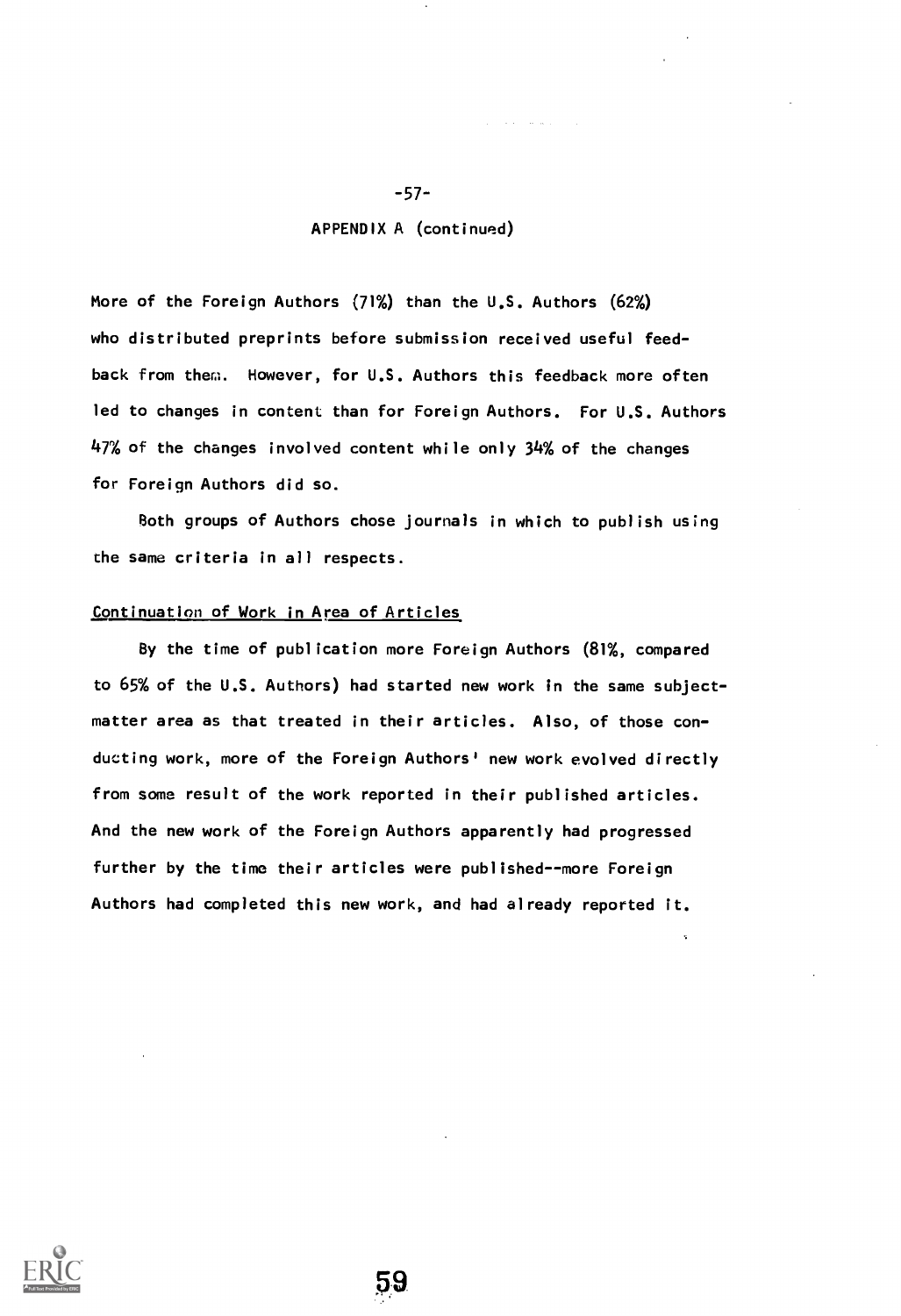#### APPENDIX B

# COMPARISON OF JOURNALS STUDIED WITH REGARD TO CHARACTERISTICS OF AUTHORS AND PUBLISHED MATERIAL

This section of the report examines some similarities and differences in the various journals studied concerning some professional characteristics of the authors, extent of prepublication reports, submission to journals, and the continuity of the work. The first part of this section compares the two journals published by the Association of American Geographers, Annals of AAG (Annals) and Professional Geographer (PG). The last section compares the three other journals studied: Geographical Review (GR), Economic Geography  $(EC)$ , and Journal of Geography  $(JG)$ .

### Comparison of Annals of AAG with Professional Geographer

Authors of articles in Annals and JG exhibited quite different professional characteristics. Annals Authors manifested the following characteristics: more held doctorates, more had specialized in cultural and historical geography and fewer in biogeography, more had received their highest degrees from a foreign institution, and more were working outside the U.S. More of the Annals Authors reported basic research as their most time-consuming professional activity. In addition, more Annals Authors were involved in basic research, administration, and research guidance. PG Authors, on the other hand, indicated more involvement in applied research, design or developmental work, and studying for an advanced degree.

The nature of the work reported was similar except that more of the PG articles were methodological articles and fewer were reviews. The two journals differed tremendously in the prepublication schedule

60'



-58-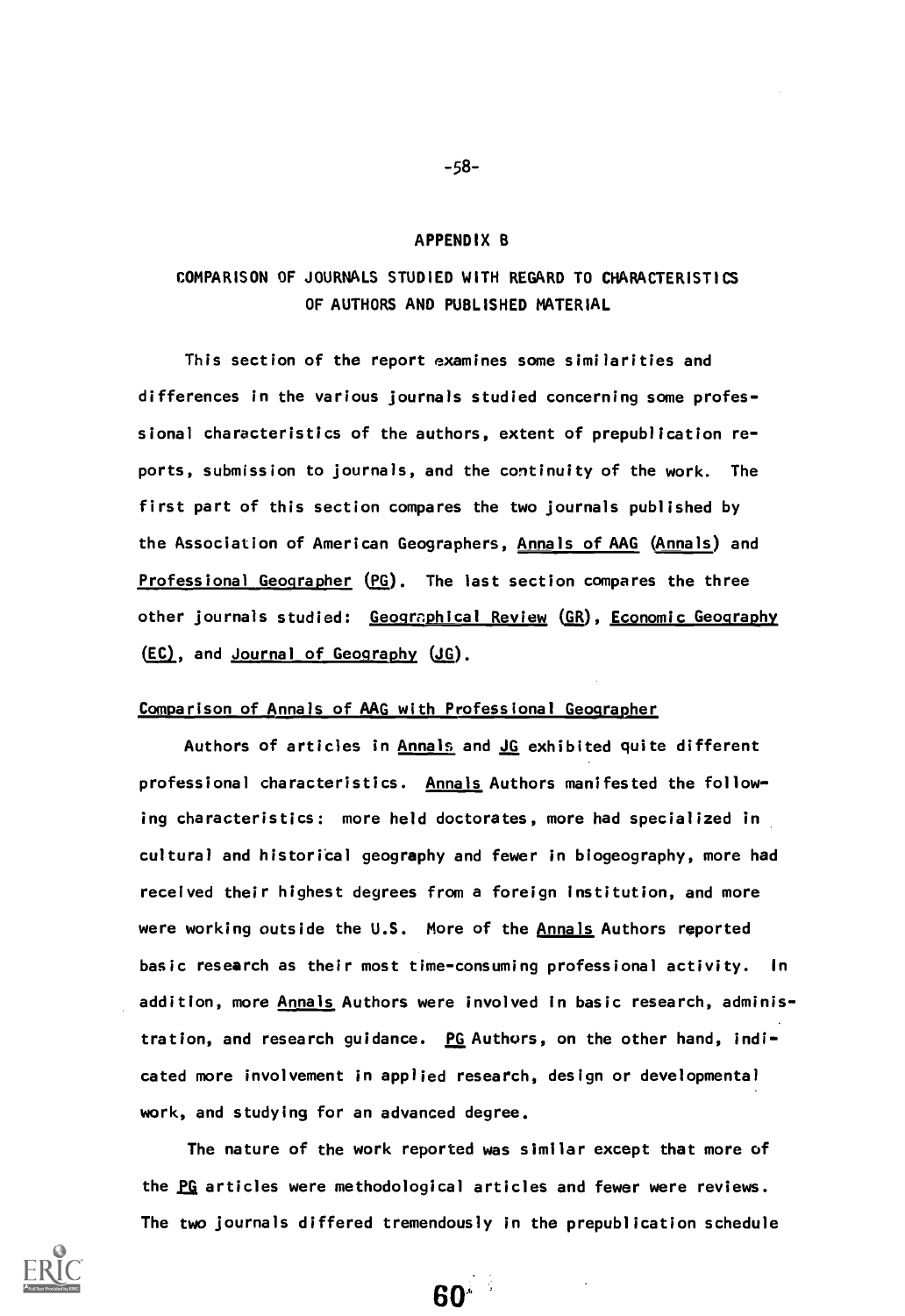### APPENDIX B (continued)

of the work reported in their articles. The time between initiation of work and its publication was 20 months longer for the Annals Authors than for PG Authors. Two lags account for 19 months of the period--time to complete work and time between submission and publication of anuscript. While Annals Authors took six months longer to complete the work, it took the Annals 13 months longer to publish it.

More of the Annals Authors made some prepublication report of their work. More of these presented their work at colloquia within their own institutions, in national meetings, international meetings, and in dissertations or theses. However, more PG Authors had presented their work at local, state, or regional meetings. Of those who made prepublication reports, Annals Authors were more likely to have received feedback which led them to modify their manuscripts. Annals Authors more often distributed preprints especially prior to the submission of their manuscripts. They were also more likely to have distributed preprints to persons who had become familiar with their work earlier and who requested copies of the manuscripts. More of the PG Authors who distributed preprints before submission modified their manuscripts as a result of feedback from such distribution. However, more of these modifications were changes in content for Annals Authors.

Although "audience reached by the journal" constituted the major basis for selection of the particular journal publication for both groups, this reason had less importance for PG Authors, who showed greater concern for "speed in publication" and "editorial policy"



 $61$ 

-59-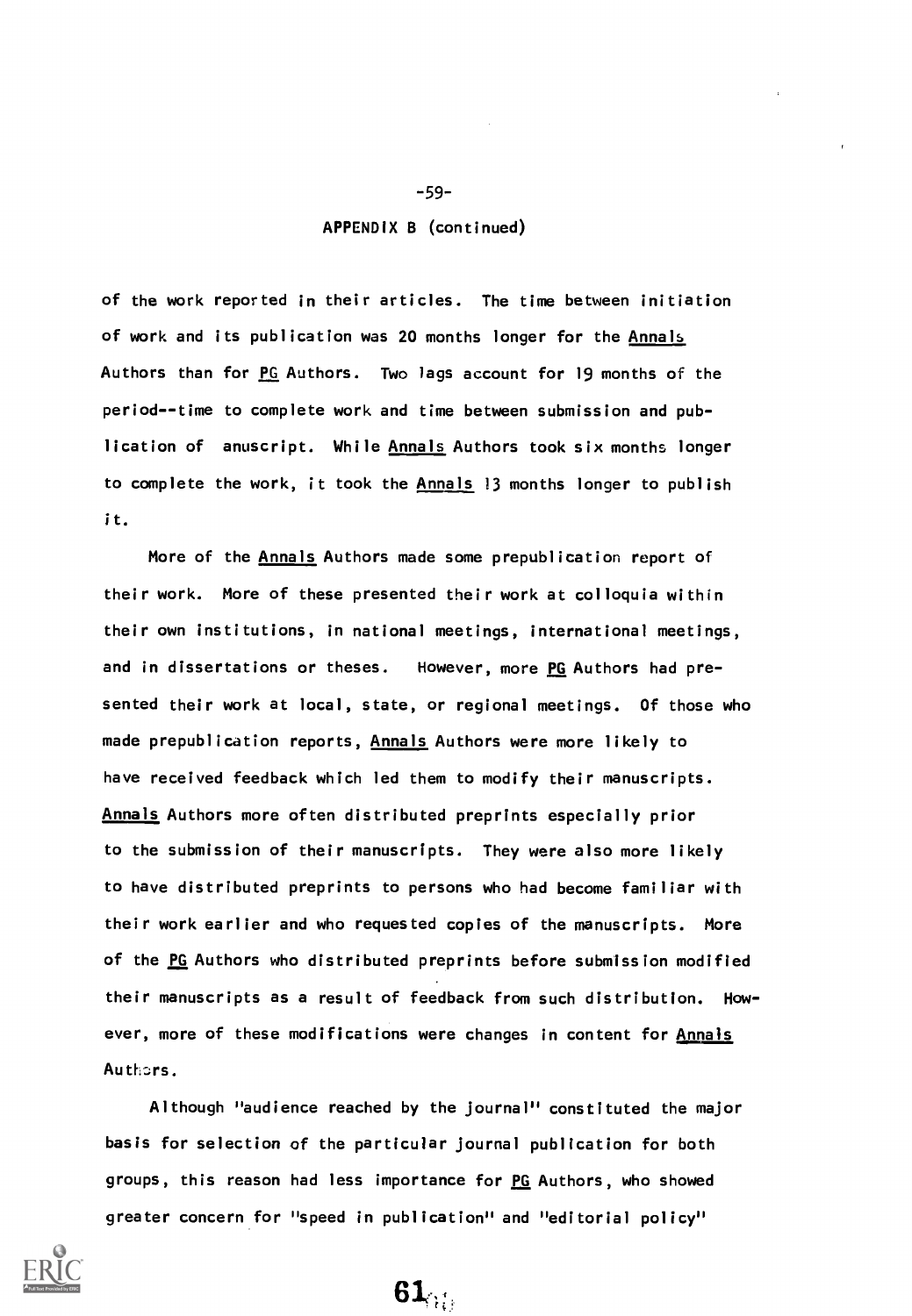

-6o-

APPENDIX 6 (continued)

than did Annals Authors. More Annals Authors (15%) had received rejections than PG Authors (10%). Moreover, the journals to which these manuscripts had been submitted were different for the two groups. The GR was the journal of previous submission for over half the Annals presubmitted manuscripts, while for PG mansucripts EG and JG each accounted for 25% of the previous submissions. Fewer PG Authors (68%) than Annals Authors (78%) were currently working in the same subjectmatter area as that treated in their article. In addition, of those working in the same area, more of the Annals Authors had completed their new work, which is not surprising since they submitted their manuscripts to the Annals on the average a year before the PG Authors and hence had begun their new work a year earlier.

### Comparison of Geographical Review, Economic Geography and Journal of **Geography**

More EG Authors held doctorates, followed by GR Authors and JG Authors in that order. The percentage of highest degrees received from foreign institutions followed the same order: EG Authors the most, <u>JG</u> Authors the least. GR Authors had received their highest degrees on the average 3 to 4 years before the other Authors. The professional activities of GR and EG Authors were similar except that fewer EG Authors indicated basic research as their primary activity and more of them were involved in and indicated applied research as their primary activity. Compared to the other Authors, JG Authors were more involved in studying for an advanced degree, consulting, applied research, and design or developmental work, and less involved in administration, basic research, and research guidance.



62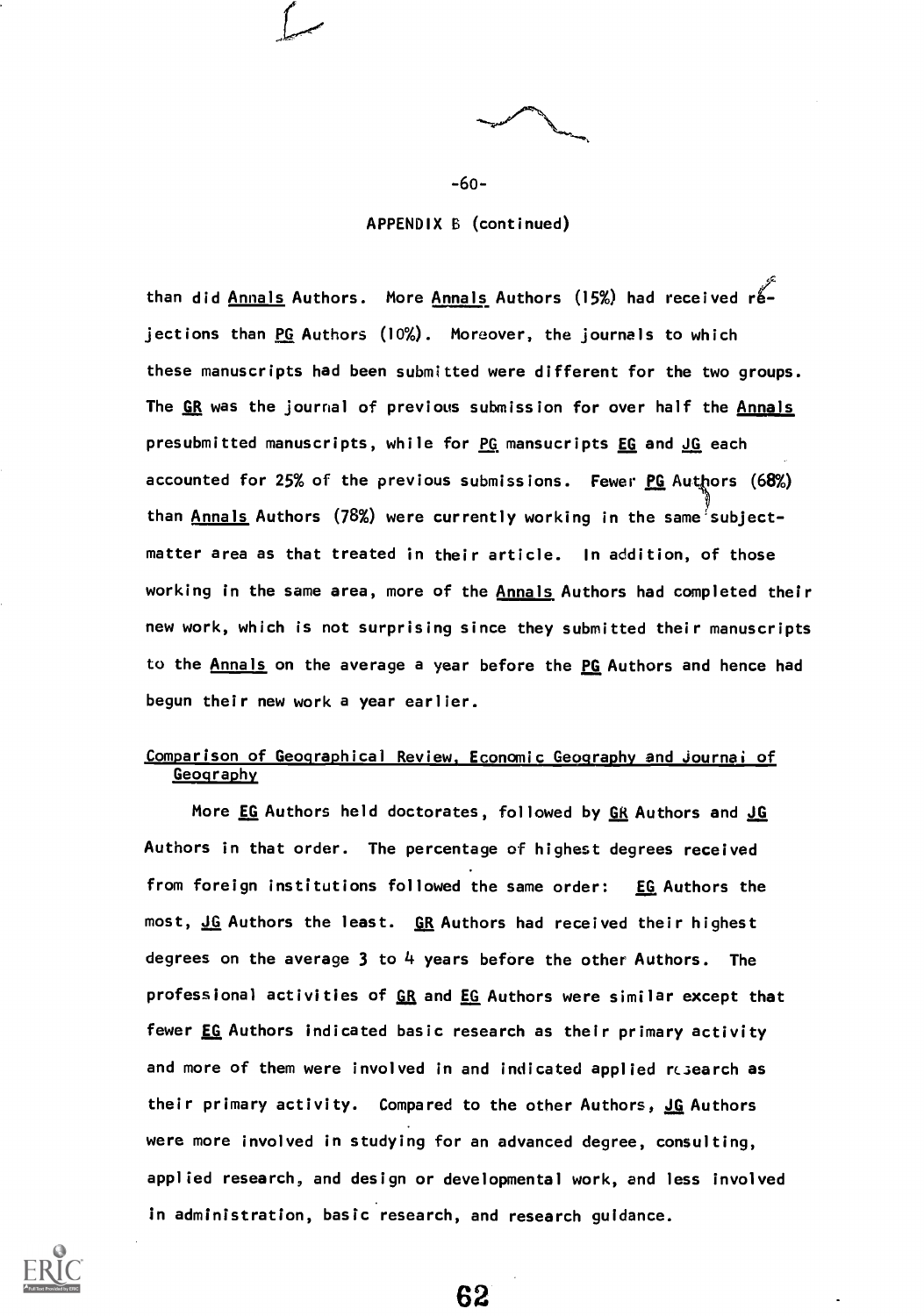### APPENDIX B (continued)

-61-

More single studies were published in EG than GR, which published more of them than JG. However, for theoretical works the order was reversed--JG published the most and EG the least. The time between initiation of work and its publication was 33 months for EG, 29 months for  $GR$  and  $24$  months for  $JG$ . Most of these differences were due to</u> differences in the time between submission and publication which was 17 months for EG, 14 months for GR, and 11 months for JG.

Compared to the other groups, more GR Authors made prepublication reports. More of the GR Authors delivered colloquia both within and outside their own institutions and made international meeting presentations. JG Authors, compared to the other Authors, made fewer presentations at national meetings, prepared fewer technical reports, and had less frequently based their manuscripts on dissertations or theses. Of the Authors who made some prepublication reports, fewer EG Authors received feedback from such reports which led them to modify their manuscripts. Compared to the other groups, more JG Authors made modifications in content. Fewer EG Authors distributed preprints, especially prior to submission and after acceptance. Although more EG Authors modified their manuscripts as the result of distributing preprints, compared to the other groups more of these changes were stylistic.

Although "audience reached by the journal" constituted the major basis for selection of the particular journal for publication for all groups, this reason had less importance for JG Authors. Of any of the groups, EG Authors were more interested in the editorial policy



63